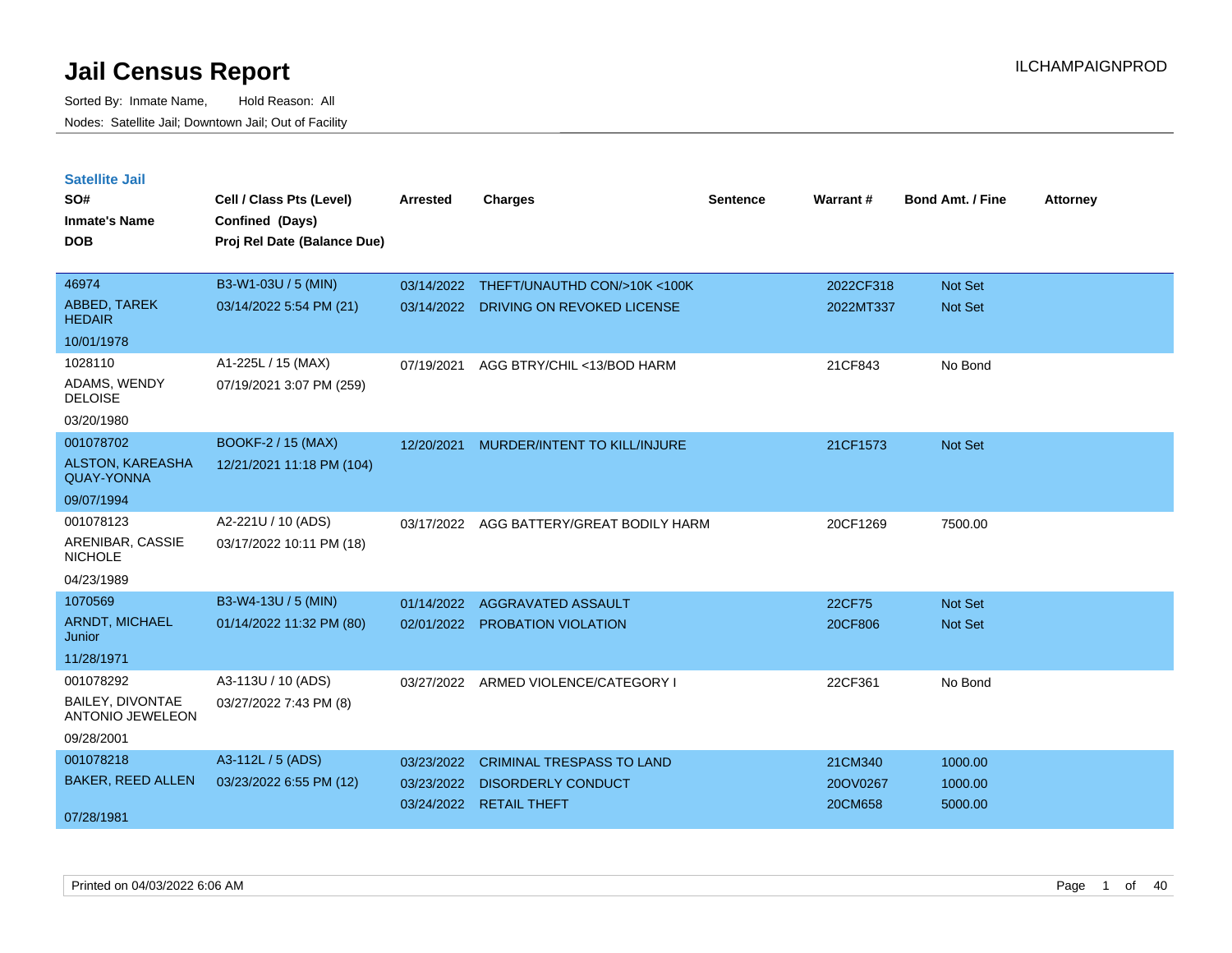| SO#<br><b>Inmate's Name</b><br><b>DOB</b>                                      | Cell / Class Pts (Level)<br>Confined (Days)<br>Proj Rel Date (Balance Due) | <b>Arrested</b>                                                    | <b>Charges</b>                                                                                                                                                                                                                                                      | <b>Sentence</b> | Warrant#                                                                            | <b>Bond Amt. / Fine</b>                                                       | <b>Attorney</b> |
|--------------------------------------------------------------------------------|----------------------------------------------------------------------------|--------------------------------------------------------------------|---------------------------------------------------------------------------------------------------------------------------------------------------------------------------------------------------------------------------------------------------------------------|-----------------|-------------------------------------------------------------------------------------|-------------------------------------------------------------------------------|-----------------|
| 001078565<br><b>BARBER, MARK</b><br><b>ANTHONY, Junior</b>                     | B1-104U / 15 (MAX)<br>11/05/2021 7:40 AM (150)                             | 11/05/2021<br>11/05/2021<br>11/05/2021                             | POSSESSION OF STOLEN FIREARM<br>RECEIVE/POSS/SELL STOLEN VEH<br><b>BURGLARY</b>                                                                                                                                                                                     |                 | 21CF1366<br>2021CF1309<br>21CF1369                                                  | Not Set<br>25000.00<br>Not Set                                                |                 |
| 09/24/2003                                                                     |                                                                            |                                                                    |                                                                                                                                                                                                                                                                     |                 |                                                                                     |                                                                               |                 |
| 65868<br>BARBER, MARK<br><b>ANTHONY, Senior</b><br>08/15/1983                  | B4-123L / 15 (MAX)<br>03/11/2022 10:13 AM (24)                             |                                                                    | 03/11/2022 METH DELIVERY/15<100 GRAMS                                                                                                                                                                                                                               | 8y (DOC)        | 20CF1249                                                                            | No Bond                                                                       |                 |
| 518851<br><b>BARKER, ALEXANDER</b><br><b>MASSIE</b><br>09/24/1986              | A4-104L / 10 (MED)<br>01/11/2022 2:37 PM (83)                              | 01/11/2022<br>01/11/2022<br>01/11/2022<br>01/11/2022<br>01/11/2022 | DRIVING ON REVOKED LICENSE<br>OBSTRUCTING IDENTIFICATION<br>01/11/2022 FELON POSS/USE WEAPON/FIREARM<br>01/11/2022 POSS AMT CON SUB EXCEPT(A)/(D)<br><b>BAD CHK/OBTAIN CON PROP/&gt;150</b><br><b>BAD CHK/OBTAIN CON PROP/&gt;150</b><br>METH DELIVERY/15<100 GRAMS | 20y (DOC)       | 2020TR16539<br>2020CM222<br>20CF361<br>2020CF863<br>20CF192<br>19CF1686<br>20CF1383 | 1500.00<br>1500.00<br>15000.00<br>15000.00<br>15000.00<br>15000.00<br>No Bond |                 |
| 969121<br><b>BECKLEY, ANTHONY</b><br><b>PATRICK</b><br>06/30/1989<br>001078969 | A4-206L / 15 (MAX)<br>11/25/2021 7:16 PM (130)<br>B1-105U / 10 (MED)       | 11/25/2021<br>11/25/2021                                           | <b>CRIM TRESPASS TO RESIDENCE</b><br>HOME INVASION/GREAT BOD HARM<br>03/22/2022 AGG UNLAWFUL USE WEAPON/PERSON                                                                                                                                                      | 4y (DOC)        | 21CF1444<br>2021CF840<br>22CF345                                                    | Not Set<br>No Bond<br>Not Set                                                 |                 |
| BEVERLY, SAYVION<br><b>LAMONTE</b><br>11/20/2002                               | 03/22/2022 10:20 PM (13)                                                   |                                                                    |                                                                                                                                                                                                                                                                     |                 |                                                                                     |                                                                               |                 |
| 993169<br>BRAATEN, KAYLAN<br>AMBER<br>10/29/1990                               | A1-125U / 10 (MED)<br>03/04/2022 9:40 AM (31)                              |                                                                    | 03/04/2022 RESIDENTIAL BURGLARY                                                                                                                                                                                                                                     | 6y (DOC)        | 21CF1059                                                                            | No Bond                                                                       |                 |
| 923208<br><b>BREADY, ANDREW</b><br><b>NICHOLAS</b><br>06/08/1988               | B3-W3-12L / 10 (MED)<br>01/22/2022 7:43 PM (72)                            |                                                                    | 01/22/2022 CRIM TRES TO RES/PERS PRESENT                                                                                                                                                                                                                            |                 | 22CF92                                                                              | Not Set                                                                       |                 |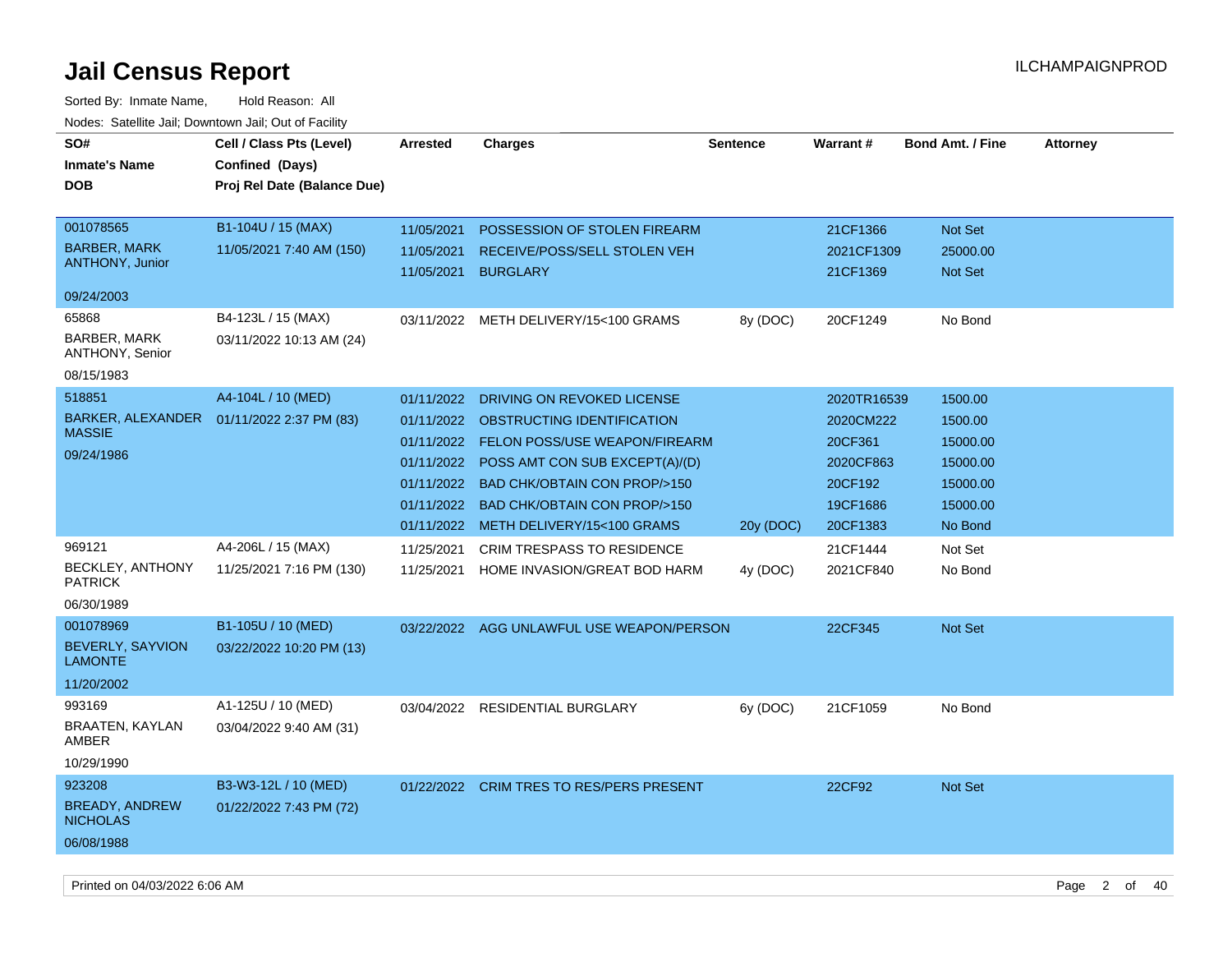| roaco. Odichile Jan, Downtown Jan, Out of Facility             |                                                                            |                   |                                           |                 |            |                         |                 |
|----------------------------------------------------------------|----------------------------------------------------------------------------|-------------------|-------------------------------------------|-----------------|------------|-------------------------|-----------------|
| SO#<br><b>Inmate's Name</b><br><b>DOB</b>                      | Cell / Class Pts (Level)<br>Confined (Days)<br>Proj Rel Date (Balance Due) | <b>Arrested</b>   | <b>Charges</b>                            | <b>Sentence</b> | Warrant#   | <b>Bond Amt. / Fine</b> | <b>Attorney</b> |
| 001079000<br><b>BROCK, TONY LAMAR</b>                          | A3-216U / 15 (MAX)<br>04/01/2022 9:02 AM (3)                               |                   | 04/01/2022 MURDER/STRONG PROB KILL/INJURE |                 | 22CF102    | 2000000.00              |                 |
| 04/01/2004                                                     |                                                                            |                   |                                           |                 |            |                         |                 |
| 61675<br><b>BROWN, ANTONIO</b><br><b>BURNETT</b><br>03/04/1983 | B1-202L / 10 (MED)<br>02/10/2022 3:28 PM (53)                              | 02/10/2022        | AGG DISCHARGE FIREARM/OCC BLDG            |                 | 20CF374    | 100000.00               |                 |
| 51247                                                          | B1-202U / 10 (MED)                                                         | 04/15/2021        | <b>FELON POSS/USE WEAPON/FIREARM</b>      |                 | 21CF411    | <b>Not Set</b>          |                 |
| <b>BROWN, DANTE</b><br><b>MAURICE</b>                          | 04/15/2021 6:24 PM (354)                                                   |                   |                                           |                 |            |                         |                 |
| 04/19/1979                                                     |                                                                            |                   |                                           |                 |            |                         |                 |
| 1028357                                                        | A4-107L / 15 (MAX)                                                         | 03/23/2022        | DOMESTIC BATTERY/OTHER PRIOR              |                 | 22CF348    | Not Set                 |                 |
| <b>BROWN, MARCUS</b><br><b>RICKELL</b>                         | 03/23/2022 7:13 PM (12)                                                    |                   | 03/23/2022 FELON POSS/USE WEAPON/FIREARM  |                 | 22CF349    | No Bond                 |                 |
| 01/06/1995                                                     |                                                                            |                   |                                           |                 |            |                         |                 |
| 990921                                                         | B4-121L / 15 (MAX)                                                         | 01/20/2022        | MFG/DEL 1<15 GR COCAINE/ANLG              |                 | 19CF369    | 25000.00                |                 |
| <b>BROWN, QUINTIN</b><br><b>MARSHAUN</b>                       | 01/20/2022 7:19 PM (74)                                                    |                   | 01/20/2022 ARMED HABITUAL CRIMINAL        |                 | 21CF935    | 750000.00               |                 |
| 09/26/1991                                                     |                                                                            |                   |                                           |                 |            |                         |                 |
| 29957                                                          | B4-222L / 15 (MAX)                                                         | 11/13/2021        | FELON POSS/USE WEAPON/FIREARM             |                 | 21CF1390   | Not Set                 |                 |
| BROWN, RODNEY<br>LOUIS                                         | 11/13/2021 8:57 PM (142)                                                   | 11/13/2021        | AGG CRIM SX AB/>5 YR OLDER VIC            |                 | 2019CF0718 | 250000.00               |                 |
| 01/07/1968                                                     |                                                                            |                   |                                           |                 |            |                         |                 |
| 981645                                                         | B4-122L / 15 (MAX)                                                         | 01/27/2022 MURDER |                                           |                 | 22CF114    | 1000000.00              |                 |
| <b>BRUMFIELD,</b><br><b>JONATHAN EZEKEIL</b>                   | 01/27/2022 8:15 PM (67)                                                    |                   |                                           |                 |            |                         |                 |
| 08/03/1989                                                     |                                                                            |                   |                                           |                 |            |                         |                 |
| 49431                                                          | B1-201L / 10 (MED)                                                         | 03/11/2022        | VIO BAIL BOND/CLASS X OFFENSE             | 3y(DOC)         | 2018CF350  | No Bond                 |                 |
| <b>BUFFORD, LANCE</b><br><b>CORNELL</b>                        | 03/11/2022 5:01 PM (24)                                                    | 03/11/2022        | CIVIL FTA WARRANT                         |                 | 2005F180   | 15000.00                |                 |
| 12/18/1979                                                     |                                                                            |                   |                                           |                 |            |                         |                 |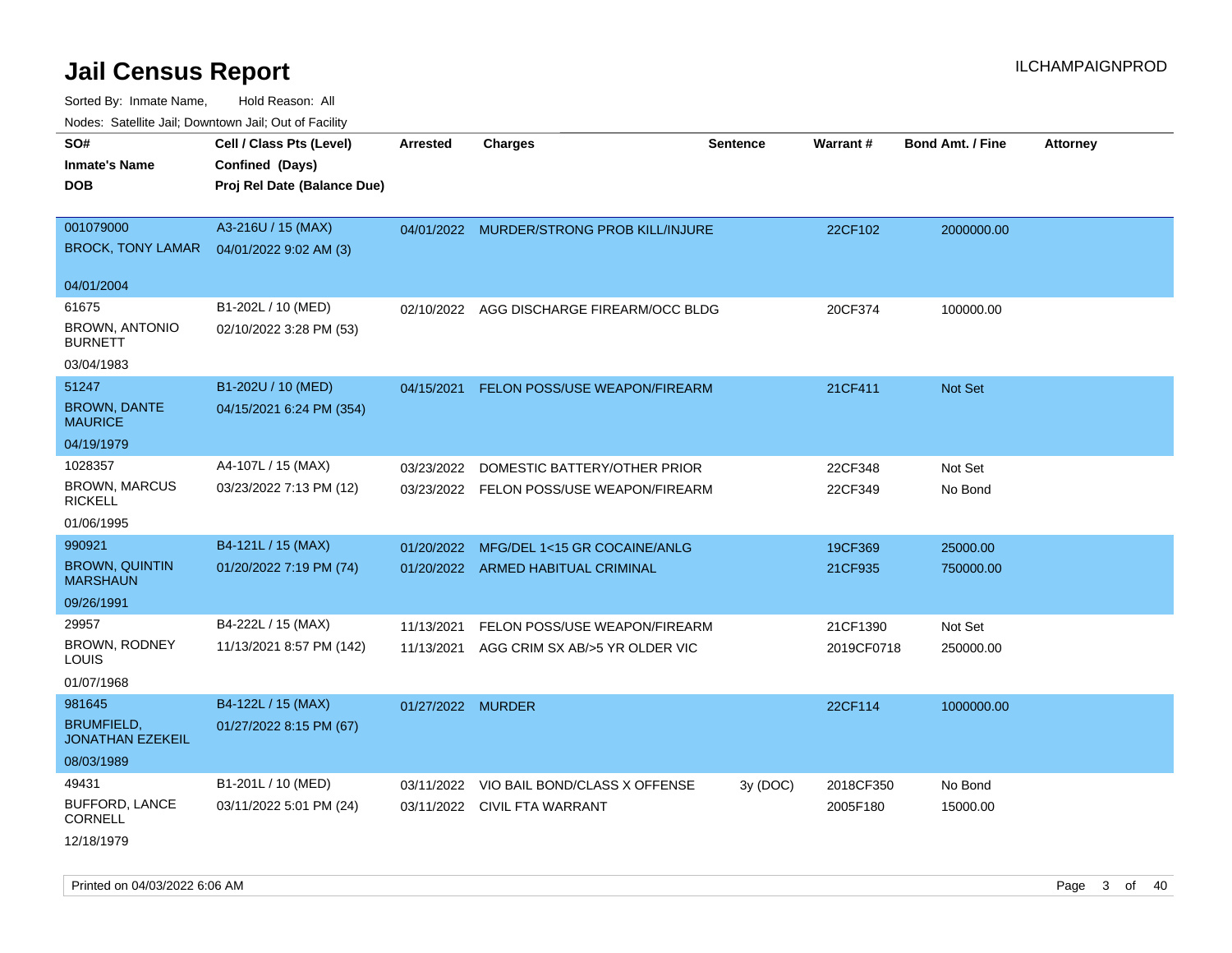Sorted By: Inmate Name, Hold Reason: All

Nodes: Satellite Jail; Downtown Jail; Out of Facility

| SO#                                       | Cell / Class Pts (Level)    | <b>Arrested</b> | <b>Charges</b>                                | <b>Sentence</b> | Warrant#   | <b>Bond Amt. / Fine</b> | <b>Attorney</b> |
|-------------------------------------------|-----------------------------|-----------------|-----------------------------------------------|-----------------|------------|-------------------------|-----------------|
| <b>Inmate's Name</b>                      | Confined (Days)             |                 |                                               |                 |            |                         |                 |
| <b>DOB</b>                                | Proj Rel Date (Balance Due) |                 |                                               |                 |            |                         |                 |
|                                           |                             |                 |                                               |                 |            |                         |                 |
| 1047579                                   | A1-124L / 10 (MED)          |                 | 02/24/2022 ARMED ROBBERY/NO FIREARM           |                 | 22CF232    | <b>Not Set</b>          |                 |
| <b>BUTLER, TAMYRA</b><br><b>COSHAWN</b>   | 02/24/2022 5:40 AM (39)     |                 |                                               |                 |            |                         |                 |
| 07/06/1988                                |                             |                 |                                               |                 |            |                         |                 |
| 39474                                     | B1-101U / 10 (ADS)          | 07/06/2021      | MFG/DEL 15<100 GR HEROIN/ANLG                 |                 | 21CF792    | Not Set                 |                 |
| CAMPBELL, AARON<br><b>JACOB</b>           | 07/06/2021 11:56 PM (272)   |                 |                                               |                 |            |                         |                 |
| 07/18/1974                                |                             |                 |                                               |                 |            |                         |                 |
| 001078953                                 | A4-203L / 10 (MED)          |                 | 03/15/2022 POSSESSION OF STOLEN FIREARM       |                 | 2022CF319  | <b>Not Set</b>          |                 |
| CAMPBELL,<br><b>MOHAMMED BURNELL</b>      | 03/15/2022 10:50 PM (20)    |                 |                                               |                 |            |                         |                 |
| 09/25/1991                                |                             |                 |                                               |                 |            |                         |                 |
| 1045467                                   | BOOKH-3                     | 04/01/2022      | MFG/DEL CANNABIS/30-500 GRAMS                 |                 | 20 CF 87   | 100000.00 / 34.00       |                 |
| CARPENTER-MOORE,<br>JOSEPH CARL, Junior   | 04/02/2022 5:22 PM (2)      | 04/01/2022      | MFG/DEL CANNABIS/30-500 GRAMS                 |                 | 19 CF 1770 | 100000.00 / 34.00       |                 |
| 04/18/1992                                |                             |                 |                                               |                 |            |                         |                 |
| 1060436                                   | B1-106U / 10 (MED)          | 01/06/2022      | AGGRAVATED UNLAWFUL RESTRAINT                 |                 | 22CF29     | Not Set                 |                 |
| <b>CARTER, DERESHEO</b><br><b>DEWAYNE</b> | 01/06/2022 8:43 PM (88)     |                 | 01/06/2022 FELON ESCAPE/PEACE OFFICER         |                 | 22CF28     | <b>Not Set</b>          |                 |
| 09/10/1991                                |                             |                 |                                               |                 |            |                         |                 |
| 001077353                                 | B1-106L / 15 (MAX)          | 02/12/2022      | FELON POSS/USE WEAPON/FIREARM                 |                 | 22CF173    | No Bond                 |                 |
| CARTER, JAMES<br><b>IVORY</b>             | 02/13/2022 1:19 AM (50)     |                 | 02/12/2022 ALCOHOL SALES - MINOR 19-20        |                 | 2020OV127  | 1000.00                 |                 |
| 08/12/2000                                |                             |                 |                                               |                 |            |                         |                 |
| 957936                                    | A4-103U / 15 (MAX)          |                 | 03/10/2022 DELIVERY OF OR POSSESSION OF W/INT |                 | 22CF295    | <b>Not Set</b>          |                 |
| <b>CAVETTE, JUSTIN</b><br><b>EUGENE</b>   | 03/10/2022 12:10 PM (25)    |                 |                                               |                 |            |                         |                 |
| 08/02/1988                                |                             |                 |                                               |                 |            |                         |                 |
| 1029088                                   | B1-107L / 10 (MED)          | 12/21/2021      | FELON POSS/USE FIREARM PRIOR                  |                 | 21CF1338   | 250000.00               |                 |
| CHAPPLE, MALIK<br><b>BIANCO</b>           | 12/22/2021 10:02 AM (103)   |                 |                                               |                 |            |                         |                 |
| 10/25/1994                                |                             |                 |                                               |                 |            |                         |                 |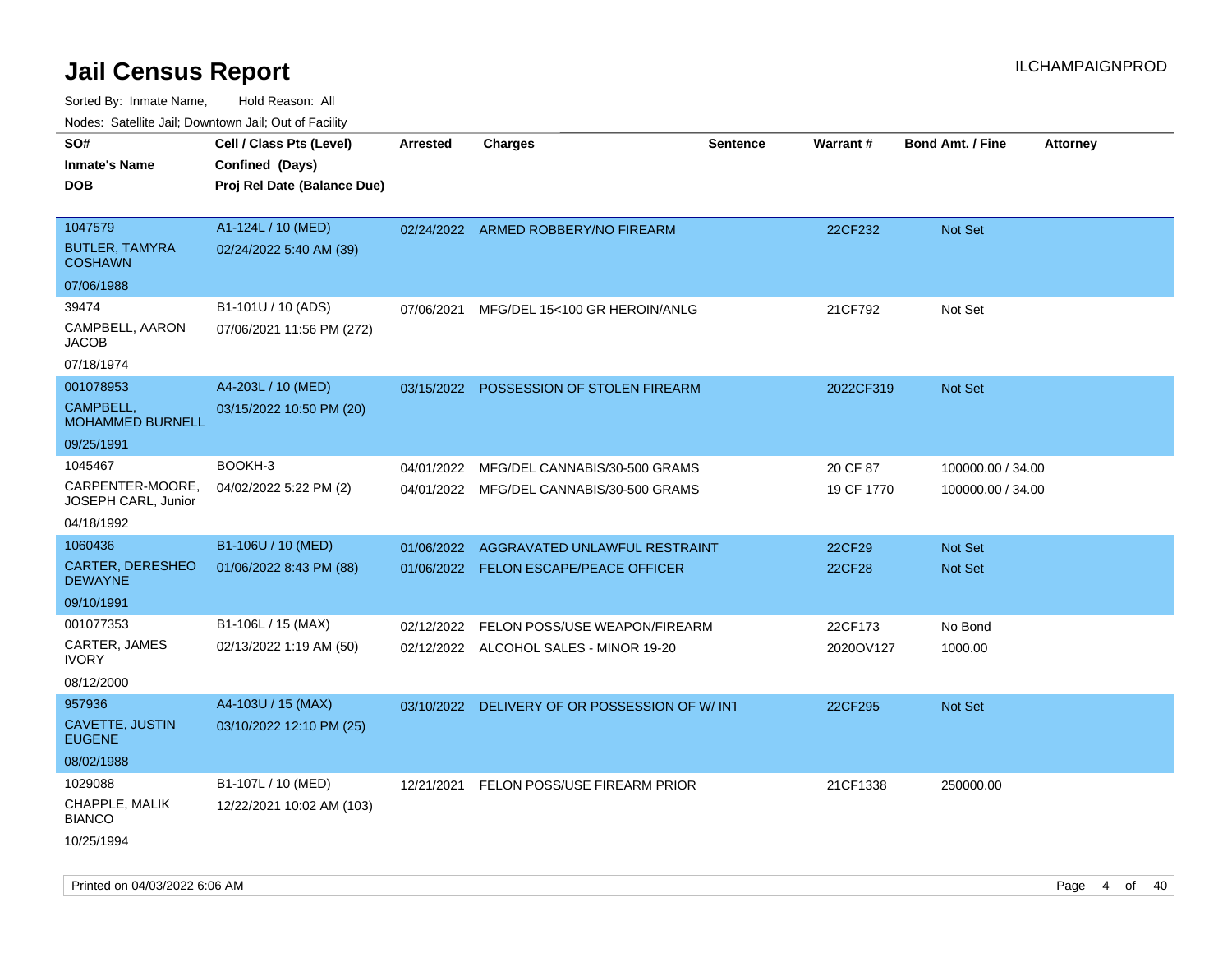| roaco. Odichile Jan, Downtown Jan, Out of Facility  |                                                                            |                 |                                          |                 |                 |                         |                 |
|-----------------------------------------------------|----------------------------------------------------------------------------|-----------------|------------------------------------------|-----------------|-----------------|-------------------------|-----------------|
| SO#<br><b>Inmate's Name</b><br><b>DOB</b>           | Cell / Class Pts (Level)<br>Confined (Days)<br>Proj Rel Date (Balance Due) | <b>Arrested</b> | <b>Charges</b>                           | <b>Sentence</b> | <b>Warrant#</b> | <b>Bond Amt. / Fine</b> | <b>Attorney</b> |
| 001078812<br><b>COBB, SINTRAE</b><br><b>SANCHEZ</b> | B1-207U / 15 (MAX)<br>02/01/2022 8:33 PM (62)                              |                 | 02/01/2022 ARMED ROBBERY/ARMED W/FIREARM |                 | 22CF145         | <b>Not Set</b>          |                 |
| 07/05/2002                                          |                                                                            |                 |                                          |                 |                 |                         |                 |
| 1004799                                             | BOOKH-8                                                                    | 03/31/2022      | POSSESSION OF METH< 5 GRAMS              |                 | 22CF388         | Not Set                 |                 |
| COCHRANE, STORM<br>JAMES                            | 03/31/2022 11:37 AM (4)                                                    |                 | 03/31/2022 AGG CRIM SEX ABUSE/VICTIM <13 |                 | 19CF25          | 10000.00                |                 |
| 10/28/1992                                          |                                                                            |                 |                                          |                 |                 |                         |                 |
| 001077485                                           | A1-227U / 15 (MAX)                                                         | 12/21/2021      | MURDER/INTENT TO KILL/INJURE             |                 | 2021CF1282      | 1000000.00              |                 |
| <b>COLBERT, ARIEANA</b><br><b>FELICIA</b>           | 12/21/2021 2:08 PM (104)                                                   |                 |                                          |                 |                 |                         |                 |
| 12/13/2000                                          |                                                                            |                 |                                          |                 |                 |                         |                 |
| 34805                                               | B4-227U / 15 (MAX)                                                         | 10/01/2021      | DOMESTIC BATTERY                         |                 | 21CF1183        | Not Set                 |                 |
|                                                     | CONERLY, KIN JOSEPH 10/01/2021 1:53 AM (185)                               | 10/01/2021      | ARMED HABITUAL CRIMINAL                  |                 | 21CF1184        | Not Set                 |                 |
| 11/16/1971                                          |                                                                            | 10/06/2021      | POSS STOLEN VEHICLE > \$25,000           |                 | 19CF1786        | Not Set                 |                 |
| 1074319                                             | B1-104L / 15 (MAX)                                                         | 10/12/2021      | AGGRAVATED CRUELTY TO ANIMALS            |                 | 21CF1238        | Not Set                 |                 |
| <b>CRAIG, DAVUCCI</b><br><b>DAVION</b>              | 10/12/2021 11:36 AM (174)                                                  | 10/14/2021      | <b>MURDER</b>                            |                 | 21CF1239        | Not Set                 |                 |
| 08/02/2001                                          |                                                                            |                 |                                          |                 |                 |                         |                 |
| 49829                                               | B4-222U                                                                    |                 | 03/20/2022 AGGRAVATED DOMESTIC BATTERY   |                 | 22CF337         | No Bond                 |                 |
| <b>CRANDALL, TERRY</b><br>LEE, Junior               | 03/20/2022 11:02 PM (15)                                                   |                 |                                          |                 |                 |                         |                 |
| 01/12/1974                                          |                                                                            |                 |                                          |                 |                 |                         |                 |
| 001077549                                           | B2-T3-10L / 10 (SPH)                                                       | 12/22/2020      | <b>PRED CRIM SEX ASLT/VICTIM &lt;13</b>  |                 | 2020CF1469      | <b>Not Set</b>          |                 |
| CRISTOBAL-MATEO,<br><b>CRISTOBAL</b>                | 12/22/2020 1:17 PM (468)                                                   |                 |                                          |                 |                 |                         |                 |
| 12/02/1988                                          |                                                                            |                 |                                          |                 |                 |                         |                 |
| 988538                                              | B3-W4-15U / 10 (MED)                                                       | 12/21/2021      | AGGRAVATED DOMESTIC BATTERY              |                 | 21CF1564        | Not Set                 |                 |
| DAVIDSON, HARLEY<br><b>KYLE SCOTT</b>               | 12/21/2021 5:45 AM (104)                                                   |                 |                                          |                 |                 |                         |                 |
| 08/05/1990                                          | 4/18/2022 (0.00)                                                           |                 |                                          |                 |                 |                         |                 |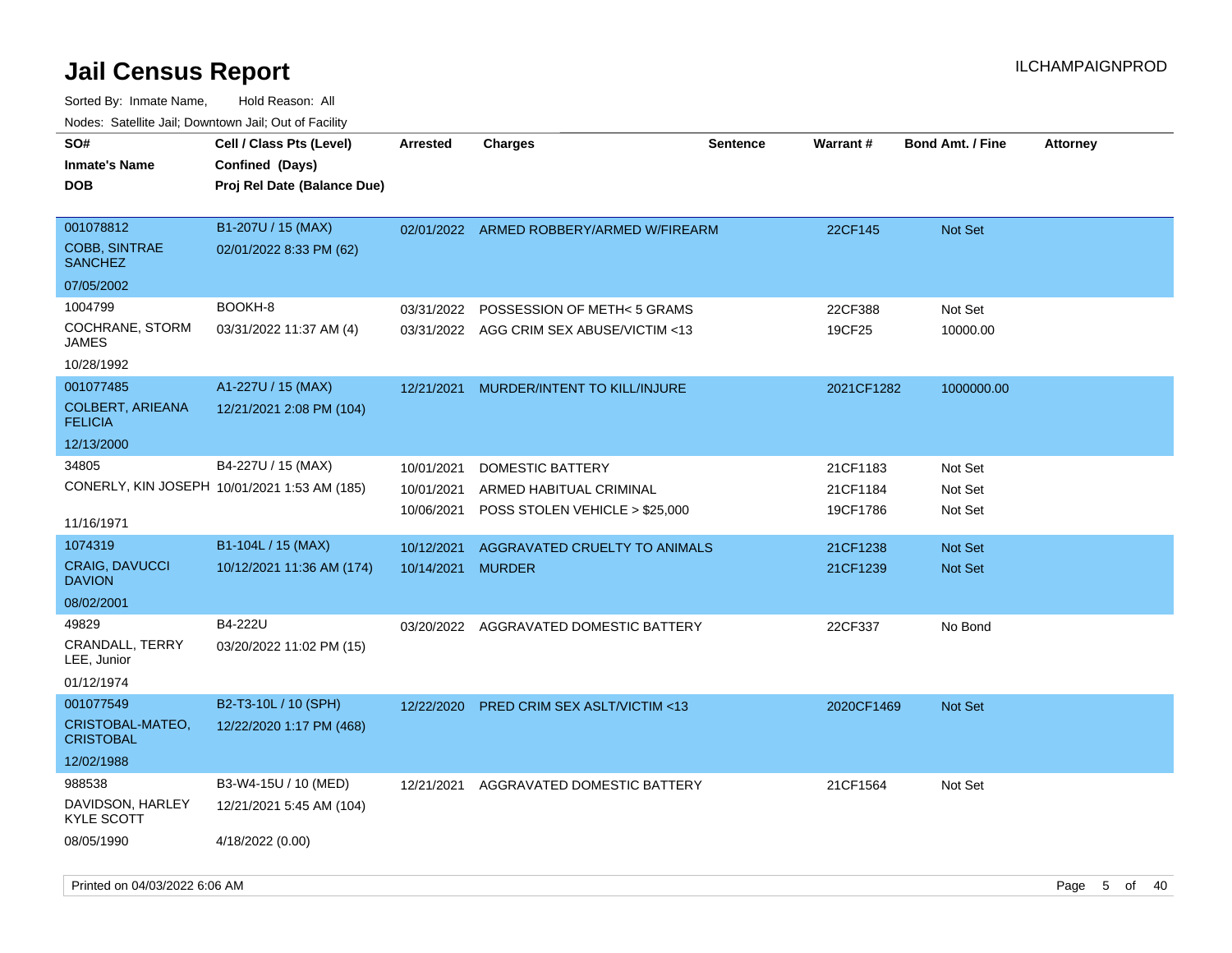| roaco. Oatomto dan, Downtown dan, Oat or Fability |                             |                      |                                          |                       |                 |                         |                 |
|---------------------------------------------------|-----------------------------|----------------------|------------------------------------------|-----------------------|-----------------|-------------------------|-----------------|
| SO#                                               | Cell / Class Pts (Level)    | <b>Arrested</b>      | <b>Charges</b>                           | <b>Sentence</b>       | <b>Warrant#</b> | <b>Bond Amt. / Fine</b> | <b>Attorney</b> |
| <b>Inmate's Name</b>                              | Confined (Days)             |                      |                                          |                       |                 |                         |                 |
| <b>DOB</b>                                        | Proj Rel Date (Balance Due) |                      |                                          |                       |                 |                         |                 |
|                                                   |                             |                      |                                          |                       |                 |                         |                 |
| 1023587                                           | A4-102L / 15 (MAX)          | 09/24/2021           | MFG/DEL CANNABIS/2.5-10 GRAMS            |                       | 21CF1155        | Not Set                 |                 |
| DAVIS, MARTIN<br><b>DENNIS</b>                    | 09/24/2021 9:38 PM (192)    |                      | 09/24/2021 ARMED HABITUAL CRIMINAL       |                       | 2021-CF681      | 500000.00               |                 |
| 12/02/1994                                        |                             |                      |                                          |                       |                 |                         |                 |
| 56972                                             | B3-W8-32L / 10 (MED)        | 08/30/2021           | POSS STOLEN VEHICLE > \$25,000           |                       | 21CF1044        | Not Set                 |                 |
| DAY, DANIEL JOSEPH                                | 08/30/2021 3:07 PM (217)    | 09/04/2021           | <b>BURGLARY</b>                          |                       | 21CF1054        | Not Set                 |                 |
|                                                   |                             |                      |                                          |                       |                 |                         |                 |
| 10/16/1982                                        |                             |                      |                                          |                       |                 |                         |                 |
| 36298                                             | B2-DR / 5 (SPH)             | 03/11/2022 AGG DUI/3 |                                          |                       | 21CF380         | <b>Not Set</b>          |                 |
| <b>DUCEY, SCOTT</b><br><b>ROBERT</b>              | 03/11/2022 12:49 PM (24)    |                      |                                          |                       |                 |                         |                 |
| 04/02/1969                                        |                             |                      |                                          |                       |                 |                         |                 |
| 39880                                             | A3-211L / 10 (ADS)          | 03/30/2022           | DOMESTIC BATTERY                         | 2y/6m (DOC) 2021CF991 |                 | No Bond                 |                 |
| DUGE, JACKIE LEE,<br>Junior                       | 03/30/2022 4:25 PM (5)      |                      |                                          |                       |                 |                         |                 |
| 02/03/1960                                        |                             |                      |                                          |                       |                 |                         |                 |
| 1024895                                           | B1-103L / 10 (MED)          | 12/15/2021           | MFG/DEL 100<400 GR COCA/ANLG             |                       | 21CF1535        | <b>Not Set</b>          |                 |
| <b>EDWARDS, GEORGE</b><br><b>CORTEZ</b>           | 12/15/2021 12:26 PM (110)   | 12/15/2021           | <b>AGGRAVATED BATTERY</b>                |                       | 21CF1536        | <b>Not Set</b>          |                 |
| 06/19/1994                                        |                             |                      |                                          |                       |                 |                         |                 |
| 1074720                                           | B2-T4-13U / 15 (SPH)        |                      | 01/19/2022 PRED CRIM SEX ASLT/VICTIM <13 |                       | 21CF1414        | 500000.00               |                 |
| ELVIR-REYES, JORGE<br>LEONARDO                    | 01/19/2022 1:43 PM (75)     |                      |                                          |                       |                 |                         |                 |
| 06/03/1988                                        |                             |                      |                                          |                       |                 |                         |                 |
| 43977                                             | B2-T1-02L / 5 (SPH)         | 12/20/2021           | AGG FLEEING POLICE/21 MPH OVER           |                       | 21CF1566        | Not Set                 |                 |
| <b>EMKES, DOUGLAS</b><br><b>ALAN</b>              | 12/20/2021 9:59 AM (105)    | 12/20/2021           | <b>PAROLE REVOCATION</b>                 |                       |                 | No Bond                 |                 |
| 06/08/1959                                        |                             |                      |                                          |                       |                 |                         |                 |
| 987328                                            | A2-123L / 10 (MED)          | 12/11/2021           | AGG ASLT PEACE OFF/FIRE/ER WRK           |                       | 21CF1515        | Not Set                 |                 |
| ERVIN, DEIDRA ANN<br>RUTH                         | 12/11/2021 8:48 PM (114)    |                      |                                          |                       |                 |                         |                 |
| 04/15/1991                                        |                             |                      |                                          |                       |                 |                         |                 |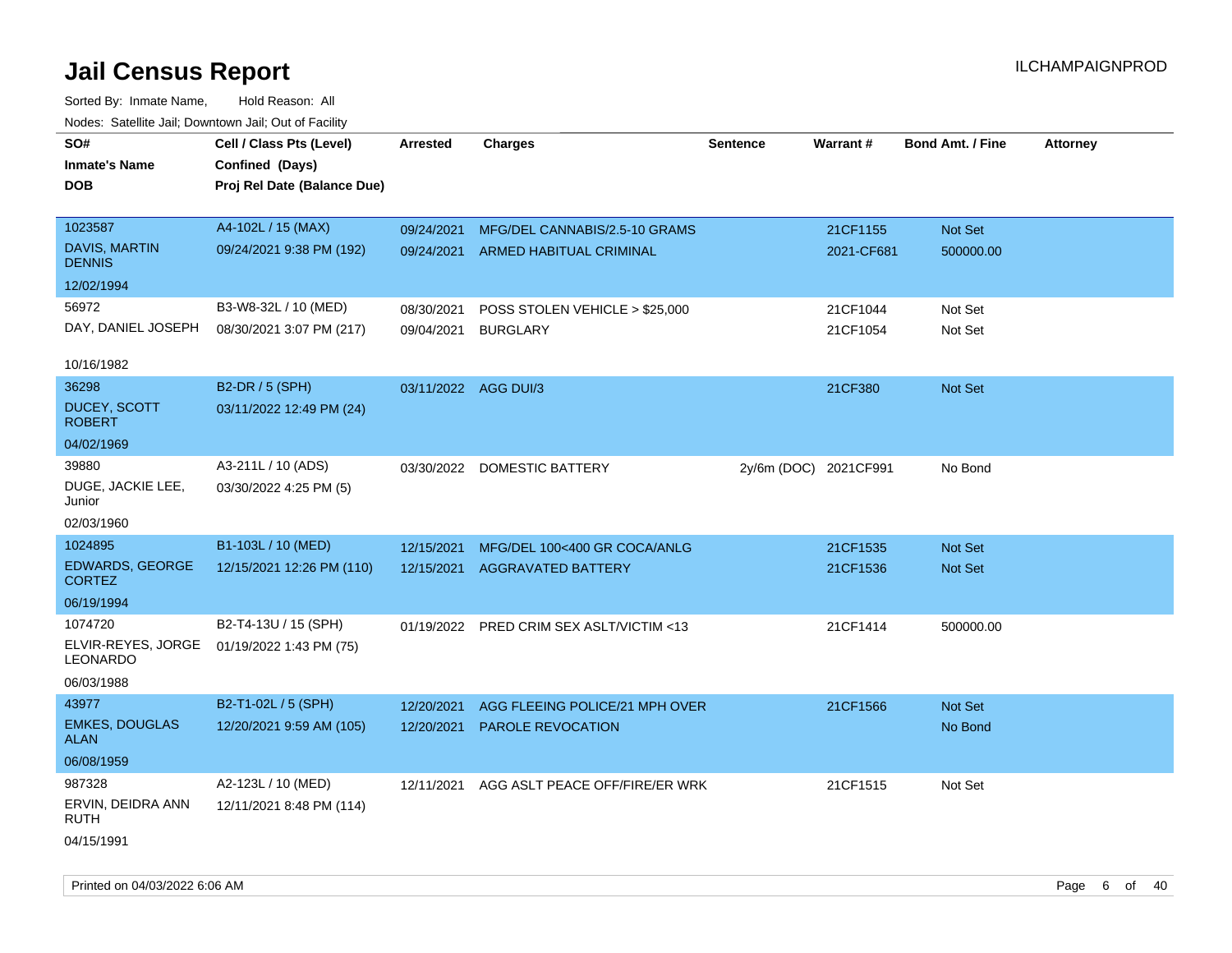Sorted By: Inmate Name, Hold Reason: All Nodes: Satellite Jail; Downtown Jail; Out of Facility

| SO#<br><b>Inmate's Name</b><br><b>DOB</b> | Cell / Class Pts (Level)<br>Confined (Days)<br>Proj Rel Date (Balance Due) | <b>Arrested</b>   | <b>Charges</b>                           | <b>Sentence</b> | <b>Warrant#</b> | <b>Bond Amt. / Fine</b> | <b>Attorney</b> |
|-------------------------------------------|----------------------------------------------------------------------------|-------------------|------------------------------------------|-----------------|-----------------|-------------------------|-----------------|
| 60186<br><b>EVANS, MICHAEL</b>            | B3-W7-26L / 10 (MED)                                                       |                   | 03/12/2022 AGG DOMESTIC BATTERY/STRANGLE |                 | 22CF304         | Not Set                 |                 |
| <b>WILLIAM</b>                            | 03/12/2022 6:03 PM (23)                                                    |                   |                                          |                 |                 |                         |                 |
| 08/08/1981                                |                                                                            |                   |                                          |                 |                 |                         |                 |
| 1026175                                   | B4-127U / 10 (MED)                                                         | 02/06/2022        | FELON FAIL/RETURN FRM FURLOUGH           |                 | 21CF1554        | No Bond                 |                 |
| FALCONER, AVERY                           | 02/06/2022 4:49 AM (57)                                                    |                   | 02/06/2022 CITY OV ARREST                |                 | 2021-OV-65      | 1000.00                 |                 |
| FOX<br>04/07/1989                         |                                                                            |                   | 02/07/2022 MFG/DEL 1<15 GR COCAINE/ANLG  | 6y (DOC)        | 2019CF1617      | No Bond                 |                 |
| 66468                                     | A4-106L / 15 (MAX)                                                         | 03/06/2022 MURDER |                                          |                 | 22CF273         | 1000000.00              |                 |
| FERRELL, BRIAN<br><b>JAMAL</b>            | 03/06/2022 9:04 PM (29)                                                    |                   |                                          |                 |                 |                         |                 |
| 11/15/1985                                |                                                                            |                   |                                          |                 |                 |                         |                 |
| 962759                                    | B2-DR / 15 (SPH)                                                           | 07/16/2021        | <b>METH DELIVERY&lt;5 GRAMS</b>          |                 | 21CF833         | Not Set                 |                 |
| FINLEY, KEVIN DANTE                       | 07/16/2021 9:44 PM (262)                                                   | 07/29/2021        | AGG CRIM SEX ASSAULT/FELONY              |                 | 21CF891         | No Bond                 |                 |
| 12/28/1988                                |                                                                            |                   |                                          |                 |                 |                         |                 |
| 001078961                                 | B1-207L / 10 (MED)                                                         | 03/21/2022        | AGG BATTERY/DISCHARGE FIREARM            |                 | 22CF39          | 750000.00               |                 |
| FISCHER, KYRE<br><b>ORLANDO</b>           | 03/21/2022 1:21 PM (14)                                                    |                   |                                          |                 |                 |                         |                 |
| 04/14/2002                                |                                                                            |                   |                                          |                 |                 |                         |                 |
| 1039744                                   | B4-124U / 15 (MAX)                                                         | 12/06/2021        | <b>MURDER</b>                            |                 | 20CF959         | 1000000.00              |                 |
| FONVILLE, TREVOY<br><b>JERMAINE</b>       | 12/06/2021 10:52 AM (119)                                                  |                   |                                          |                 |                 |                         |                 |
| 01/13/1996                                |                                                                            |                   |                                          |                 |                 |                         |                 |
| 001078863                                 | B4-226U / 15 (MAX)                                                         | 02/19/2022        | POSSESSION OF STOLEN FIREARM             |                 | 22CF203         | <b>Not Set</b>          |                 |
| <b>FOSTER, JOHN</b><br><b>CARELL</b>      | 02/19/2022 6:01 AM (44)                                                    |                   |                                          |                 |                 |                         |                 |
| 03/13/1981                                |                                                                            |                   |                                          |                 |                 |                         |                 |
| 518395                                    | B2-T3-12L / 15 (SPH)                                                       | 07/07/2020        | CRIMINAL SEXUAL ASSAULT                  |                 | 2020-CF735      | 250000.00               |                 |
|                                           | FRANDLE, MARK RYAN 07/07/2020 3:42 PM (636)                                |                   |                                          |                 |                 |                         |                 |

09/10/1985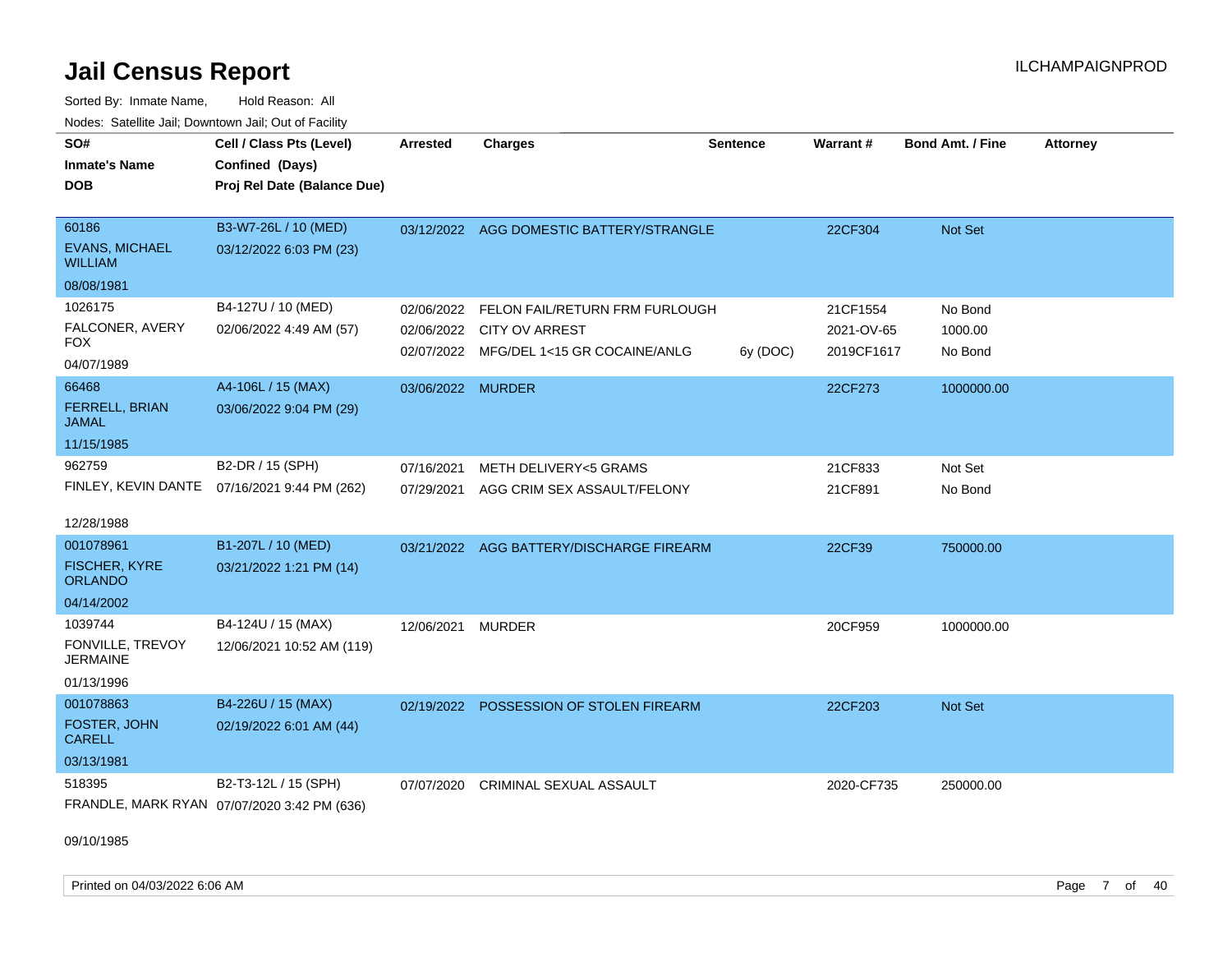| SO#                                        | Cell / Class Pts (Level)                       | <b>Arrested</b> | <b>Charges</b>                            | <b>Sentence</b> | Warrant#     | <b>Bond Amt. / Fine</b> | <b>Attorney</b> |
|--------------------------------------------|------------------------------------------------|-----------------|-------------------------------------------|-----------------|--------------|-------------------------|-----------------|
| <b>Inmate's Name</b><br><b>DOB</b>         | Confined (Days)<br>Proj Rel Date (Balance Due) |                 |                                           |                 |              |                         |                 |
| 001077934                                  | A1-125L / 10 (MED)                             | 08/22/2021      | <b>AGG DUI/ACCIDENT/DEATH</b>             |                 | 21CF1024     | Not Set                 |                 |
| FREED, LOGAN<br><b>SUZANNE</b>             | 08/22/2021 11:45 PM (225)                      | 08/22/2021      | <b>DOMESTIC BATTERY</b>                   |                 | 21 CM 172    | 10000.00                |                 |
| 08/18/1996                                 |                                                |                 |                                           |                 |              |                         |                 |
| 001078290                                  | A1-224L / 10 (ADS)                             | 08/19/2021      | MACHINE GUN/AUTO WEAPON/VEH               |                 | 21CF1012     | Not Set                 |                 |
| FREEMAN, ANGEL<br><b>JANILA KAY</b>        | 08/19/2021 1:26 AM (228)                       |                 |                                           |                 |              |                         |                 |
| 12/25/1995                                 |                                                |                 |                                           |                 |              |                         |                 |
| 591514                                     | B2-T2-07U / 10 (SPH)                           | 02/25/2022      | AGG CRIM SEX ABUSE/VIC 13-17              |                 | 22CF230      | 100000.00               |                 |
| GAMBLE, SCOTT PAUL 02/25/2022 6:08 PM (38) |                                                |                 |                                           |                 |              |                         |                 |
| 09/06/1968                                 |                                                |                 |                                           |                 |              |                         |                 |
| 1075614                                    | A4-202U / 15 (MAX)                             | 03/19/2022      | AGGRAVATED DOMESTIC BATTERY               |                 | 22CF333      | Not Set                 |                 |
| <b>GANT, TEVIN</b><br><b>ODELROW</b>       | 03/19/2022 5:29 PM (16)                        | 03/19/2022      | PAROLE REVOCATION                         |                 | CM2201590    | No Bond                 |                 |
| 03/03/1991                                 |                                                |                 |                                           |                 |              |                         |                 |
| 001079010                                  | BOOKH-7                                        | 04/03/2022      | POSSESS LOST CREDIT/DEBIT CARD            |                 | 2022CFAWOW   | <b>Not Set</b>          |                 |
| <b>GARCIA, ANDRES</b>                      | 04/03/2022 2:34 AM (1)                         | 04/03/2022      | UNLAWFUL POSS CR/DEBIT CARD               |                 | 2022CFAWOW   | <b>Not Set</b>          |                 |
| <b>CRISTOBAL</b>                           |                                                | 04/03/2022      | <b>RESIST/OBSTRUCTING A PEACE OFFICEF</b> |                 | 2022CMAWOW   | Not Set                 |                 |
| 03/03/2003                                 |                                                | 04/03/2022      | <b>CONSUMPTION OF LIQUOR/MINOR</b>        |                 | 2022CMAWOW   | Not Set                 |                 |
| 001078154                                  | B3-W1-01U / 10 (MED)                           | 01/09/2022      | DRVG UNDER INFLU OF ALCOHOL               |                 | 2021 DT 182  | 5000.00                 |                 |
| GENTRY, DAMON<br><b>LIONEL</b>             | 01/09/2022 4:41 PM (85)                        | 01/09/2022      | AGG DOMESTIC BATTERY/STRANGLE             |                 | 2021 CF 1396 | 50000.00                |                 |
| 12/25/1971                                 |                                                |                 |                                           |                 |              |                         |                 |
| 001078633                                  | B2-T4-15U / 25 (SPH)                           | 12/01/2021      | <b>PRED CRIM SEX ASLT/VICTIM &lt;13</b>   |                 | 21CF1416     | 250000.00               |                 |
| GONZALEZ-GUILLEN,<br><b>EDWARD</b>         | 12/01/2021 12:08 PM (124)                      |                 |                                           |                 |              |                         |                 |
| 08/25/2002                                 |                                                |                 |                                           |                 |              |                         |                 |
| 001078607                                  | B4-221L / 15 (MAX)                             | 11/22/2021      | FELON POSS/USE FIREARM/PAROLE             |                 | 21CF1437     | Not Set                 |                 |
| GRAY, WILLIAM<br>DA'VON                    | 11/22/2021 2:57 PM (133)                       | 11/22/2021      | ATTEMPT (FIRST DEGREE MURDER)             |                 | 21CF1435     | Not Set                 |                 |
| 04/18/1984                                 |                                                |                 |                                           |                 |              |                         |                 |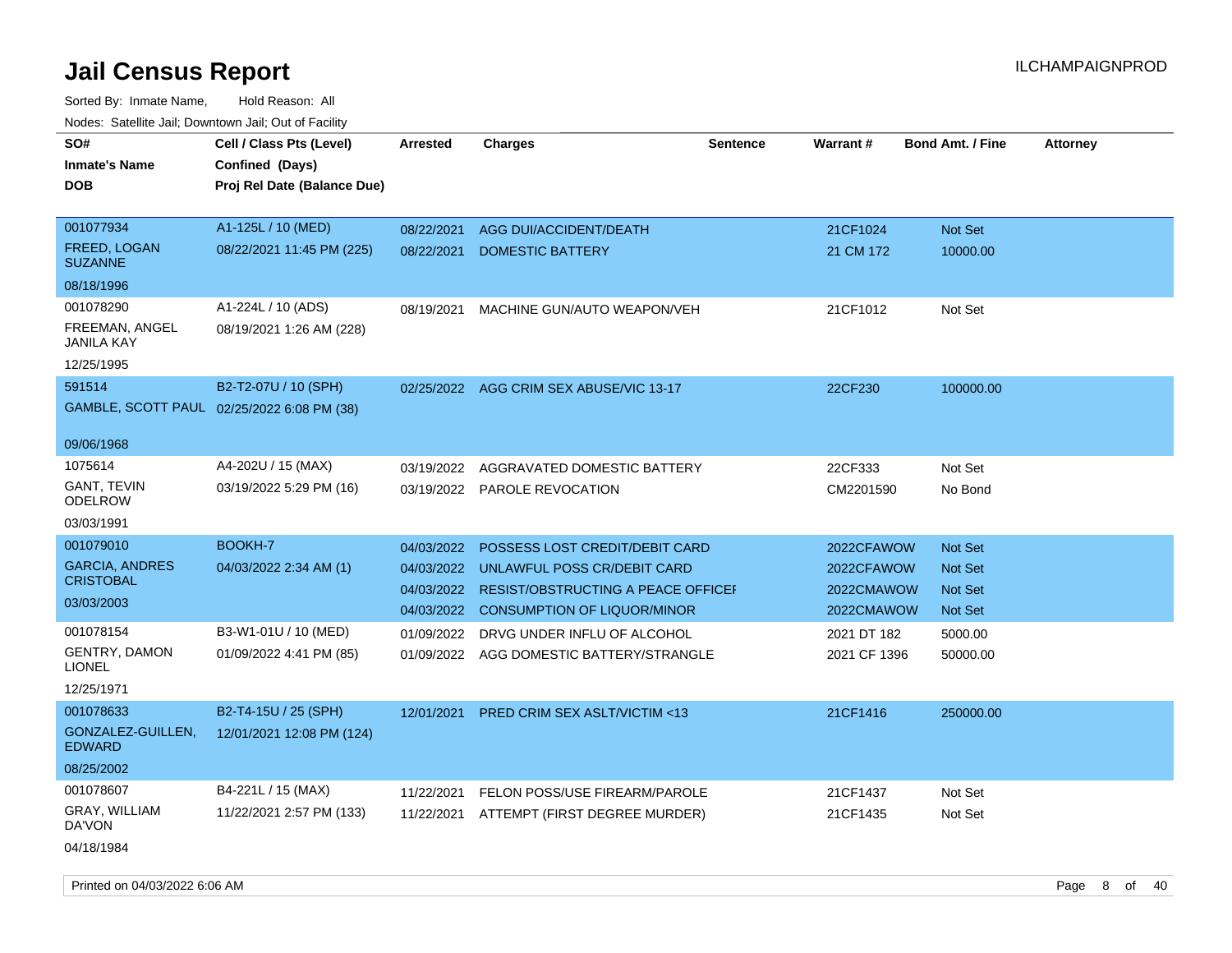| SO#<br><b>Inmate's Name</b><br><b>DOB</b>                                                          | Cell / Class Pts (Level)<br>Confined (Days)<br>Proj Rel Date (Balance Due) | <b>Arrested</b>                                                                                | <b>Charges</b>                                                                                                                                                                                                  | <b>Sentence</b> | <b>Warrant#</b>                                                                     | <b>Bond Amt. / Fine</b>                                                   | <b>Attorney</b> |
|----------------------------------------------------------------------------------------------------|----------------------------------------------------------------------------|------------------------------------------------------------------------------------------------|-----------------------------------------------------------------------------------------------------------------------------------------------------------------------------------------------------------------|-----------------|-------------------------------------------------------------------------------------|---------------------------------------------------------------------------|-----------------|
| 56342<br><b>GRIFFIN, NATHAN</b><br><b>EUGENE</b><br>02/24/1969                                     | B1-206L / 10 (MED)<br>10/21/2021 4:20 PM (165)                             | 10/21/2021<br>10/21/2021<br>10/21/2021                                                         | THEFT CONTROL INTENT <\$500<br>DRIVING ON REVOKED LICENSE<br>ARMED HABITUAL CRIMINAL                                                                                                                            |                 | 17CF1451<br>20TR1979<br>21CF1279                                                    | 10000.00<br>3000.00<br>Not Set                                            |                 |
| 56594<br>HARRIS, JOSEPH LEE<br>10/30/1982                                                          | A4-104U / 10 (MED)<br>03/22/2022 8:39 PM (13)                              | 03/22/2022<br>03/22/2022<br>03/22/2022<br>03/22/2022                                           | DRIVING RVK/SUSP DUI/SSS 4-9<br>DRIVING RVK/SUSP DUI/SSS 4-9<br>03/22/2022 DRIVING RVK/SUSP DUI/SSS 4-9<br>AGG BATTERY/PUBLIC PLACE<br>DRVG UNDER INFLU OF ALCOHOL<br>03/22/2022 POSS AMT CON SUB EXCEPT(A)/(D) |                 | 21CF548<br>20CF910<br>20CF1018<br>19CF1521<br>2021CF142<br>2021CF104                | 440.00<br>440.00<br>440.00<br>5000.00<br>7500.00<br>200000.00             |                 |
| 544770<br><b>HAYES, DEVON</b><br><b>JERMAINE</b><br>11/07/1987                                     | A4-105U / 10 (MED)<br>08/14/2021 2:56 AM (233)                             |                                                                                                | 08/14/2021 AGG DOMESTIC BATTERY/STRANGLE                                                                                                                                                                        | 7y (DOC)        | 2021CF514                                                                           | 25000.00                                                                  |                 |
| 975293<br>HILL, JACOB MILES<br>02/06/1988<br>966228<br>HILL, MARJORIE DAWN 04/02/2022 10:33 PM (2) | B2-T4-14L / 10 (SPH)<br>07/21/2021 8:43 PM (257)<br>BOOKF-2                | 07/21/2021<br>07/21/2021<br>07/25/2021<br>08/18/2021<br>09/09/2021<br>04/02/2022<br>04/02/2022 | VIO ORDER/PRIOR VIO OF ORDER<br><b>STALKING</b><br>PAROLE REVOCATION<br>HARASS WITNESS/FAMILY MBR/REP<br>AGG STALKING/BODILY HARM<br>THEFT/DISP MERCH/<\$300/PRECONV<br><b>BURGLARY</b>                         |                 | 21CF914<br>2021CF863<br>CH2104646<br>21CF992<br>21CF1073<br>2022CF246<br>2022CFAWOW | No Bond<br>Not Set<br>Not Set<br>Not Set<br>Not Set<br>1000.00<br>Not Set |                 |
| 09/20/1969<br>980939<br>HILL, XAVIER<br><b>LENSHAUN</b><br>06/18/1988                              | B4-225U / 10 (MED)<br>03/25/2022 11:15 AM (10)                             |                                                                                                | 03/25/2022 RECEIVE/POSS/SELL STOLEN VEH                                                                                                                                                                         |                 | 22CF357                                                                             | Not Set                                                                   |                 |
| 987949<br>HOLT, TERRELL<br><b>VALENTINO</b><br>02/17/1991                                          | A3-113L / 10 (ADS)<br>03/29/2022 12:53 AM (6)                              | 03/29/2022                                                                                     | <b>FELON POSS/FIREARM</b><br>03/29/2022 FUGITIVE FROM JUSTICE                                                                                                                                                   |                 | 22CF365<br>22CF364                                                                  | Not Set<br>Not Set                                                        |                 |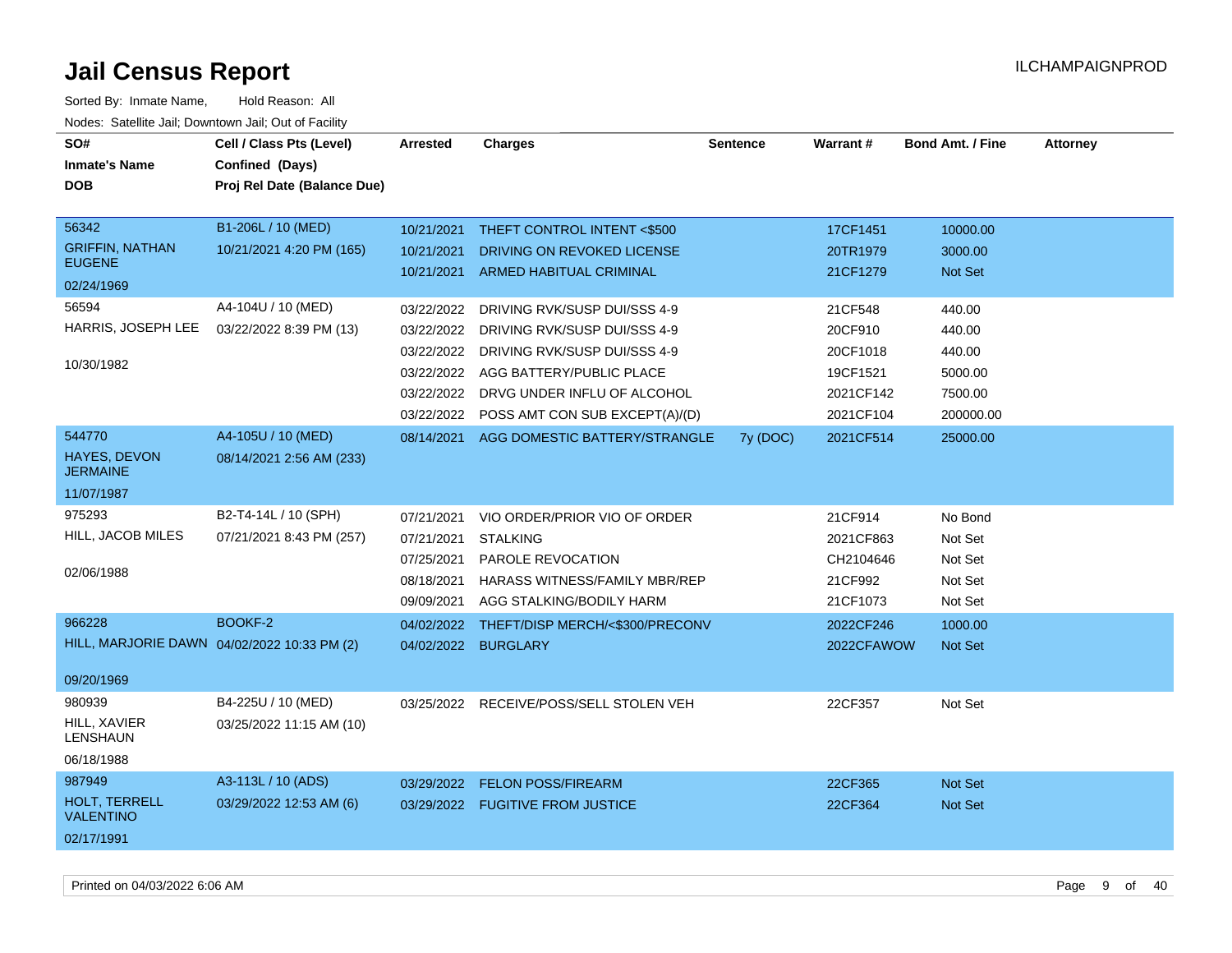Sorted By: Inmate Name, Hold Reason: All

Nodes: Satellite Jail; Downtown Jail; Out of Facility

| SO#<br><b>Inmate's Name</b><br><b>DOB</b>                            | Cell / Class Pts (Level)<br>Confined (Days)<br>Proj Rel Date (Balance Due) | <b>Arrested</b> | <b>Charges</b>                            | <b>Sentence</b> | <b>Warrant#</b> | <b>Bond Amt. / Fine</b> | <b>Attorney</b> |
|----------------------------------------------------------------------|----------------------------------------------------------------------------|-----------------|-------------------------------------------|-----------------|-----------------|-------------------------|-----------------|
| 1072876<br>HOUTCHINS, SAVANNA 02/10/2022 5:10 PM (53)<br><b>BELL</b> | A1-226U / 5 (MIN)                                                          |                 | 02/10/2022 METH DELIVERY/5<15 GRAMS       | 4y (DOC)        | 21CF143         | No Bond                 |                 |
| 07/10/1996                                                           | 2/17/2022 (0.00)                                                           |                 |                                           |                 |                 |                         |                 |
| 001078884<br>HOWARD, TREVON<br><b>TITRESS</b><br>03/20/1999          | A4-103L / 15 (MAX)<br>02/27/2022 5:07 AM (36)                              |                 | 02/27/2022 ARMED VIOLENCE/CATEGORY I      | 6y (DOC)        | 22CF234         | Not Set                 |                 |
| 51028<br>HUFFMAN, MICHAEL<br><b>LEONARD</b>                          | B3-W6-21U / 10 (MED)<br>02/23/2022 3:14 AM (40)                            |                 | 02/23/2022 AGG FLEEING/2+ CON DEVICES     |                 | 19CF1839        | 50000.00                |                 |
| 07/24/1980                                                           |                                                                            |                 |                                           |                 |                 |                         |                 |
| 1061186<br>INGRAM, CHERELL<br><b>LETRISE</b>                         | A2-221L / 10 (ADS)<br>03/16/2022 10:17 PM (19)                             |                 | 03/16/2022 MURDER/STRONG PROB KILL/INJURE |                 | 22CF329         | No Bond                 |                 |
| 10/01/1986                                                           |                                                                            |                 |                                           |                 |                 |                         |                 |
| 38993<br>JACKSON, LAMONT<br><b>JEREMIE</b><br>07/31/1973             | A4-101L / 15 (MAX)<br>02/13/2021 7:45 AM (415)                             |                 | 02/13/2021 ATTEMPT (FIRST DEGREE MURDER)  |                 | 21CF181         | Not Set                 |                 |
| 001077487                                                            | B3-W8-30L / 10 (MED)                                                       | 12/03/2020      | FELON POSS/USE WEAPON/FIREARM             | 8y (DOC)        | 20CF1377        | Not Set                 |                 |
| JACKSON, TERRELL<br><b>DANDRE</b><br>08/11/1990                      | 12/03/2020 10:18 AM (487)                                                  | 11/09/2021      | AGG DISCHARGE FIREARM/OCC VEH             | 8y (DOC)        | 21CR0331401     | No Bond                 |                 |
| 001078703<br>JOHNS, SHANIQUH<br><b>THERESA</b><br>04/03/1992         | A1-225U / 15 (ADS)<br>12/22/2021 6:41 AM (103)                             | 12/20/2021      | MURDER/INTENT TO KILL/INJURE              |                 | 21CF1574        | <b>Not Set</b>          |                 |
| 1042582<br>JONES, DEONTA<br><b>DANTRAL</b><br>02/01/1993             | B1-107U / 15 (MAX)<br>03/10/2022 4:50 AM (25)                              |                 | 03/10/2022 VIOLATE ORDER PROTECTION       |                 | 22CM61          | Not Set                 |                 |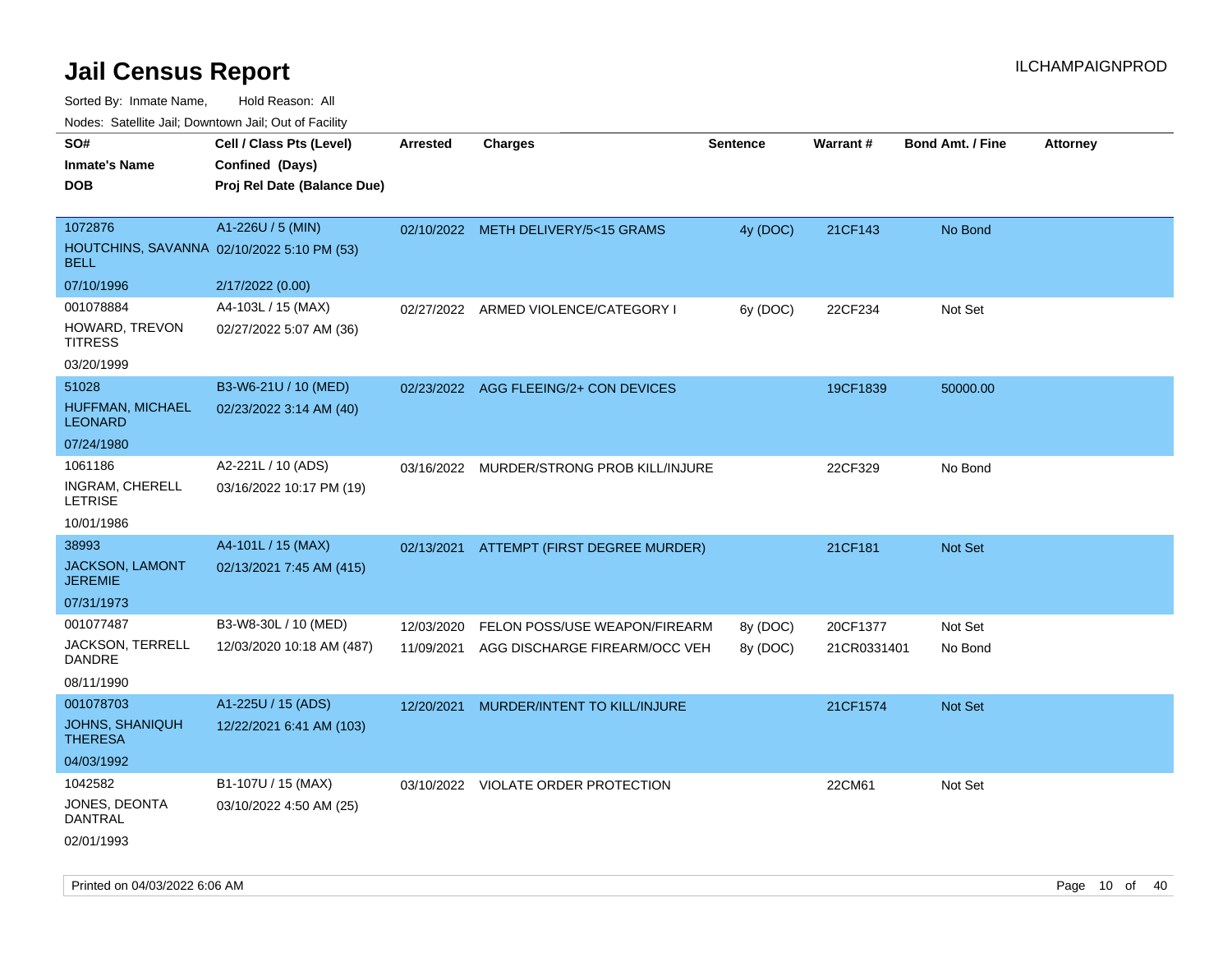Sorted By: Inmate Name, Hold Reason: All Nodes: Satellite Jail; Downtown Jail; Out of Facility

| SO#                                      |                             |                 |                                         |                 |                 |                         |                 |
|------------------------------------------|-----------------------------|-----------------|-----------------------------------------|-----------------|-----------------|-------------------------|-----------------|
|                                          | Cell / Class Pts (Level)    | <b>Arrested</b> | <b>Charges</b>                          | <b>Sentence</b> | <b>Warrant#</b> | <b>Bond Amt. / Fine</b> | <b>Attorney</b> |
| <b>Inmate's Name</b>                     | Confined (Days)             |                 |                                         |                 |                 |                         |                 |
| <b>DOB</b>                               | Proj Rel Date (Balance Due) |                 |                                         |                 |                 |                         |                 |
| 001078645                                | B4-225L / 10 (MED)          |                 |                                         |                 |                 |                         |                 |
|                                          |                             | 12/02/2021      | <b>AGG DISCHARGE FIREARM</b>            |                 | 21CF1478        | No Bond                 |                 |
| <b>JONES, KELVIN</b><br><b>KHYRIC</b>    | 12/02/2021 6:56 PM (123)    |                 |                                         |                 |                 |                         |                 |
| 02/27/2001                               |                             |                 |                                         |                 |                 |                         |                 |
| 956822                                   | A4-107U / 15 (MAX)          | 11/25/2021      | AGGRAVATED DOMESTIC BATTERY             |                 | 21CF1442        | Not Set                 |                 |
| JONES, MARIO                             | 11/25/2021 10:37 AM (130)   | 11/25/2021      | PAROLE REVOCATION                       |                 | CH2106361       | No Bond                 |                 |
| <b>NATHANIEL</b>                         |                             | 11/25/2021      | UNLAWFUL RESTRAINT                      |                 | 21CF1443        | Not Set                 |                 |
| 10/27/1987                               |                             |                 |                                         |                 |                 |                         |                 |
| 59668                                    | B2-T1-04L / 10 (SPH)        | 02/11/2022      | FAIL TO RPT CHNG ADDRESS/EMPL           |                 | 20 CF 1241      | 75000.00                |                 |
| <b>JONES, MARTELL</b><br><b>DEANGELO</b> | 02/11/2022 3:19 PM (52)     |                 | 02/11/2022 AGGRAVATED ARSON/BODILY HARM |                 | 22 CF 169       | 75000.00                |                 |
| 07/11/1983                               |                             |                 |                                         |                 |                 |                         |                 |
| 1008468                                  | B4-125L / 10 (MED)          | 12/01/2021      | FELON POSS/USE WEAPON/FIREARM           |                 | 21CF1472        | Not Set                 |                 |
| JONES, MARTEZ<br><b>LAMONTE</b>          | 12/01/2021 1:28 PM (124)    | 12/02/2021      | PROBATION VIOLATION                     |                 | 20CF1151        | Not Set                 |                 |
| 06/22/1993                               |                             |                 |                                         |                 |                 |                         |                 |
| 1068501                                  | B3-W2-06L / 5 (MIN)         | 02/07/2022      | VIO ORDER/NOTICE/PRIOR VIO O/P          | 18m (DOC)       | 22CF156         | No Bond                 |                 |
| <b>KING, JULIUS</b><br><b>EMANUEL</b>    | 02/07/2022 7:06 PM (56)     |                 | 03/29/2022 RESIST/OBSTRUCT WITH INJURY  | 18m (DOC)       | 2021CF926       | No Bond                 |                 |
| 04/08/1985                               |                             |                 |                                         |                 |                 |                         |                 |
| 24308                                    | B2-T1-01U / 15 (SPH)        |                 | 03/19/2022 RETAIL THEFT                 | 30m (DOC)       | 20CF79          | No Bond                 |                 |
| <b>KWIATKOWSKI,</b><br>ROBERT JOHN       | 03/19/2022 12:52 PM (16)    |                 |                                         |                 |                 |                         |                 |
| 08/08/1963                               |                             |                 |                                         |                 |                 |                         |                 |
| 1068786                                  | B3-W6-22L / 10 (MED)        | 03/04/2022      | DOMESTIC BATTERY/OTHER PRIOR            |                 | 22CF270         | Not Set                 |                 |
| LACY, MALIK SHAKUR                       | 03/04/2022 7:25 PM (31)     | 03/04/2022      | DOMESTIC BATTERY/HARM/VIO O/P           |                 | 18CM478         | 2500.00                 |                 |
|                                          |                             |                 | 03/04/2022 WARRANT OUT OF COUNTY        |                 | 20TR4604        | 3000.00                 |                 |
| 12/01/1996                               |                             |                 |                                         |                 |                 |                         |                 |
| 1041648                                  | A4-206U / 15 (MAX)          | 01/11/2022      | <b>PAROLE REVOCATION</b>                |                 | CH2200221       | Not Set                 |                 |
| LANE, DEMETRIUS<br>LAQUAN                | 01/11/2022 5:27 AM (83)     |                 | 01/11/2022 ARMED HABITUAL CRIMINAL      | 6y (DOC)        | 22CF41          | Not Set                 |                 |
| 07/04/1996                               |                             |                 |                                         |                 |                 |                         |                 |

Printed on 04/03/2022 6:06 AM Page 11 of 40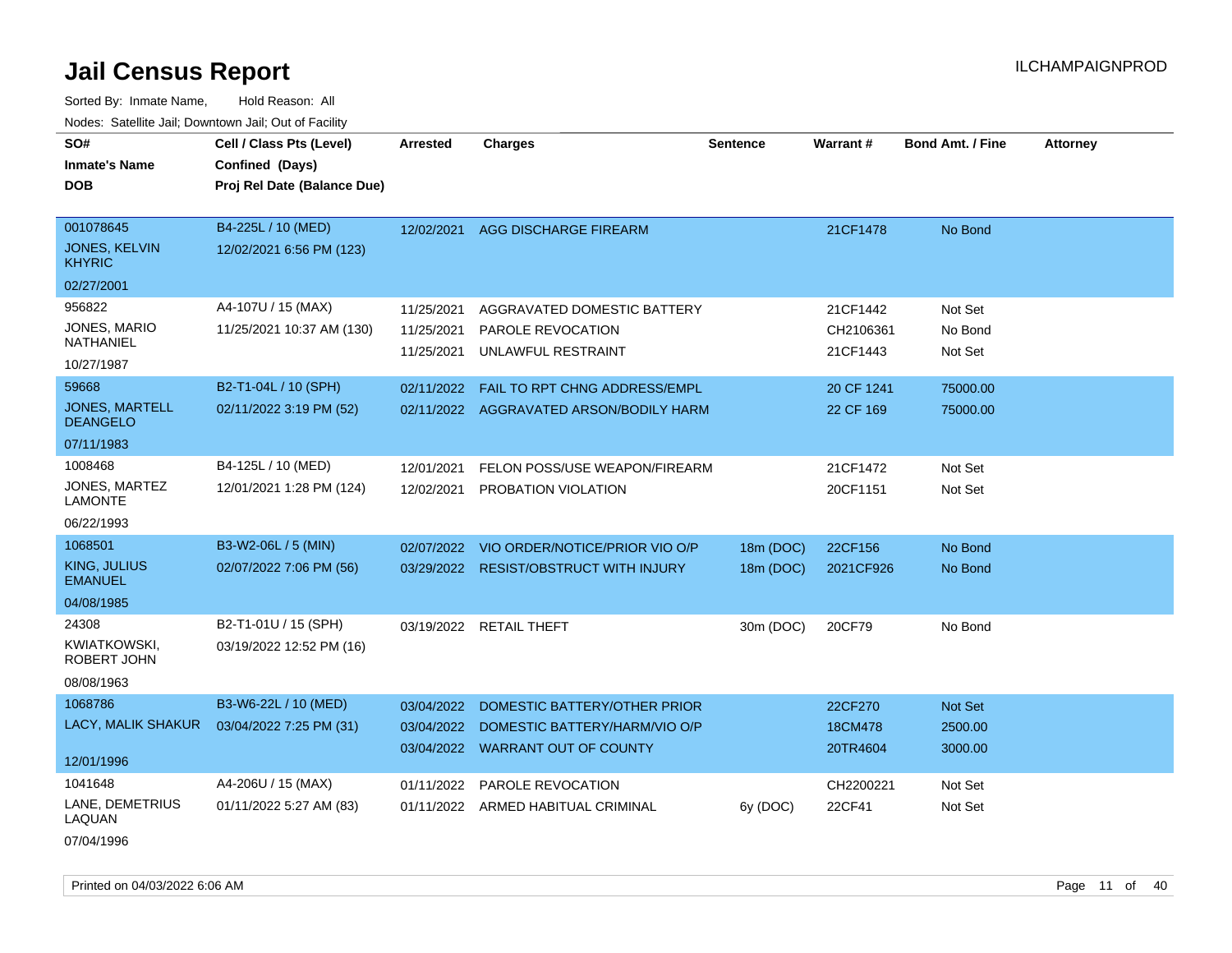Sorted By: Inmate Name, Hold Reason: All Nodes: Satellite Jail; Downtown Jail; Out of Facility

| <b>NOULD:</b> Catoline can, Downtown can, Out of Fability |                             |                      |                                          |                 |             |                         |                 |
|-----------------------------------------------------------|-----------------------------|----------------------|------------------------------------------|-----------------|-------------|-------------------------|-----------------|
| SO#                                                       | Cell / Class Pts (Level)    | <b>Arrested</b>      | <b>Charges</b>                           | <b>Sentence</b> | Warrant#    | <b>Bond Amt. / Fine</b> | <b>Attorney</b> |
| <b>Inmate's Name</b>                                      | Confined (Days)             |                      |                                          |                 |             |                         |                 |
| <b>DOB</b>                                                | Proj Rel Date (Balance Due) |                      |                                          |                 |             |                         |                 |
|                                                           |                             |                      |                                          |                 |             |                         |                 |
| 001077710                                                 | BOOKH-8 / 5 (ADS)           | 03/31/2022           | AGG DOMESTIC BATTERY/STRANGLE            |                 | 21CF212     | No Bond                 |                 |
| LANGE, DEVONTAE<br>AND'RE                                 | 03/31/2022 2:21 PM (4)      |                      | 03/31/2022 AGG BATTERY/PUBLIC PLACE      |                 | 21CF279     | No Bond                 |                 |
| 03/05/1994                                                |                             |                      |                                          |                 |             |                         |                 |
| 1070011                                                   | B4-121U / 10 (MED)          | 08/03/2021           | AGG DISCH FIREARM/1ST AID PERS           |                 | 21CF929     | Not Set                 |                 |
| LAWS, WILLIAM<br>ZARAK, Third                             | 08/03/2021 3:53 PM (244)    |                      |                                          |                 |             |                         |                 |
| 07/06/1999                                                |                             |                      |                                          |                 |             |                         |                 |
| 548089                                                    | B1-204U / 15 (MAX)          |                      | 12/04/2020 ATTEMPT (FIRST DEGREE MURDER) |                 | 20CF1378    | Not Set                 |                 |
| LEWIS, LAWRENCE<br>PAUL, Third                            | 12/04/2020 4:42 AM (486)    |                      |                                          |                 |             |                         |                 |
| 02/08/1993                                                |                             |                      |                                          |                 |             |                         |                 |
| 1005717                                                   | A3-115L / 5 (MIN)           | 03/31/2022           | AGG DUI/3                                |                 | 22CF372     | 100000.00               |                 |
| LEWIS, ORLANDO<br><b>DESHONE</b>                          | 03/31/2022 1:56 PM (4)      | 03/31/2022 AGG DUI/3 |                                          |                 | 22CF373     | 100000.00               |                 |
| 01/31/1987                                                |                             |                      |                                          |                 |             |                         |                 |
| 001078817                                                 | B1-206U / 10 (MED)          | 02/03/2022           | AGG UUW/PERSON/PREV CONVICTION           |                 | 22CF143     | <b>Not Set</b>          |                 |
| LIPSCOMB, LADAROL<br><b>ANTHONY</b>                       | 02/03/2022 11:33 PM (60)    |                      |                                          |                 |             |                         |                 |
| 10/01/2000                                                |                             |                      |                                          |                 |             |                         |                 |
| 001078924                                                 | A4-205L / 10 (MED)          | 03/09/2022           | DOMESTIC BATTERY/OTHER PRIOR             |                 | 22CF289     | Not Set                 |                 |
| LIVINGSTON, MASON<br><b>RICHARD</b>                       | 03/09/2022 4:13 AM (26)     |                      | 03/09/2022 WARRANT OUT OF COUNTY         |                 | 2019 CM 230 | 5000.00                 |                 |
| 08/23/1988                                                |                             |                      |                                          |                 |             |                         |                 |
| 001079011                                                 | BOOKF-2                     |                      | 04/03/2022 DOMESTIC BATTERY              |                 | 2022CMAWOW  | No Bond                 |                 |
| LOPEZ-TOVAR, EMILY                                        | 04/03/2022 3:10 AM (1)      |                      |                                          |                 |             |                         |                 |
|                                                           |                             |                      |                                          |                 |             |                         |                 |
| 01/25/2003                                                |                             |                      |                                          |                 |             |                         |                 |
| 001077725                                                 | BOOKH-8 / 10 (ADS)          | 03/30/2022           | DOM BTRY/CONTACT/1-2 PRECONV             |                 | 21CF1101    | 10000.00                |                 |
| MARTIN, TERRY LEE                                         | 03/30/2022 1:32 AM (5)      |                      |                                          |                 |             |                         |                 |
|                                                           |                             |                      |                                          |                 |             |                         |                 |

03/20/1975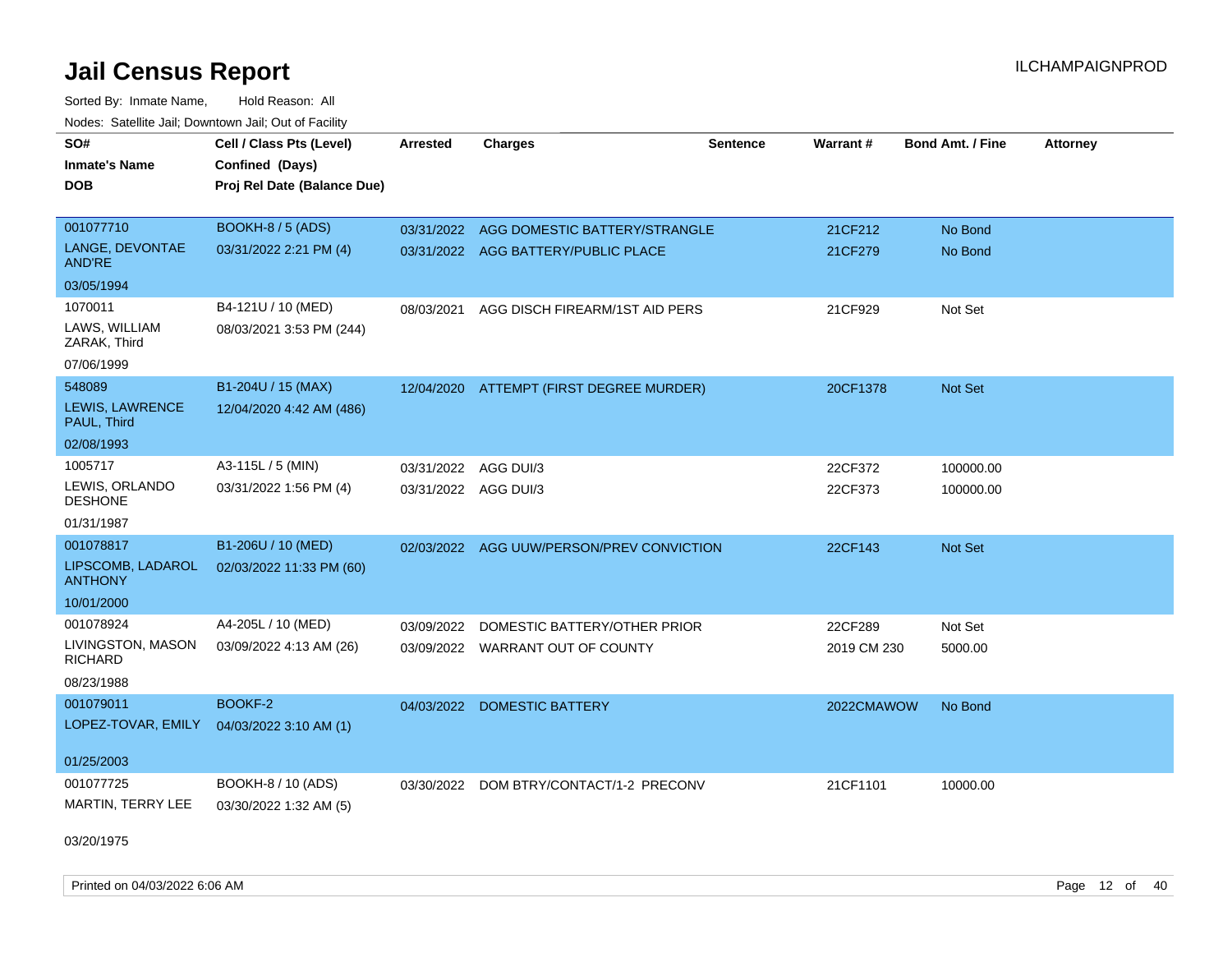Sorted By: Inmate Name, Hold Reason: All

|  | Nodes: Satellite Jail; Downtown Jail; Out of Facility |  |  |  |
|--|-------------------------------------------------------|--|--|--|
|--|-------------------------------------------------------|--|--|--|

| SO#<br><b>Inmate's Name</b>              | Cell / Class Pts (Level)<br>Confined (Days)  | <b>Arrested</b> | <b>Charges</b>                            | <b>Sentence</b> | <b>Warrant#</b> | <b>Bond Amt. / Fine</b> | <b>Attorney</b> |
|------------------------------------------|----------------------------------------------|-----------------|-------------------------------------------|-----------------|-----------------|-------------------------|-----------------|
| <b>DOB</b>                               | Proj Rel Date (Balance Due)                  |                 |                                           |                 |                 |                         |                 |
| 1038892                                  | B2-DR / 10 (MED)                             |                 | 02/16/2022 PRED CRIM SEX ASLT/BODILY HARM |                 | 22CF199         | No Bond                 |                 |
| MCCAULEY, TIMOTHY<br><b>WILLIAM</b>      | 02/16/2022 8:49 PM (47)                      |                 |                                           |                 |                 |                         |                 |
| 03/05/1989                               |                                              |                 |                                           |                 |                 |                         |                 |
| 48792                                    | B4-127L / 10 (MED)                           |                 | 11/19/2021 AGG BATTERY/DISCHARGE FIREARM  |                 | 21CF1425        | Not Set                 |                 |
| MCCLAIN, HURCHEL<br><b>JOSEPH</b>        | 11/20/2021 4:11 AM (135)                     |                 |                                           |                 |                 |                         |                 |
| 05/01/1979                               |                                              |                 |                                           |                 |                 |                         |                 |
| 1027034                                  | A2-121L / 10 (ADS)                           | 03/19/2022      | ARMED ROBBERY/ARMED W/FIREARM             |                 | 22CF335         | No Bond                 |                 |
| MCFALL-DORSEY,<br><b>ESSENCE LEANN</b>   | 03/19/2022 1:11 AM (16)                      |                 |                                           |                 |                 |                         |                 |
| 03/20/1994                               |                                              |                 |                                           |                 |                 |                         |                 |
| 001077938                                | BOOKH-4 / 15 (ADS)                           | 05/10/2021      | AGG KIDNAPING DISCH FIR/HARM              |                 | 21CF532         | Not Set                 |                 |
| MCGAHA,                                  | 05/10/2021 7:02 PM (329)                     | 05/11/2021      | <b>MURDER</b>                             |                 | 2021-CF-215     | No Bond                 |                 |
| <b>CHRISTOPHER D</b>                     |                                              | 05/27/2021      | ESCAPE FROM DEPT OF CORRECTION            |                 | 21CF600         | Not Set                 |                 |
| 07/27/1991                               |                                              |                 |                                           |                 |                 |                         |                 |
| 66710                                    | A4-207U / 15 (ADS)                           |                 | 01/19/2022 ARMED VIOLENCE/CATEGORY I      |                 | 22CF88          | Not Set                 |                 |
| <b>MEEKS, CASSARIOUS</b><br><b>MONTE</b> | 01/20/2022 11:40 AM (74)                     |                 |                                           |                 |                 |                         |                 |
| 06/22/1984                               |                                              |                 |                                           |                 |                 |                         |                 |
| 001079009                                | BOOKH-7                                      | 04/03/2022      | CREDIT/DEBIT CARD FRAUD/2+                |                 | 2022CFAWOW      | Not Set                 |                 |
| MENDOZA, BENITO                          | 04/03/2022 2:29 AM (1)                       |                 | 04/03/2022 UNLAWFUL POSS CR/DEBIT CARD    |                 | 2022CFAWOW      | Not Set                 |                 |
| <b>EMMANUEL</b>                          |                                              | 04/03/2022      | CONSUMPTION OF LIQUOR/MINOR               |                 | 2022CMAWOW      | Not Set                 |                 |
| 04/28/2001                               |                                              |                 |                                           |                 |                 |                         |                 |
| 1043071                                  | A2-120L / 10 (MED)                           | 11/08/2021      | CRIM DMG/GOVT PROP/<\$500                 |                 | 21CF1378        | Not Set                 |                 |
| MERRELL-<br>SUTHERLAND, ALICIA           | 11/08/2021 2:22 AM (147)                     |                 |                                           |                 |                 |                         |                 |
| 11/26/1972                               |                                              |                 |                                           |                 |                 |                         |                 |
| 41584                                    | B4-227L / 15 (MAX)                           | 12/01/2021      | ARMED HABITUAL CRIMINAL                   |                 | 21CF1467        | Not Set                 |                 |
|                                          | MILLER, JOSE LOVELL 12/02/2021 1:04 AM (123) |                 |                                           |                 |                 |                         |                 |

10/07/1975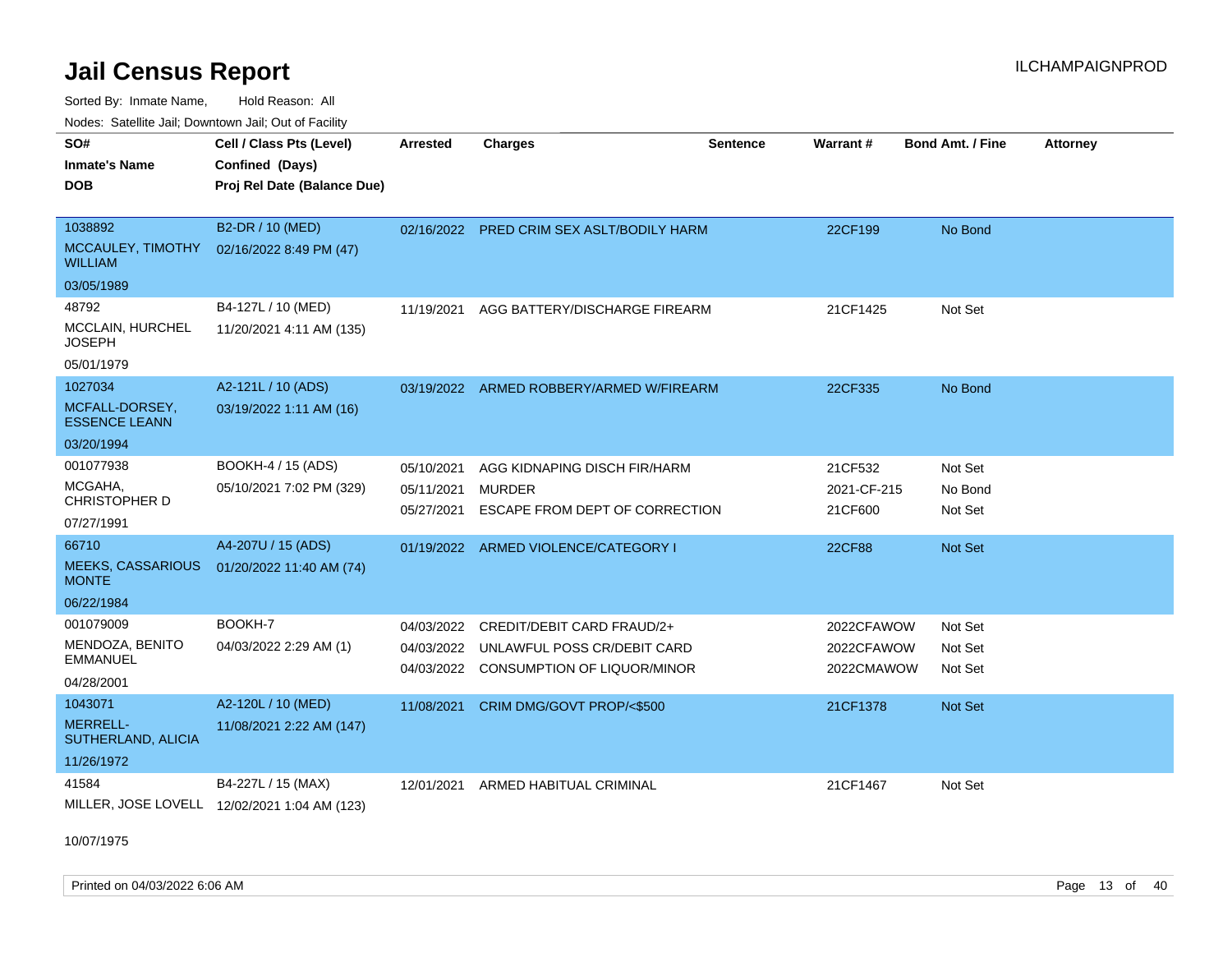Sorted By: Inmate Name, Hold Reason: All Nodes: Satellite Jail; Downtown Jail; Out of Facility

| SO#<br><b>Inmate's Name</b><br><b>DOB</b> | Cell / Class Pts (Level)<br>Confined (Days)<br>Proj Rel Date (Balance Due) | Arrested   | <b>Charges</b>                              | <b>Sentence</b> | <b>Warrant#</b> | <b>Bond Amt. / Fine</b> | <b>Attorney</b> |
|-------------------------------------------|----------------------------------------------------------------------------|------------|---------------------------------------------|-----------------|-----------------|-------------------------|-----------------|
| 39106                                     | B3-W3-10L / 10 (MED)<br>MOORE, ANDREW LEE, 10/12/2021 1:02 AM (174)        | 10/12/2021 | DOMESTIC BATTERY/OTHER PRIOR                |                 | 21CF1217        | Not Set                 |                 |
| Junior                                    |                                                                            |            |                                             |                 |                 |                         |                 |
| 04/12/1973                                | 4/10/2022 (0.00)                                                           |            |                                             |                 |                 |                         |                 |
| 1052889                                   | A3-215L / 10 (ADS)                                                         | 03/31/2022 | AGGRAVATED DOMESTIC BATTERY                 |                 | 22CF375         | No Bond                 |                 |
| MOORE, JEREMIAH<br><b>THOMAS</b>          | 03/31/2022 2:39 AM (4)                                                     | 03/31/2022 | DRIVING ON SUSPENDED LICENSE                |                 | 22MT388         | Not Set                 |                 |
| 07/21/1996                                |                                                                            |            |                                             |                 |                 |                         |                 |
| 539294                                    | B1-205L / 10 (MED)                                                         | 01/11/2022 | AGG DUI/NO VALID DL                         |                 | 22CF49          | Not Set                 |                 |
| MOSLEY, JAMES<br><b>CALVIN</b>            | 01/11/2022 9:43 PM (83)                                                    |            | 01/11/2022 PAROLE REVOCATION                |                 | CH2200227       | No Bond                 |                 |
| 12/11/1985                                |                                                                            |            |                                             |                 |                 |                         |                 |
| 001078993                                 | BOOKH-6 / 10 (ADS)                                                         | 03/29/2022 | AGG ASLT PEACE OFF/FIRE/ER WRK              |                 | 22CM87          | Not Set                 |                 |
| MURPHY, JUSTIN RAY                        | 03/29/2022 6:40 PM (6)                                                     |            |                                             |                 |                 |                         |                 |
| 03/12/1997                                |                                                                            |            |                                             |                 |                 |                         |                 |
| 1012617                                   | A3-216L / 10 (MED)                                                         | 04/01/2022 | FELON POSS/USE WEAPON/FIREARM               | 2y(CJ)          | 21CF889         | No Bond                 |                 |
| NEAL, ANDRE<br><b>LORENZO</b>             | 04/01/2022 11:56 AM (3)                                                    |            |                                             |                 |                 |                         |                 |
| 10/11/1993                                |                                                                            |            |                                             |                 |                 |                         |                 |
| 001078517                                 | B1-102L / 15 (MAX)                                                         | 10/19/2021 | ATTEMPT (FIRST DEGREE MURDER)               |                 | 21CF1267        | Not Set                 |                 |
| NELSON, RORY<br><b>DEMOND</b>             | 10/19/2021 3:55 AM (167)                                                   |            |                                             |                 |                 |                         |                 |
| 08/14/1984                                |                                                                            |            |                                             |                 |                 |                         |                 |
| 1013906                                   | A2-222L / 5 (ADS)                                                          | 03/30/2022 | LEAVING THE SCENE INVOLV VEHICLE            |                 | 20TR4026        | 470.00                  |                 |
| PARKER, QUDAYJAH<br><b>LASHA</b>          | 03/30/2022 3:13 AM (5)                                                     |            | 03/30/2022 LEAVING THE SCENE INVOLV VEHICLE |                 | 21TR8526        | 470.00                  |                 |
| 11/14/1993                                |                                                                            |            | 03/30/2022 AGG ASLT/OP MOTOR VEH/STRUCK     |                 | 21CF1263        | 5000.00                 |                 |
| 001078854                                 | B2-T2-05U / 15 (MAX)                                                       | 02/15/2022 | AGG BATTERY/DISCHARGE FIREARM               |                 | 2019JD22        | No Bond                 |                 |
| PATNAUDE, MARTY<br><b>WW</b>              | 02/15/2022 5:12 PM (48)                                                    |            | 02/15/2022 ARMED VIOLENCE/CATEGORY I        |                 | 22CF190         | Not Set                 |                 |

08/26/2003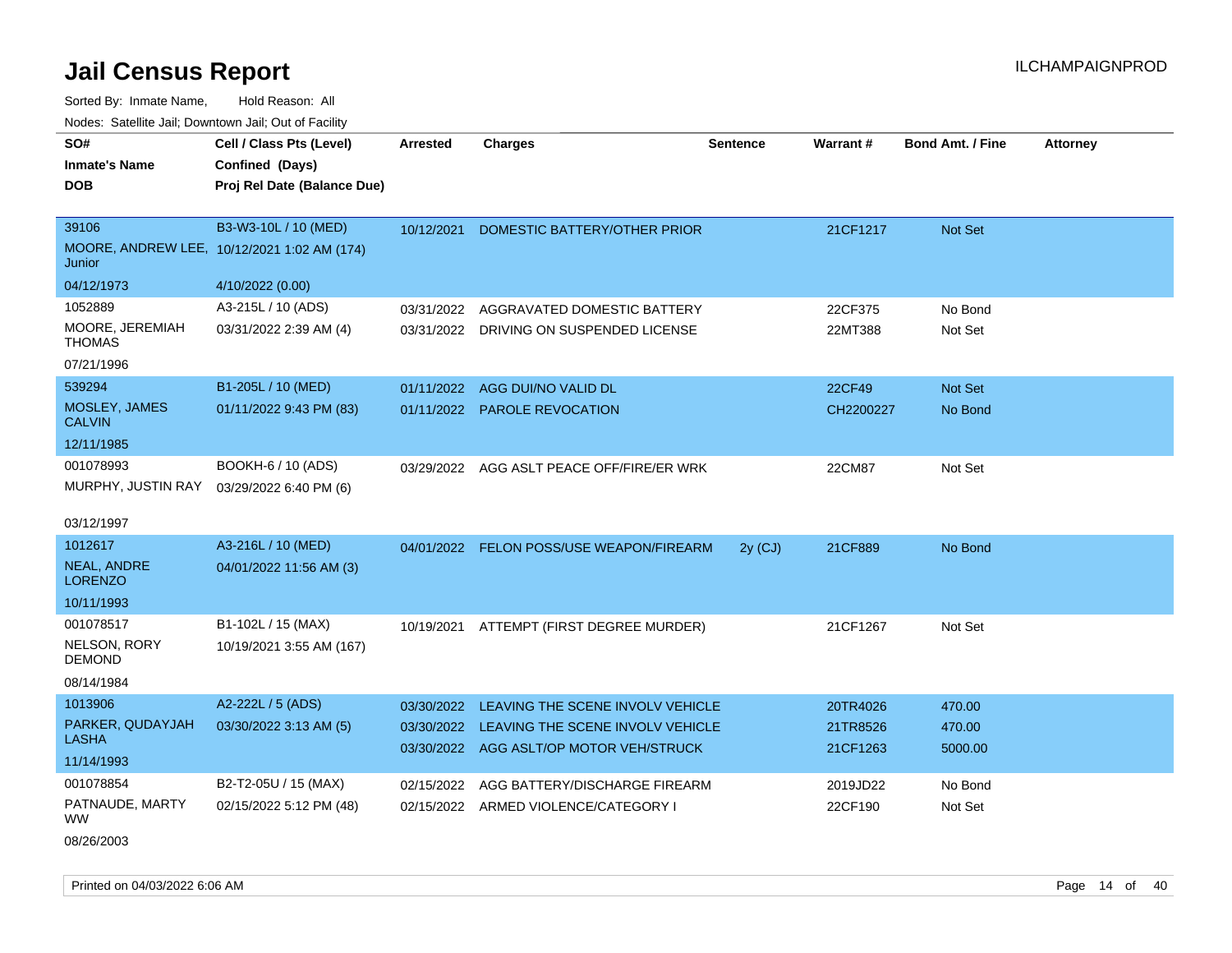| SO#                                                  | Cell / Class Pts (Level)    | <b>Arrested</b> | <b>Charges</b>                            | <b>Sentence</b> | Warrant#     | <b>Bond Amt. / Fine</b> | <b>Attorney</b> |
|------------------------------------------------------|-----------------------------|-----------------|-------------------------------------------|-----------------|--------------|-------------------------|-----------------|
| <b>Inmate's Name</b>                                 | Confined (Days)             |                 |                                           |                 |              |                         |                 |
| <b>DOB</b>                                           | Proj Rel Date (Balance Due) |                 |                                           |                 |              |                         |                 |
|                                                      |                             |                 |                                           |                 |              |                         |                 |
| 61251                                                | <b>BOOKF-1 / 15 (ADS)</b>   | 12/27/2021      | <b>PRED CRIM SEX ASLT/VICTIM &lt;13</b>   |                 | 21CF651      | No Bond                 |                 |
| PETMECKY, JOHN<br><b>ROBERT</b>                      | 12/27/2021 1:52 PM (98)     |                 |                                           |                 |              |                         |                 |
| 03/09/1983                                           |                             |                 |                                           |                 |              |                         |                 |
| 1030954                                              | B4-223U / 15 (MAX)          | 01/14/2022      | ARMED VIOLENCE/CATEGORY I                 |                 | 22CF76       | Not Set                 |                 |
| PETTIGREW,<br><b>MALCOME JAMIESON</b>                | 01/15/2022 4:35 AM (79)     |                 | 01/14/2022 MFG/DEL CANNABIS/10-30 GRAMS   |                 | 2020CF9      | 15000.00                |                 |
| 02/20/1995                                           |                             |                 |                                           |                 |              |                         |                 |
| 1000126                                              | BOOKH-3                     | 04/02/2022      | <b>BURGLARY</b>                           |                 | 2022CFAWOW   | No Bond                 |                 |
| PETTWAY, EDGAR LEE, 04/02/2022 5:39 AM (2)<br>Second |                             |                 | 04/02/2022 FELON POSS/USE WEAPON/FIREARM  |                 | 2022CFAWOW   | No Bond                 |                 |
| 09/25/1987                                           |                             |                 |                                           |                 |              |                         |                 |
| 1059394                                              | B3-W1-04L / 5 (MIN)         |                 | 02/16/2022 AGG DUI/NO VALID DL            |                 | 2020CF1396   | No Bond                 |                 |
| PHILLIPS, ISAAC<br><b>TERRELL</b>                    | 02/16/2022 9:00 AM (47)     |                 |                                           |                 |              |                         |                 |
| 12/27/1996                                           | 5/15/2022 (0.00)            |                 |                                           |                 |              |                         |                 |
| 1015033                                              | B1-203U / 10 (MED)          | 03/05/2022      | POSSESSION OF STOLEN FIREARM              |                 | 21CF1172     | 500000.00               |                 |
| PICKENS, DANTE<br><b>DEVON</b>                       | 03/05/2022 4:01 AM (30)     |                 | 03/05/2022 POSS AMT CON SUB EXCEPT(A)/(D) |                 | 20CF109      | 20000.00                |                 |
| 01/05/1993                                           |                             |                 |                                           |                 |              |                         |                 |
| 1022441                                              | B2-T1-03U / 10 (SPH)        | 10/27/2021      | AGG BATTERY/PEACE OFFICER                 |                 | 2021 CF 12   | No Bond                 |                 |
| PICKENS, DONTRELL<br><b>DEMAR</b>                    | 10/27/2021 1:39 PM (159)    | 10/27/2021      | AGG BATTERY/PEACE OFFICER                 |                 | 2020 CF 1488 | No Bond                 |                 |
| 12/10/1993                                           |                             |                 |                                           |                 |              |                         |                 |
| 1069524                                              | B3-W5-18L / 10 (MED)        | 08/08/2021      | MFG/DEL CANNABIS/30-500 GRAMS             |                 | 21CF953      | Not Set                 |                 |
| RAY-DAVIS, KAMARI<br><b>DAYVON</b>                   | 08/09/2021 2:44 AM (238)    |                 |                                           |                 |              |                         |                 |
| 03/30/2000                                           |                             |                 |                                           |                 |              |                         |                 |
| 001078676                                            | B1-205U / 10 (MED)          |                 | 03/20/2022 AGG DUI/NO VALID DL            |                 | 22CF334      | No Bond                 |                 |
| READUS, LORENZO                                      | 03/20/2022 2:38 AM (15)     |                 |                                           |                 |              |                         |                 |
| 05/13/1983                                           |                             |                 |                                           |                 |              |                         |                 |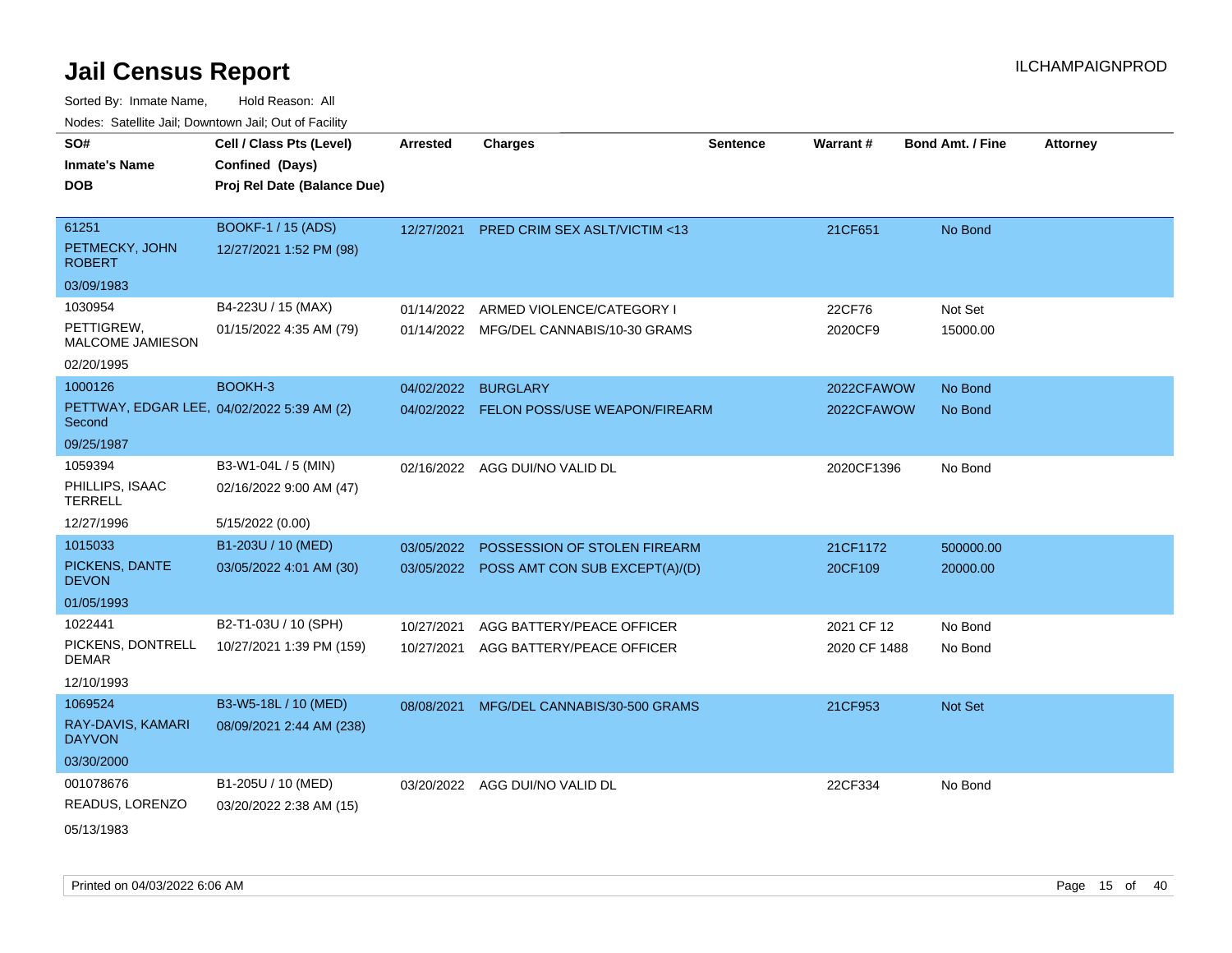Sorted By: Inmate Name, Hold Reason: All Nodes: Satellite Jail; Downtown Jail; Out of Facility

| SO#<br><b>Inmate's Name</b><br><b>DOB</b>          | Cell / Class Pts (Level)<br>Confined (Days)<br>Proj Rel Date (Balance Due) | <b>Arrested</b>     | <b>Charges</b>                           | <b>Sentence</b> | Warrant#   | <b>Bond Amt. / Fine</b> | <b>Attorney</b> |
|----------------------------------------------------|----------------------------------------------------------------------------|---------------------|------------------------------------------|-----------------|------------|-------------------------|-----------------|
| 001078482<br><b>REED, MONTRES</b><br><b>ANTRON</b> | B1-204L / 10 (MED)<br>03/14/2022 12:06 PM (21)                             |                     | 03/14/2022 AGG DISCHARGE FIREARM/VEH/SCH |                 |            | 250000.00               |                 |
| 02/26/2004                                         |                                                                            |                     |                                          |                 |            |                         |                 |
| 982660<br>REYNOLDS, DAVID<br>ALLEN<br>03/27/2002   | A4-203U / 10 (MED)<br>03/22/2022 4:11 AM (13)                              | 03/22/2022 BURGLARY |                                          |                 | 22CF339    | No Bond                 |                 |
| 979485                                             | B2-T4-16L / 15 (SPH)                                                       |                     |                                          |                 |            |                         |                 |
| RODRIGUEZ, JOSHUA<br><b>ANTHONY</b>                | 03/12/2021 1:57 PM (388)                                                   | 03/12/2021          | <b>PRED CRIM SEX ASLT/VICTIM &lt;13</b>  |                 | 21CF282    | <b>Not Set</b>          |                 |
| 04/06/1990                                         |                                                                            |                     |                                          |                 |            |                         |                 |
| 61330                                              | B4-224L / 15 (MAX)                                                         | 12/01/2021          | ARMED HABITUAL CRIMINAL                  |                 | 21CF1473   | Not Set                 |                 |
| RUFFIN, JONATHON<br><b>CECIL</b>                   | 12/01/2021 5:34 AM (124)                                                   | 12/01/2021          | PAROLE REVOCATION                        |                 | CH2107545  | No Bond                 |                 |
| 05/10/1984                                         |                                                                            |                     |                                          |                 |            |                         |                 |
| 1071161                                            | B4-124L / 15 (MAX)                                                         | 08/18/2021          | DELIVERY OF OR POSSESSION OF W/INT       |                 | 21CF1008   | No Bond                 |                 |
| <b>SANDERS, MARKELL</b><br><b>LAMAR</b>            | 08/18/2021 6:18 PM (229)                                                   |                     |                                          |                 |            |                         |                 |
| 02/02/2000                                         |                                                                            |                     |                                          |                 |            |                         |                 |
| 001078898<br>SAROLAS, JONATHAN<br>E                | A4-205U / 15 (MAX)<br>03/02/2022 9:20 AM (33)                              |                     | 03/02/2022 AGG DISCHARGE FIREARM         |                 | 22CF254    | Not Set                 |                 |
| 07/16/1988                                         |                                                                            |                     |                                          |                 |            |                         |                 |
| 001078441                                          | BOOKF-3 / 15 (ADS)                                                         | 10/01/2021          | <b>ARMED HABITUAL CRIMINAL</b>           |                 | 21CF1182   | <b>Not Set</b>          |                 |
| SINGLETON, CORRIE<br><b>DERRELL</b>                | 10/01/2021 12:36 PM (185)                                                  | 12/20/2021          | SPEEDING 26-34 MPH OVER LIMIT            |                 | 2021TR2701 | 1000.00                 |                 |
| 05/07/1983                                         |                                                                            |                     |                                          |                 |            |                         |                 |
| 001078765                                          | B4-223L / 10 (MED)<br>SMITH, COREY ADRIAN 01/13/2022 7:32 PM (81)          | 01/13/2022          | FELON POSS/USE WEAPON/FIREARM            |                 | 22CF66     | Not Set                 |                 |

09/01/1987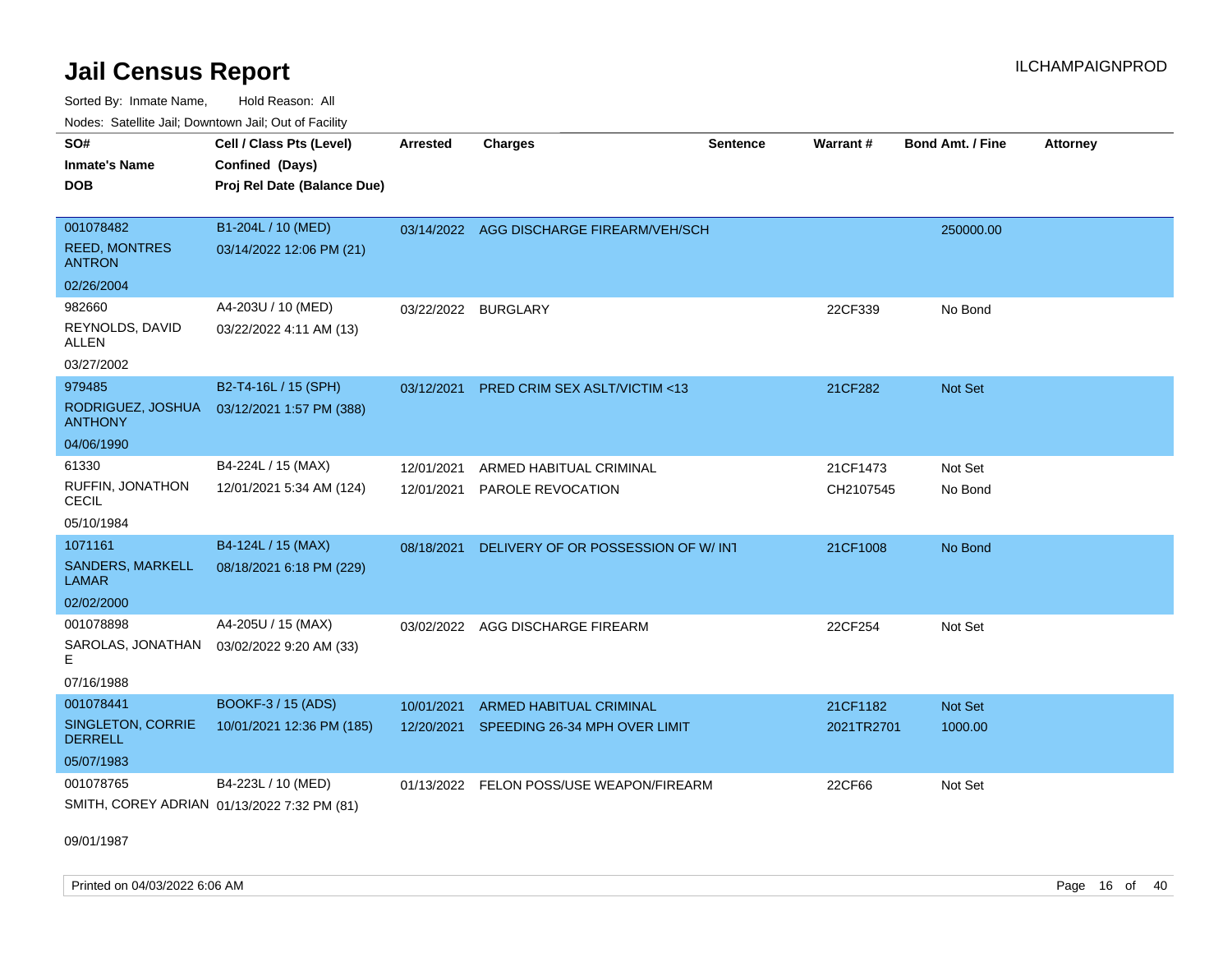| rouco. Calcillo Jali, Downtown Jali, Out of Facility      |                             |                     |                                       |                 |                 |                         |                 |
|-----------------------------------------------------------|-----------------------------|---------------------|---------------------------------------|-----------------|-----------------|-------------------------|-----------------|
| SO#                                                       | Cell / Class Pts (Level)    | <b>Arrested</b>     | <b>Charges</b>                        | <b>Sentence</b> | <b>Warrant#</b> | <b>Bond Amt. / Fine</b> | <b>Attorney</b> |
| <b>Inmate's Name</b>                                      | Confined (Days)             |                     |                                       |                 |                 |                         |                 |
| <b>DOB</b>                                                | Proj Rel Date (Balance Due) |                     |                                       |                 |                 |                         |                 |
|                                                           |                             |                     |                                       |                 |                 |                         |                 |
| 62924                                                     | B4-226L / 10 (MED)          | 03/11/2022          | FELON POSS/USE WEAPON/FIREARM         |                 | 22CF294         | Not Set                 |                 |
| <b>STARKS, JUSTIN</b><br><b>COURTNEY</b>                  | 03/11/2022 2:29 AM (24)     |                     | 03/11/2022 CRIM DMG TO PROP \$500-10K |                 | 19CF63          | 3000.00                 |                 |
| 08/12/1984                                                |                             |                     |                                       |                 |                 |                         |                 |
| 001077770                                                 | A1-226L / 5 (MIN)           | 01/06/2022          | <b>RESIDENTIAL BURGLARY</b>           |                 | 21CF319         | Not Set                 |                 |
| STOFFLE, KELLY ANNE 01/06/2022 3:14 PM (88)               |                             |                     |                                       |                 |                 |                         |                 |
|                                                           |                             |                     |                                       |                 |                 |                         |                 |
| 04/12/1989                                                |                             |                     |                                       |                 |                 |                         |                 |
| 38305                                                     | B2-T2-06L / 10 (SPH)        |                     | 03/18/2020 CRIMINAL SEXUAL ABUSE      |                 | 20CF-343        | 500000.00               |                 |
| STOVER, JOSH<br><b>ANDREW</b>                             | 03/18/2020 10:24 AM (747)   |                     |                                       |                 |                 |                         |                 |
| 08/18/1973                                                |                             |                     |                                       |                 |                 |                         |                 |
| 001078742                                                 | BOOKH-1                     | 04/01/2022 BURGLARY |                                       |                 | 22CF33          | 10000.00                |                 |
| TAYLOR, ERIKA LYNN                                        | 04/01/2022 10:15 AM (3)     |                     |                                       |                 |                 |                         |                 |
| 04/09/1996                                                |                             |                     |                                       |                 |                 |                         |                 |
| 001078471                                                 | B4-221U / 10 (MED)          |                     | 10/11/2021 AGG UUW/VEHICLE/<21        | 18m (DOC)       | 21CF1210        | 100.00                  |                 |
| THATCH, OMARION<br><b>DIAMONTE</b>                        | 10/11/2021 1:26 AM (175)    |                     |                                       |                 |                 |                         |                 |
| 09/05/2003                                                |                             |                     |                                       |                 |                 |                         |                 |
| 001078997                                                 | BOOKH-8                     |                     | 03/30/2022 UNLAWFUL USE OF A WEAPON   |                 | 22CF374         | No Bond                 |                 |
| THOMAS, THEOPHILUS 03/30/2022 10:52 PM (5)<br><b>DEON</b> |                             |                     |                                       |                 |                 |                         |                 |
| 09/17/2003                                                |                             |                     |                                       |                 |                 |                         |                 |
| 32058                                                     | B4-123U / 15 (MAX)          |                     | 06/14/2021 AGG DISCH FIREARM          |                 | 21CF690         | Not Set                 |                 |
| THOMPSON, STEVEN<br><b>ONEAL</b>                          | 06/14/2021 6:44 AM (294)    |                     |                                       |                 |                 |                         |                 |
| 03/14/1969                                                |                             |                     |                                       |                 |                 |                         |                 |
| 1050448                                                   | BOOKH-3                     |                     | 04/02/2022 AGGRAVATED BATTERY         |                 | 22CFAWOW        | Not Set                 |                 |
| TIEDER, GARRETT<br><b>MICHAEL</b>                         | 04/02/2022 12:24 PM (2)     |                     |                                       |                 |                 |                         |                 |
| 01/13/1997                                                |                             |                     |                                       |                 |                 |                         |                 |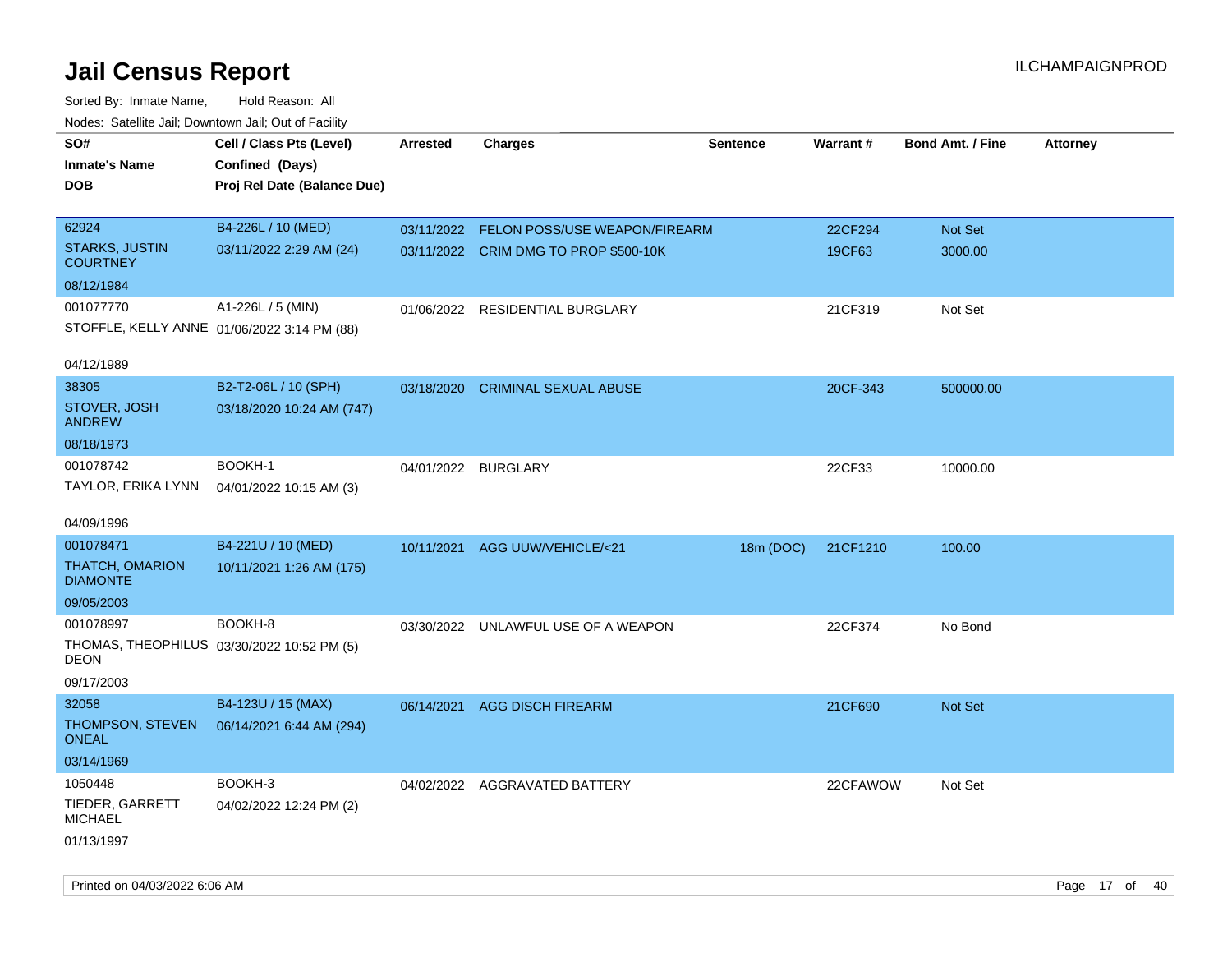| SO#<br><b>Inmate's Name</b><br><b>DOB</b>                              | Cell / Class Pts (Level)<br>Confined (Days)<br>Proj Rel Date (Balance Due) | <b>Arrested</b>                                      | <b>Charges</b>                                                                                                                                    | <b>Sentence</b> | <b>Warrant#</b>                                           | <b>Bond Amt. / Fine</b>                                   | <b>Attorney</b> |
|------------------------------------------------------------------------|----------------------------------------------------------------------------|------------------------------------------------------|---------------------------------------------------------------------------------------------------------------------------------------------------|-----------------|-----------------------------------------------------------|-----------------------------------------------------------|-----------------|
| 001078037<br><b>TOVEY, JAMES</b><br><b>RICHARD</b>                     | A3-212L / 5 (ADS)<br>03/29/2022 10:10 AM (6)                               |                                                      | 03/29/2022 AGG DUI/ DRUGS                                                                                                                         |                 | 21CF634                                                   | No Bond                                                   |                 |
| 03/21/1990<br>001078792<br>TRAMBLE, TOM<br><b>MARCUS</b><br>02/28/1985 | 4/4/2022 (0.00)<br>A3-116L / 15 (ADS)<br>01/24/2022 10:24 AM (70)          | 01/24/2022                                           | <b>FUGITIVE FROM JUSTICE</b><br>01/24/2022 FUGITIVE FROM JUSTICE<br>01/24/2022 ARMED VIOLENCE/CATEGORY I                                          |                 | 22CF99<br>22CF100<br>22CF101                              | Not Set<br>Not Set<br>Not Set                             |                 |
| 1076325<br><b>TURNER, PRINTISS</b><br>VASHAWN-DEMAN,<br>11/10/2001     | B1-201U / 15 (MAX)<br>03/25/2022 3:15 PM (10)                              | 03/25/2022<br>03/25/2022<br>03/25/2022<br>03/28/2022 | AGG UUW/LOADED/NO FCCA/FOID<br><b>MURDER</b><br><b>DOMESTIC BATTERY</b><br>03/25/2022 AGG UUW/LOADED/NO FCCA/FOID<br><b>FUGITIVE FROM JUSTICE</b> |                 | 2020CF742<br>2021CF1071<br>20CM468<br>21CF1520<br>22CF360 | 25000.00<br>1500000.00<br>1000.00<br>50000.00<br>50000.00 |                 |
| 50548<br>VINEYARD, SHORNOR<br><b>JAMAL</b><br>12/14/1979               | A3-111L / 10 (ADS)<br>03/29/2022 8:51 AM (6)<br>5/19/2022 (0.00)           |                                                      | 03/29/2022 AGG UNLAWFUL USE OF WEAPON/VEH                                                                                                         |                 | 21CF1067                                                  | No Bond                                                   |                 |
| 001077992<br><b>WADE, DONTE</b><br><b>LAMONT</b><br>09/05/1986         | A3-217L<br>03/31/2022 1:25 PM (4)                                          |                                                      | 03/31/2022 ARMED ROBBERY/NO FIREARM                                                                                                               |                 | 21CF590                                                   | 100000.00                                                 |                 |
| 001079004<br>WALLS, MICHAEL D<br>06/21/1991                            | BOOKH-2<br>04/02/2022 4:16 AM (2)                                          | 04/02/2022<br>04/02/2022<br>04/02/2022               | FELON POSS/USE WEAPON/FIREARM<br>POSS FIREARM W/ DEFACED SER NO<br>RESIST/OBSTRUCTING A PEACE OFFICEF                                             |                 | 2022CFAWOW<br>2022CFAWOW<br>2022CMAWOW                    | No Bond<br>Not Set<br>Not Set                             |                 |
| 996098<br><b>WASHINGTON,</b><br><b>DANTAEVIOUS</b><br>11/14/1991       | B3-W7-28L / 10 (MED)<br>03/25/2022 10:18 AM (10)<br>4/23/2022 (0.00)       |                                                      | 03/25/2022 AGG UUW/PERSON/NO FOID                                                                                                                 |                 | 21CF1007                                                  | No Bond                                                   |                 |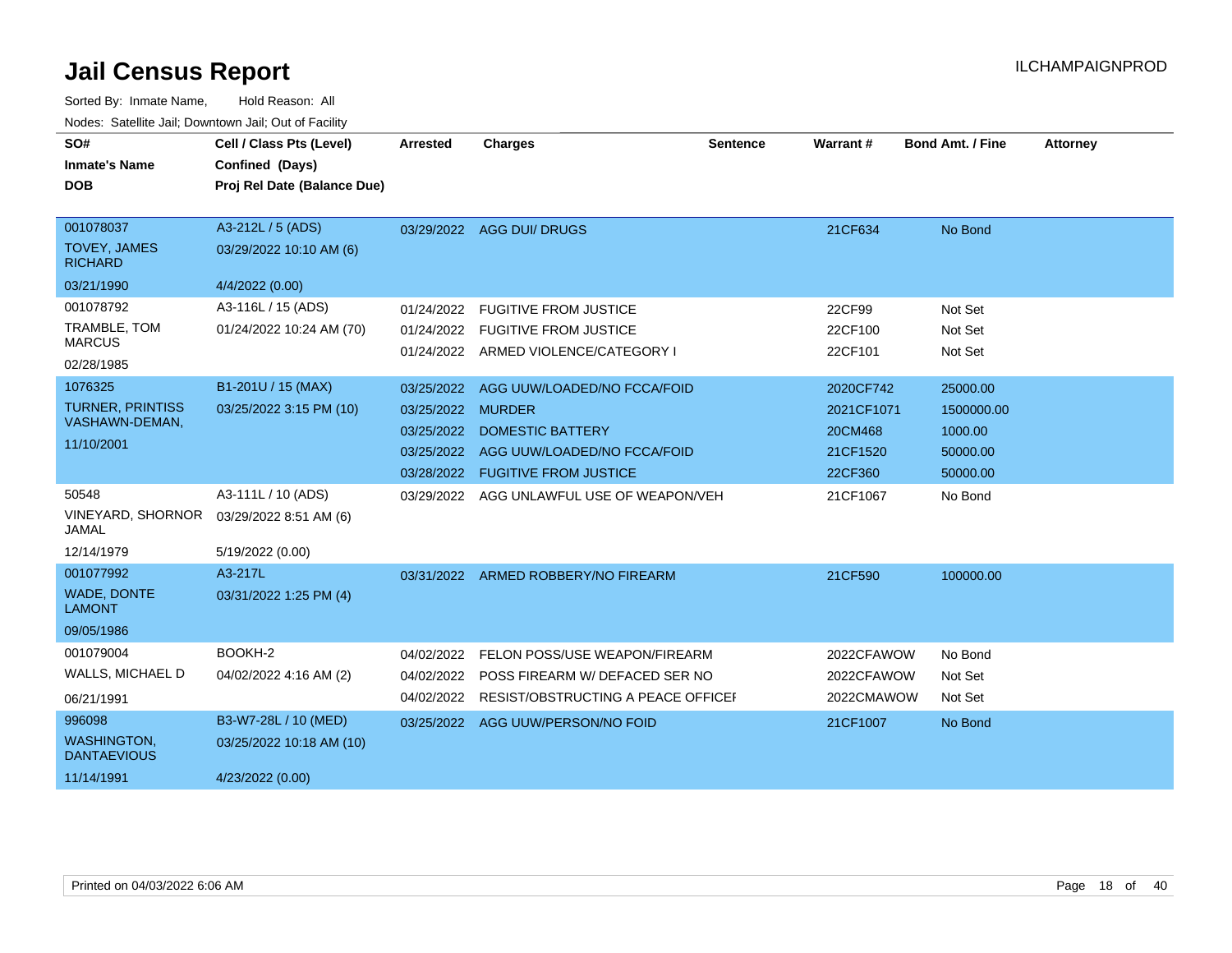Sorted By: Inmate Name, Hold Reason: All

Nodes: Satellite Jail; Downtown Jail; Out of Facility

| SO#<br><b>Inmate's Name</b><br><b>DOB</b>                       | Cell / Class Pts (Level)<br>Confined (Days)<br>Proj Rel Date (Balance Due) | <b>Arrested</b>                   | <b>Charges</b>                                                            | <b>Sentence</b> | Warrant#                 | <b>Bond Amt. / Fine</b>   | <b>Attorney</b> |
|-----------------------------------------------------------------|----------------------------------------------------------------------------|-----------------------------------|---------------------------------------------------------------------------|-----------------|--------------------------|---------------------------|-----------------|
| 1070737<br><b>WASHINGTON.</b><br><b>JASTINA VIRGINIA</b>        | A1-126L / 15 (MAX)<br>10/14/2021 12:02 PM (172)                            | 10/14/2021                        | AGG KIDNAPG/<13/INTEL DISABL                                              | (DHS)           | 2020CF418                | 250000.00                 |                 |
| 04/11/2000                                                      |                                                                            |                                   |                                                                           |                 |                          |                           |                 |
| 977140<br><b>WEBSTER, DERRIAL</b><br><b>DEVON</b><br>01/14/1990 | B1-203L / 10 (MED)<br>10/24/2021 2:46 AM (162)                             | 10/24/2021                        | ARMED HABITUAL CRIMINAL                                                   |                 | 21CF1289                 | Not Set                   |                 |
| 001078328                                                       | B1-105L / 15 (MAX)                                                         | 08/30/2021                        | FELON POSS/USE WEAPON/FIREARM                                             |                 | 21CF1045                 | Not Set                   |                 |
| <b>WHITE, JUSTIN</b><br><b>STEVEN</b>                           | 08/30/2021 10:48 AM (217)                                                  |                                   |                                                                           |                 |                          |                           |                 |
| 10/25/1995                                                      |                                                                            |                                   |                                                                           |                 |                          |                           |                 |
| 638552<br>WILLIAMS, MICHAEL<br>JAMES<br>03/29/1964              | B2-T2-08L / 5 (SPH)<br>10/07/2021 12:20 PM (179)                           | 10/07/2021                        | CHILD PORNOGRAPHY/PHOTOGRAPH                                              |                 | 2021CF1207               | No Bond                   |                 |
| 1066370                                                         | B1-101L / 15 (MAX)                                                         | 07/28/2021                        | ARMED VIOLENCE/CATEGORY III                                               |                 | 2021 CF 882              | Not Set                   |                 |
| <b>WILLIAMS, REONTE</b><br><b>REMIR</b>                         | 07/28/2021 5:40 AM (250)                                                   |                                   |                                                                           |                 |                          |                           |                 |
| 05/14/1999                                                      |                                                                            |                                   |                                                                           |                 |                          |                           |                 |
| 1051953<br>WINSTON, ALYSSIA<br><b>LETEECE</b><br>03/17/1996     | A1-124U / 10 (ADS)<br>02/02/2022 4:29 AM (61)                              | 02/02/2022                        | DOMESTIC BATTERY/OTHER PRIOR<br>03/28/2022 AGG ROBBERY/INDICATE ARM W/FIR |                 | 22CF144<br>22CF353       | Not Set<br>Not Set        |                 |
| 001079007                                                       | BOOKH-7                                                                    | 04/02/2022                        | <b>BURGLARY</b>                                                           |                 | 22CF180                  | 30000.00                  |                 |
| ZIEBART, LANCE<br><b>DANIEL</b>                                 | 04/03/2022 12:33 AM (1)                                                    | 04/02/2022<br>04/02/2022 BURGLARY | <b>DOMESTIC BATTERY</b>                                                   |                 | 2022CMAWOW<br>2022CFAWOW | <b>Not Set</b><br>Not Set |                 |
| 12/17/1982                                                      |                                                                            |                                   |                                                                           |                 |                          |                           |                 |
| 001078995<br>ZINK, PRESTIN L                                    | A3-111U / 5 (ADS)<br>03/29/2022 11:33 PM (6)                               | 03/29/2022                        | <b>METH DELIVERY&lt;5 GRAMS</b><br>03/29/2022 FUGITIVE FROM JUSTICE       |                 | 22CF371<br>22CF370       | Not Set<br>Not Set        |                 |

08/19/1997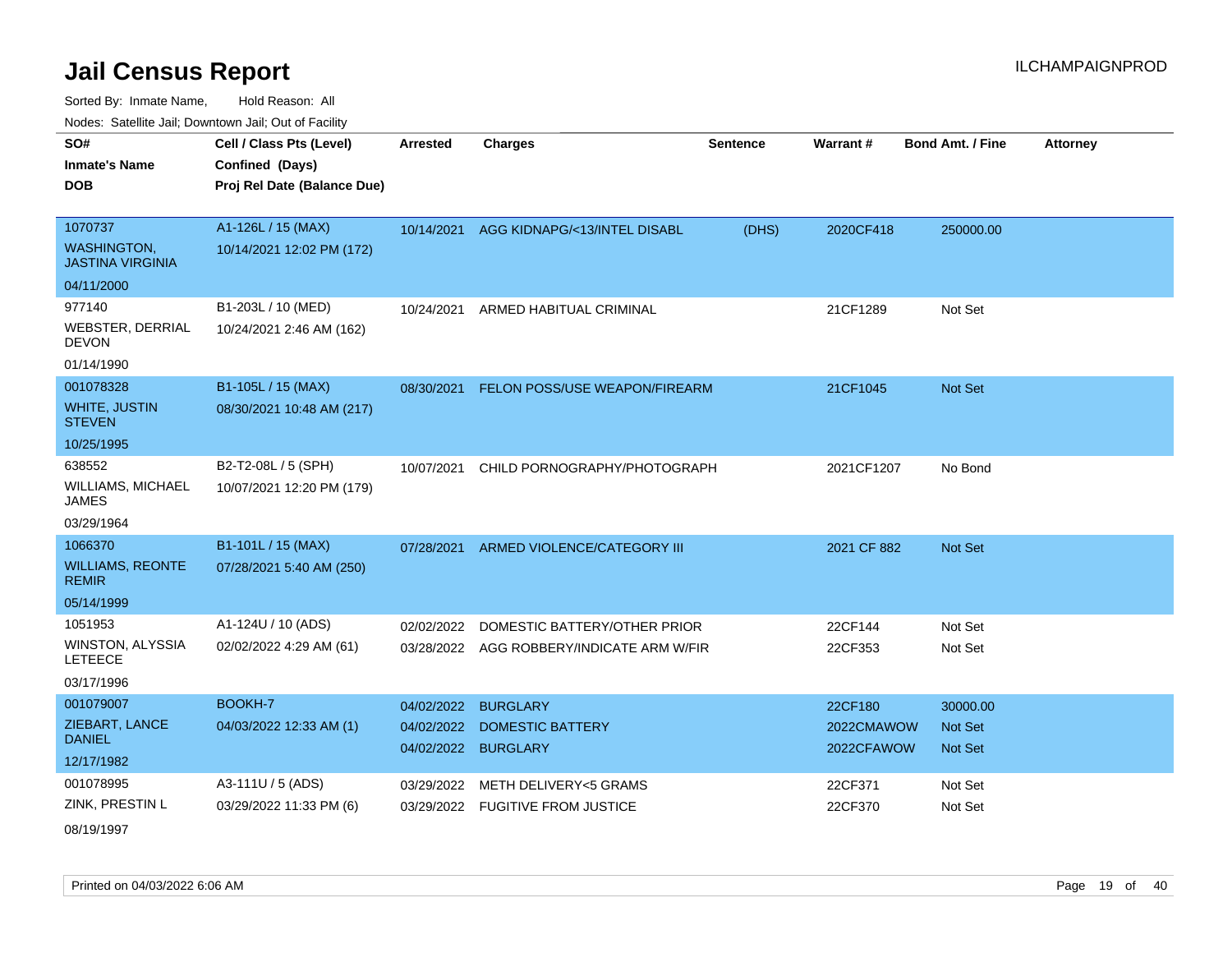Sorted By: Inmate Name, Hold Reason: All Nodes: Satellite Jail; Downtown Jail; Out of Facility

**Total Satellite Jail: 148 Males: 127 Females: 21 Unknown: 0**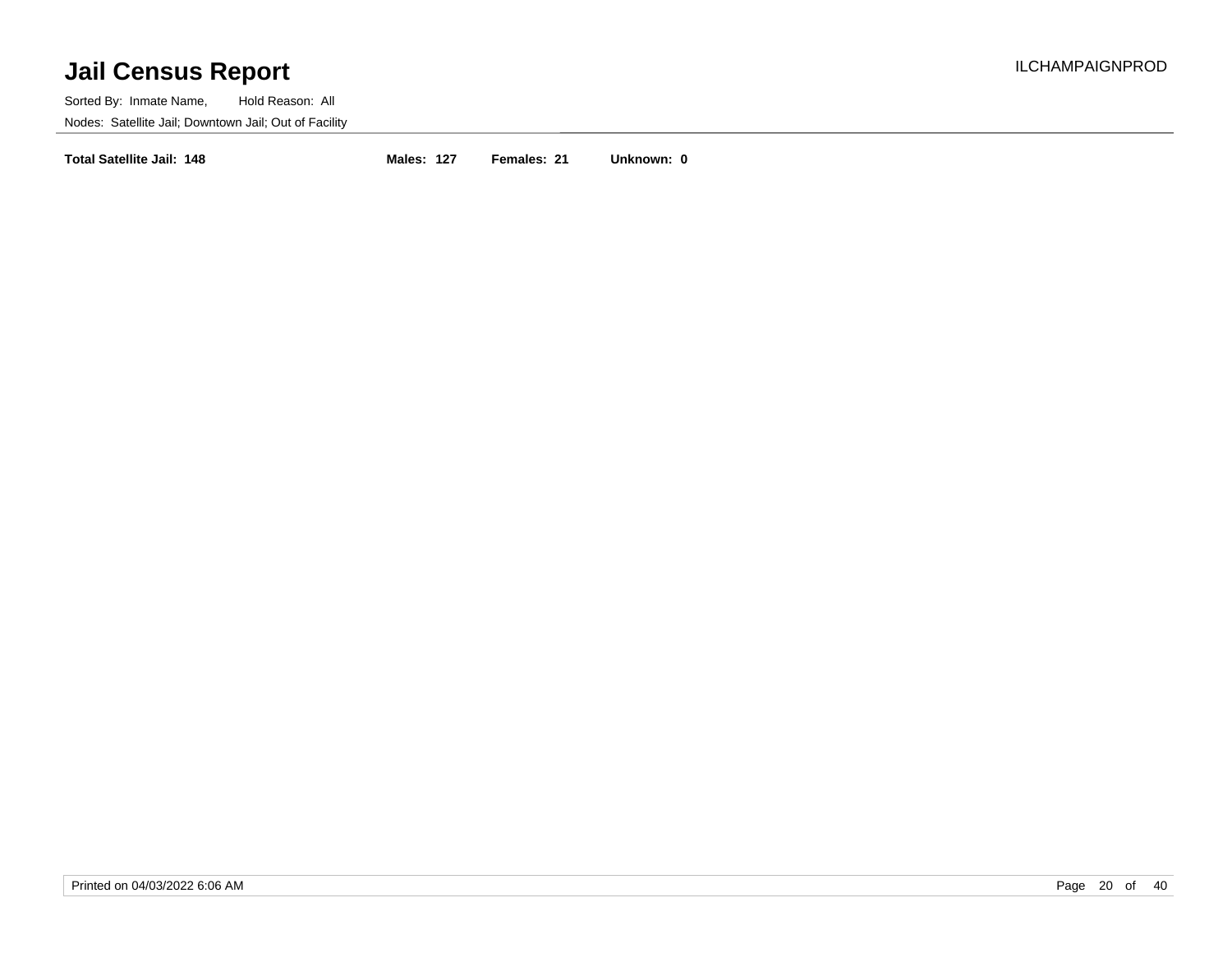| <b>Downtown Jail</b><br>SO#<br><b>Inmate's Name</b><br><b>DOB</b>  | Cell / Class Pts (Level)<br>Confined (Days)<br>Proj Rel Date (Balance Due) | <b>Arrested</b>                                                    | <b>Charges</b>                                                                                                                                            | <b>Sentence</b> | Warrant#                                              | Bond Amt. / Fine                                           | <b>Attorney</b> |
|--------------------------------------------------------------------|----------------------------------------------------------------------------|--------------------------------------------------------------------|-----------------------------------------------------------------------------------------------------------------------------------------------------------|-----------------|-------------------------------------------------------|------------------------------------------------------------|-----------------|
| 983810<br>AKINS, KEVIN IVAN<br>09/23/1990                          | C7L / 15 (ADS)<br>12/14/2021 5:34 PM (111)                                 |                                                                    | 12/14/2021 ARMED HABITUAL CRIMINAL                                                                                                                        |                 | 21CF1526                                              | Not Set                                                    |                 |
| 952871<br>AUTEBERRY, JOSHUA<br>DAVID<br>12/28/1984                 | G3U / 5 (MIN)<br>03/13/2022 7:24 PM (22)                                   |                                                                    | 03/13/2022 METH DELIVERY/5<15 GRAMS                                                                                                                       |                 | 22CF300                                               | No Bond                                                    |                 |
| 001077899<br><b>BARKSDALE, RAY</b><br><b>SHAWN</b><br>10/31/1990   | G7U / 5 (MIN)<br>03/20/2022 2:40 PM (15)                                   | 03/20/2022<br>03/20/2022<br>03/20/2022                             | <b>BURGLARY</b><br>POSSESSION OF METH/5<15 GRAMS<br>POSS STOLEN VEHICLE                                                                                   |                 | 21CF593<br>21CF655<br>21CF505                         | 20000.00<br>20000.00<br>20000.00                           |                 |
| 517915<br><b>BOXLEY, CHARLES</b><br><b>OMAR</b><br>01/10/1985      | C2L / 5 (MIN)<br>08/03/2021 2:18 PM (244)                                  | 08/03/2021<br>08/03/2021<br>08/03/2021                             | FORGERY/ISSUE/DELIVER DOCUMENT<br><b>BURGLARY</b><br><b>BURGLARY</b>                                                                                      |                 | 21CF289<br>21CF679                                    | No Bond<br>20000.00<br>20000.00                            |                 |
| 47897<br><b>BRANAMAN</b><br><b>CLIFFORD EARL</b><br>03/09/1975     | J5L / 15 (ADS)<br>01/19/2022 9:21 PM (75)                                  | 01/19/2022<br>01/19/2022<br>01/19/2022<br>02/08/2022<br>02/08/2022 | <b>VIOLATE ORDER PROTECTION</b><br>DRVG REVOKED/2+/PERS INJ/DEATH<br><b>PAROLE REVOCATION</b><br>DRIVE REVOKED/RECK HOMIC/3<br>DRIVING ON REVOKED LICENSE |                 | 22CF85<br>22CF84<br>VA2201139<br>21CF1280<br>21TR8305 | Not Set<br>Not Set<br>No Bond<br><b>Not Set</b><br>Not Set |                 |
| 1027929<br><b>BROUGHTON, MARK</b><br>ANTHONY, Junior<br>02/15/1990 | F6L / 15 (MAX)<br>12/18/2021 2:55 AM (107)                                 | 12/18/2021                                                         | HOME INVASION/CAUSE INJURY                                                                                                                                |                 | 21CF1560                                              | No Bond                                                    |                 |
| 1067476<br><b>BROWN, JAMES</b><br><b>BRONELL</b><br>01/08/1996     | F7U / 10 (MED)<br>11/13/2021 2:35 AM (142)                                 | 11/13/2021<br>11/13/2021                                           | AGG DOMESTIC BATTERY/STRANGLE<br><b>RESIDENTIAL BURGLARY</b>                                                                                              |                 | 20CF575<br>21CF385                                    | 5000.00<br>25000.00                                        |                 |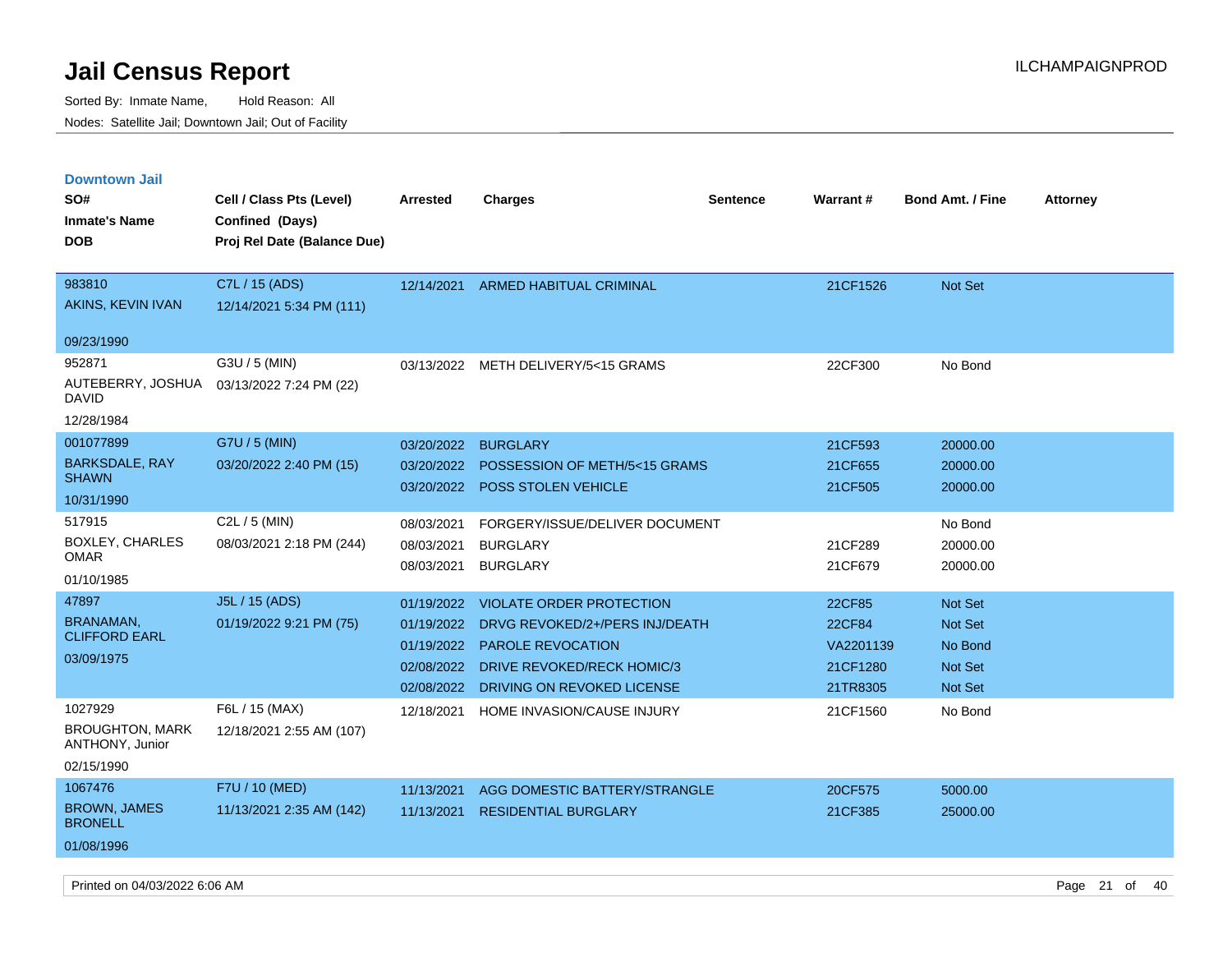| rouco. Calcinic Jan, Downtown Jan, Out of Facility |                                                                            |                 |                                         |                 |                 |                         |                 |
|----------------------------------------------------|----------------------------------------------------------------------------|-----------------|-----------------------------------------|-----------------|-----------------|-------------------------|-----------------|
| SO#<br>Inmate's Name<br><b>DOB</b>                 | Cell / Class Pts (Level)<br>Confined (Days)<br>Proj Rel Date (Balance Due) | <b>Arrested</b> | <b>Charges</b>                          | <b>Sentence</b> | <b>Warrant#</b> | <b>Bond Amt. / Fine</b> | <b>Attorney</b> |
|                                                    |                                                                            |                 |                                         |                 |                 |                         |                 |
| 995432<br><b>BROWN, JAVON</b><br><b>SHANTEZ</b>    | H5L / 10 (ADS)<br>12/20/2021 2:06 AM (105)                                 | 12/20/2021      | FAIL TO RPT WKLY/NO FIXED ADDR          |                 | 21CF1559        | Not Set                 |                 |
| 10/14/1991                                         |                                                                            |                 |                                         |                 |                 |                         |                 |
| 001078900                                          | J7L / 15 (ADS)                                                             | 03/02/2022      | MURDER/INTENT TO KILL/INJURE            |                 | 22CF252         | Not Set                 |                 |
| BYRD, ANDREW<br>DARNELL                            | 03/02/2022 11:59 PM (33)                                                   |                 |                                         |                 |                 |                         |                 |
| 12/30/2003                                         |                                                                            |                 |                                         |                 |                 |                         |                 |
| 001077954                                          | C4L / 10 (MED)                                                             | 12/21/2021      | <b>RESIDENTIAL BURGLARY</b>             |                 | 21CF1570        | Not Set                 |                 |
|                                                    | CALKINS, STEVEN RAY 12/21/2021 6:35 AM (104)                               |                 |                                         |                 |                 |                         |                 |
| 01/01/1992                                         |                                                                            |                 |                                         |                 |                 |                         |                 |
| 001078092<br>WILLIAM                               | H2U / 10 (ADS)<br>CHOUNARD, STANLEY 12/27/2021 10:47 PM (98)               | 12/27/2021      | AGG BATTERY/PUBLIC PLACE                |                 | 2021CF1042      | 5000.00                 |                 |
| 06/25/1986                                         |                                                                            |                 |                                         |                 |                 |                         |                 |
| 56241                                              | E2U / 5 (MIN)                                                              |                 | 01/13/2022 VIOLATE ORDER/PRIOR DOM BTRY |                 | 22CF59          | <b>Not Set</b>          |                 |
| <b>CLARK, DAMON</b><br><b>GILLMORE</b>             | 01/13/2022 4:36 AM (81)                                                    |                 |                                         |                 |                 |                         |                 |
| 12/21/1976                                         |                                                                            |                 |                                         |                 |                 |                         |                 |
| 001078838                                          | D <sub>2</sub> / 15 (ADS)                                                  | 02/12/2022      | PRED CRIM SEX ASLT/BODILY HARM          |                 | 21CF30          | 150000.00               |                 |
| CLAYTON, KAREEM<br>JAMAL                           | 02/12/2022 8:55 AM (51)                                                    |                 |                                         |                 |                 |                         |                 |
| 02/03/1974                                         |                                                                            |                 |                                         |                 |                 |                         |                 |
| 1075361                                            | $15/5$ (ADS)                                                               | 04/16/2021      | <b>BURGLARY</b>                         |                 | 21CF414         | Not Set                 |                 |
| COWART, TORREY<br><b>BENJAMEN, Junior</b>          | 04/16/2021 9:17 PM (353)                                                   |                 |                                         |                 |                 |                         |                 |
| 11/22/1987                                         |                                                                            |                 |                                         |                 |                 |                         |                 |
| 1067370                                            | E6L / 15 (ADS)                                                             | 11/05/2021      | FIREARM/FOID INVALID/NOT ELIG           | 2y (DOC)        | 21CF1370        | Not Set                 |                 |
| DAVIS, AUSTIN<br><b>CHRISTOPHER</b>                | 11/06/2021 12:23 AM (149)                                                  |                 |                                         |                 |                 |                         |                 |
| 08/11/1997                                         |                                                                            |                 |                                         |                 |                 |                         |                 |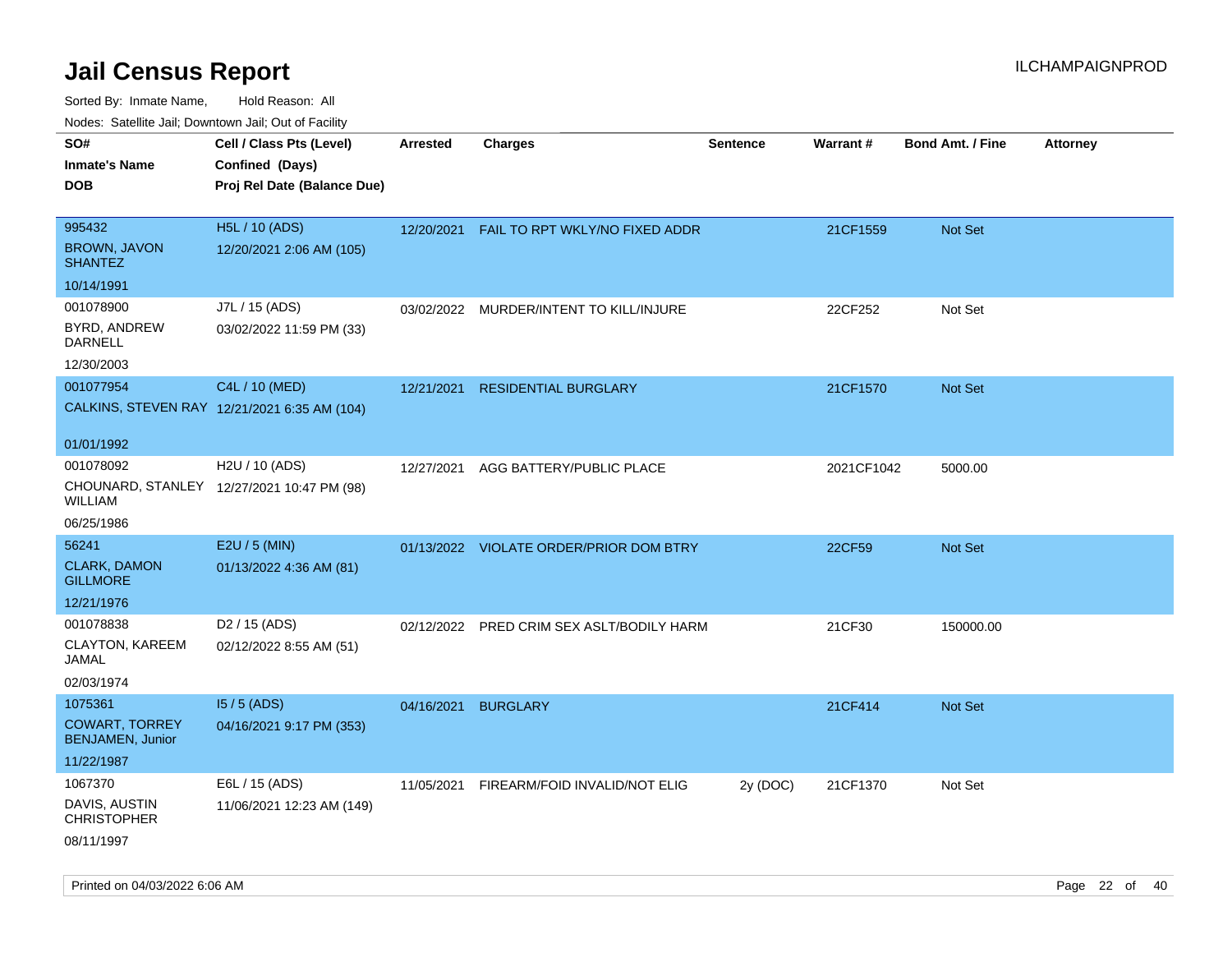| ivouss. Satellite Jali, Downtown Jali, Out of Facility                     |            |                               |                                                                                                     |                                                                                                  |                         |                                         |
|----------------------------------------------------------------------------|------------|-------------------------------|-----------------------------------------------------------------------------------------------------|--------------------------------------------------------------------------------------------------|-------------------------|-----------------------------------------|
| Cell / Class Pts (Level)<br>Confined (Days)<br>Proj Rel Date (Balance Due) | Arrested   | <b>Charges</b>                | <b>Sentence</b>                                                                                     | <b>Warrant#</b>                                                                                  | <b>Bond Amt. / Fine</b> | <b>Attorney</b>                         |
|                                                                            |            |                               |                                                                                                     |                                                                                                  |                         |                                         |
| F8L / 15 (MAX)                                                             | 12/20/2021 |                               |                                                                                                     | 21CF1572                                                                                         | <b>Not Set</b>          |                                         |
| 12/21/2021 10:13 AM (104)                                                  |            |                               |                                                                                                     |                                                                                                  |                         |                                         |
|                                                                            |            |                               |                                                                                                     |                                                                                                  |                         |                                         |
| C3L / 10 (MED)                                                             | 02/18/2022 | <b>BURGLARY</b>               |                                                                                                     | 21CF1176                                                                                         | 20000.00                |                                         |
| 02/18/2022 6:52 PM (45)                                                    | 02/18/2022 |                               |                                                                                                     | 21CF1205                                                                                         | 15000.00                |                                         |
|                                                                            |            |                               |                                                                                                     |                                                                                                  |                         |                                         |
| G6L / 5 (MIN)                                                              | 11/09/2021 |                               |                                                                                                     | 21CF1382                                                                                         | <b>Not Set</b>          |                                         |
| 11/09/2021 10:52 PM (146)                                                  |            |                               |                                                                                                     |                                                                                                  |                         |                                         |
|                                                                            |            |                               |                                                                                                     |                                                                                                  |                         |                                         |
| J3L / 15 (ADS)                                                             | 09/14/2020 | CRIM SEXUAL ABUSE/CONSENT     |                                                                                                     |                                                                                                  | Not Set                 |                                         |
| 09/14/2020 11:19 PM (567)                                                  | 09/14/2020 | PRED CRIM SEX ASLT/VICTIM <13 |                                                                                                     |                                                                                                  | Not Set                 |                                         |
|                                                                            |            |                               |                                                                                                     |                                                                                                  |                         |                                         |
| D6 / 15 (ADS)                                                              | 10/25/2021 | ARMED HABITUAL CRIMINAL       |                                                                                                     | 21CF1297                                                                                         | <b>Not Set</b>          |                                         |
| 10/25/2021 5:05 PM (161)                                                   | 10/27/2021 |                               |                                                                                                     | 21CF1245                                                                                         | Not Set                 |                                         |
|                                                                            |            |                               |                                                                                                     |                                                                                                  |                         |                                         |
| K1 / 15 (ADS)                                                              | 04/01/2021 |                               |                                                                                                     | 2020CF565                                                                                        | 2000000.00              |                                         |
| 04/01/2021 8:46 PM (368)                                                   | 12/17/2021 | MURDER                        |                                                                                                     | 21CF1542                                                                                         | Not Set                 |                                         |
|                                                                            |            |                               |                                                                                                     |                                                                                                  |                         |                                         |
| K3 / 15 (SPH)                                                              | 06/06/2019 |                               |                                                                                                     | 2019-CF849                                                                                       | 2000000.00              |                                         |
| 06/06/2019 2:24 PM (1,033)                                                 |            |                               |                                                                                                     |                                                                                                  |                         |                                         |
|                                                                            |            |                               |                                                                                                     |                                                                                                  |                         |                                         |
| C8L / 10 (MED)                                                             | 09/06/2021 |                               |                                                                                                     |                                                                                                  | 25000.00                |                                         |
| 09/06/2021 1:18 PM (210)                                                   |            |                               |                                                                                                     |                                                                                                  |                         |                                         |
|                                                                            |            |                               |                                                                                                     |                                                                                                  |                         |                                         |
|                                                                            |            |                               | <b>MURDER</b><br>POSSESSION OF METH< 5 GRAMS<br>AGG DUI/NO VALID DL<br>MURDER/INTENT TO KILL/INJURE | AGG DOMESTIC BATTERY/STRANGLE<br>ATTEMPT (FIRST DEGREE MURDER)<br>ARSON/REAL/PERSONAL PROP>\$150 |                         | 2020CF1026<br>2020CF1025<br>2021 CF 797 |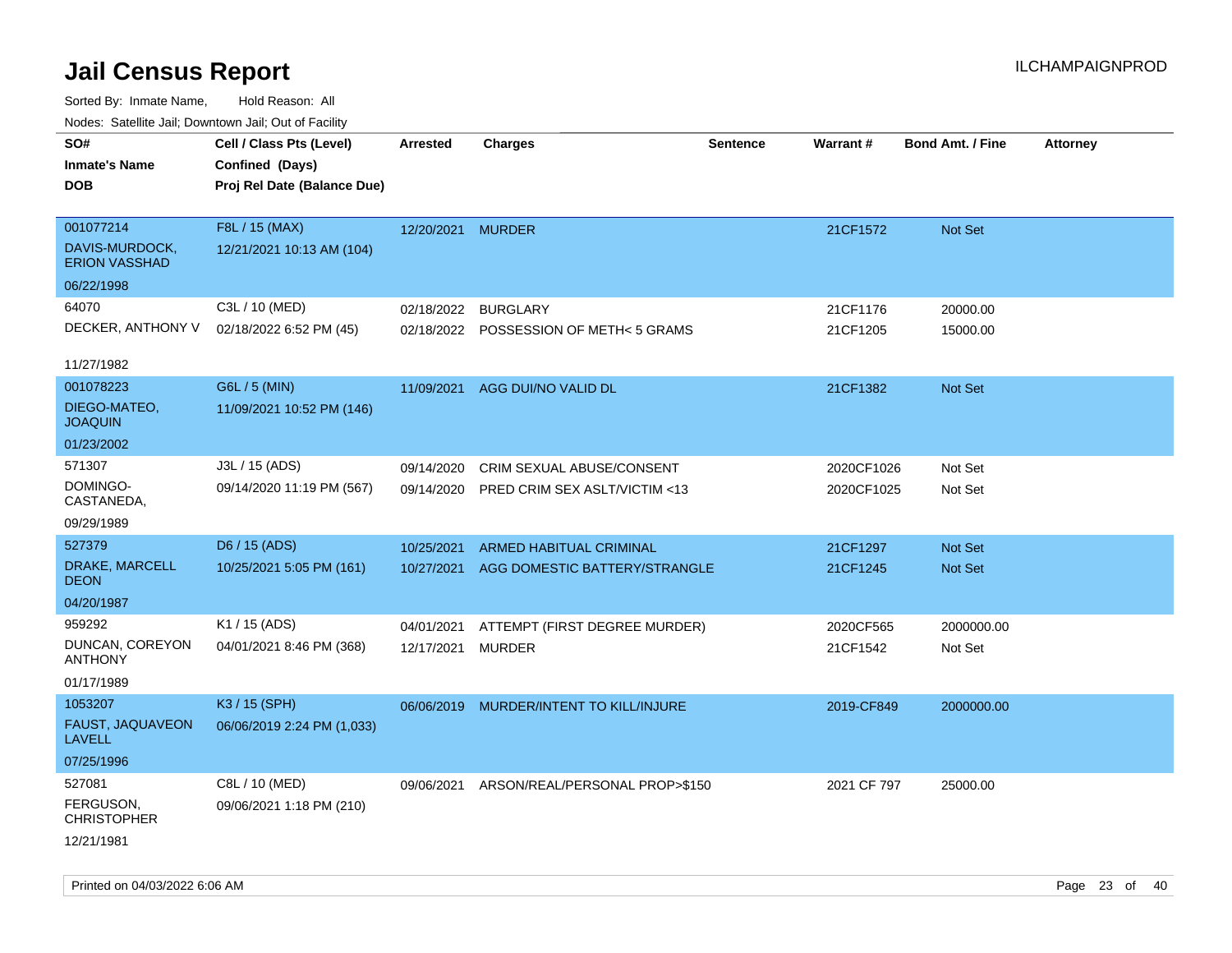| noaco. Catolino call, Domnomi call, Cat of Facilit<br>SO#<br><b>Inmate's Name</b><br><b>DOB</b> | Cell / Class Pts (Level)<br>Confined (Days)<br>Proj Rel Date (Balance Due) | <b>Arrested</b>          | <b>Charges</b>                                                            | <b>Sentence</b> | Warrant#            | <b>Bond Amt. / Fine</b> | <b>Attorney</b> |
|-------------------------------------------------------------------------------------------------|----------------------------------------------------------------------------|--------------------------|---------------------------------------------------------------------------|-----------------|---------------------|-------------------------|-----------------|
| 524764<br><b>FISCUS, ROBERT</b><br><b>LOWELL</b>                                                | G3L / 5 (MIN)<br>09/18/2021 10:50 AM (198)                                 | 09/18/2021               | METH DELIVERY/15<100 GRAMS                                                |                 | 21CF627             | 50000.00                |                 |
| 02/17/1986                                                                                      |                                                                            |                          |                                                                           |                 |                     |                         |                 |
| 1063104<br>FUSON, KEITH<br>EDWARD                                                               | G1U / 5 (MIN)<br>01/10/2022 9:14 PM (84)                                   | 01/10/2022               | <b>VIOLATE ORDER PROTECTION</b><br>03/31/2022 PHONE HARASSMENT/VICTIM <13 |                 | 21CF1258            | Not Set<br>No Bond      |                 |
| 05/07/1987                                                                                      | 6/20/2022 (0.00)                                                           |                          |                                                                           |                 |                     |                         |                 |
| 1068917<br><b>GARCIA, JUAN</b><br><b>CARLOS</b>                                                 | $11/5$ (ADS)<br>08/11/2021 9:24 PM (236)                                   | 08/11/2021               | VIO ORDER/PRIOR VIO OF ORDER                                              |                 | 21CF965             | <b>Not Set</b>          |                 |
| 10/21/1997                                                                                      |                                                                            |                          |                                                                           |                 |                     |                         |                 |
| 32913<br>GROB, WARREN A,<br>Junior                                                              | B1 / 15 (ADS)<br>12/03/2021 4:24 PM (122)                                  | 12/03/2021               | PRED CRIM SEX ASLT/VICTIM <13                                             |                 | 21CF1481            | Not Set                 |                 |
| 12/07/1950                                                                                      |                                                                            |                          |                                                                           |                 |                     |                         |                 |
| 001078871                                                                                       | G9U / 5 (ADS)                                                              | 02/22/2022               | <b>ESCAPE/VIOLATE ELEC MONITORING</b>                                     |                 | 22CF316             | 150000.00               |                 |
| <b>HARRIS, MARTELL</b><br><b>TE'SHAWN</b>                                                       | 02/22/2022 3:44 PM (41)                                                    | 02/22/2022<br>02/22/2022 | <b>RESIDENTIAL BURGLARY</b><br><b>INDIRECT CRIMINAL CONTEMPT</b>          |                 | 2020JD14<br>2020CC9 | No Bond<br>20000.00     |                 |
| 07/02/2003                                                                                      |                                                                            |                          |                                                                           |                 |                     |                         |                 |
| 001078868<br>HARRIS-MINER,<br><b>NICHOLAS</b><br>07/08/1998                                     | H4L / 5 (ADS)<br>02/24/2022 3:56 PM (39)                                   |                          | 02/24/2022 STALKING/CAUSE FEAR FOR SAFETY                                 |                 | 22CF227             | 150000.00               |                 |
| 1073611                                                                                         | G4L / 5 (MIN)                                                              | 02/09/2021               | DELIVERY OF OR POSSESSION OF W/INT                                        |                 | 21CF160             | Not Set                 |                 |
| <b>HAYES, CAMERON</b><br><b>TAYLOR MALEEK</b>                                                   | 02/09/2021 3:10 PM (419)                                                   | 02/09/2021               | MFG 15>100 GR ECSTASY/ANALOG                                              |                 | 21CF121             | 500000.00               |                 |
| 08/10/1998                                                                                      |                                                                            |                          |                                                                           |                 |                     |                         |                 |
| 518711<br><b>INGERSON, LUCUS</b><br>JAMES<br>09/16/1979                                         | G5L / 5 (MIN)<br>01/30/2022 4:57 PM (64)                                   | 01/30/2022 THEFT         |                                                                           |                 | 22CF133             | Not Set                 |                 |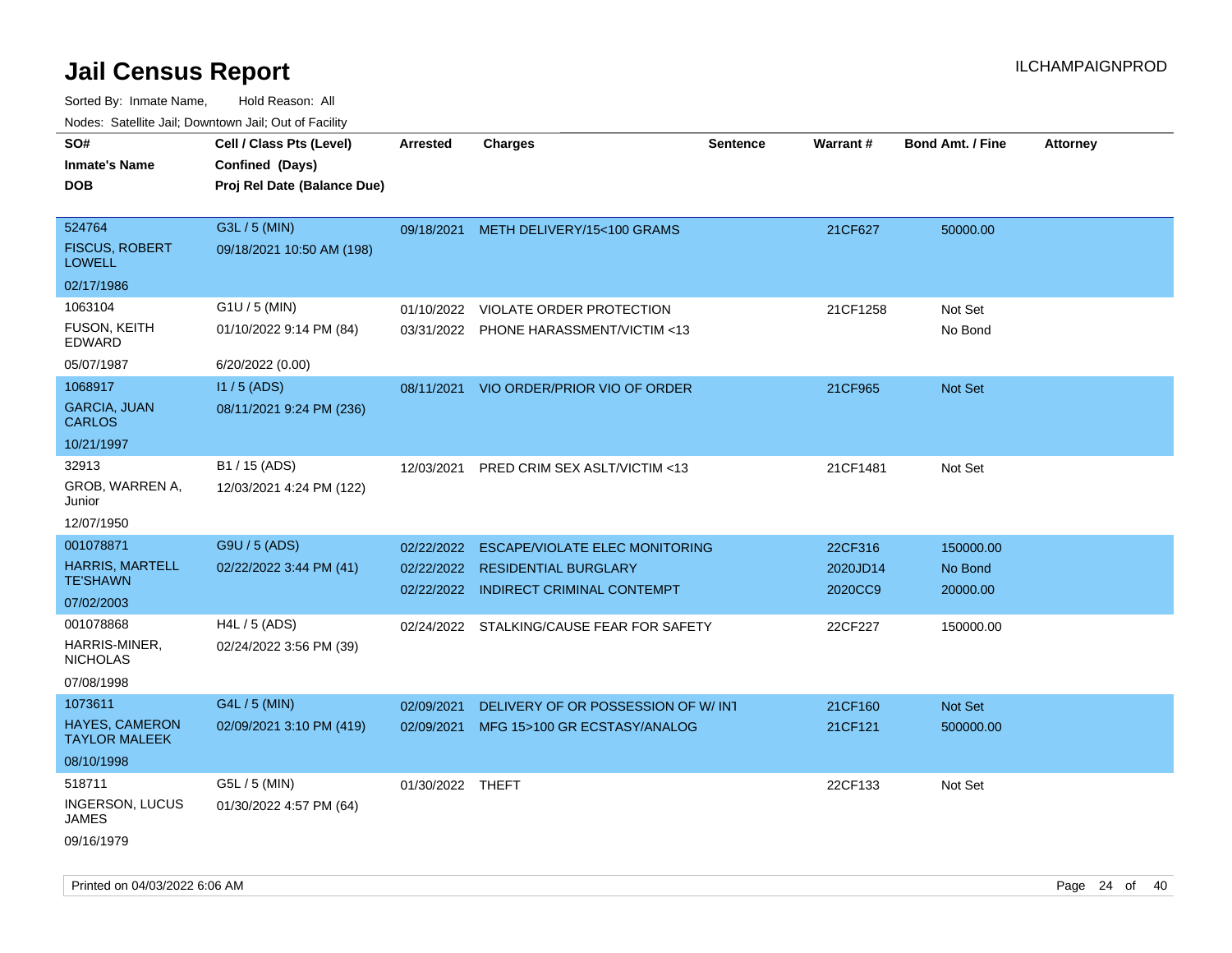| roaco. Catolino cali, Domntonn cali, Out of Facility |                                             |                     |                                          |                      |           |                         |                 |
|------------------------------------------------------|---------------------------------------------|---------------------|------------------------------------------|----------------------|-----------|-------------------------|-----------------|
| SO#                                                  | Cell / Class Pts (Level)                    | <b>Arrested</b>     | <b>Charges</b>                           | <b>Sentence</b>      | Warrant#  | <b>Bond Amt. / Fine</b> | <b>Attorney</b> |
| <b>Inmate's Name</b>                                 | Confined (Days)                             |                     |                                          |                      |           |                         |                 |
| <b>DOB</b>                                           | Proj Rel Date (Balance Due)                 |                     |                                          |                      |           |                         |                 |
|                                                      |                                             |                     |                                          |                      |           |                         |                 |
| 001078766                                            | I3 / 5 (ADS)                                |                     | 02/08/2022 AGGRAVATED BATTERY            |                      | 22CF160   | Not Set                 |                 |
| JOHNSON, IYONZI                                      | 02/08/2022 11:56 AM (55)                    | 02/08/2022 BURGLARY |                                          |                      | 22CF63    | 3000.00                 |                 |
| 07/16/1994                                           |                                             |                     |                                          |                      |           |                         |                 |
| 001078818                                            | D3 / 10 (MED)                               | 02/04/2022          | DOMESTIC BATTERY/OTHER PRIOR             |                      | 22CF148   | Not Set                 |                 |
| KINSEL, EVERAL<br>MICHAEL WILLIAM                    | 02/04/2022 7:37 PM (59)                     |                     |                                          |                      |           |                         |                 |
| 10/16/1985                                           |                                             |                     |                                          |                      |           |                         |                 |
| 527447                                               | J1L / 10 (ADS)                              | 02/22/2022          | <b>BURGLARY</b>                          |                      | 22CF224   | Not Set                 |                 |
| KIRKWOOD, TYLER                                      | 02/22/2022 10:47 AM (41)                    | 02/22/2022          | AGG BATTERY/GREAT BODILY HARM            |                      | 22CF223   | Not Set                 |                 |
| <b>JAMES</b>                                         |                                             | 02/23/2022 BURGLARY |                                          |                      | 22CF152   | Not Set                 |                 |
| 10/04/1985                                           |                                             |                     |                                          |                      |           |                         |                 |
| 29681                                                | J2L / 15 (ADS)                              | 07/14/2020          | PREDATORY CRIMINAL SEX ASSLT/CHILE       |                      | 20CF-781  | 250000.00               |                 |
| LENOIR, JOHN<br><b>CHRISTOPHER</b>                   | 07/14/2020 12:51 PM (629)                   |                     |                                          |                      |           |                         |                 |
| 04/20/1966                                           |                                             |                     |                                          |                      |           |                         |                 |
| 001078797                                            | 14 / 10 (ADS)                               |                     | 01/26/2022 VIO STALKING NO CONTACT ORDER |                      | 22CM31    | Not Set                 |                 |
| LEVIN, DANIEL DAVID                                  | 01/26/2022 3:00 PM (68)                     |                     |                                          |                      |           |                         |                 |
|                                                      |                                             |                     |                                          |                      |           |                         |                 |
| 08/08/1984                                           |                                             |                     |                                          |                      |           |                         |                 |
| 45113                                                | 12                                          | 11/20/2021          | ARMED HABITUAL CRIMINAL                  | 6y/6m (DOC) 21CF1424 |           | No Bond                 |                 |
| MARTIN, JEREMIAH<br><b>FRANCIS</b>                   | 11/20/2021 1:18 AM (135)                    |                     |                                          |                      |           |                         |                 |
| 01/18/1977                                           |                                             |                     |                                          |                      |           |                         |                 |
| 1063030                                              | D4 / 15 (ADS)                               | 12/20/2021          | <b>MURDER</b>                            |                      | 21CF1571  | Not Set                 |                 |
|                                                      | MASON, RYAN ONEIAL 12/21/2021 9:30 AM (104) | 12/22/2021          | PAROLE REVOCATION                        |                      | CH2107979 | Not Set                 |                 |
|                                                      |                                             |                     |                                          |                      |           |                         |                 |
| 02/22/1991                                           |                                             |                     |                                          |                      |           |                         |                 |
| 1066623                                              | G6U / 5 (MIN)                               | 11/17/2021          | MFG/DEL 15<100 GR COCA/ANALOG            |                      | 17CF1093  | 75000.00                |                 |
| MATA-OROZCO,<br><b>OLEGARIO</b>                      | 11/17/2021 5:08 PM (138)                    |                     |                                          |                      |           |                         |                 |
| 03/06/1995                                           |                                             |                     |                                          |                      |           |                         |                 |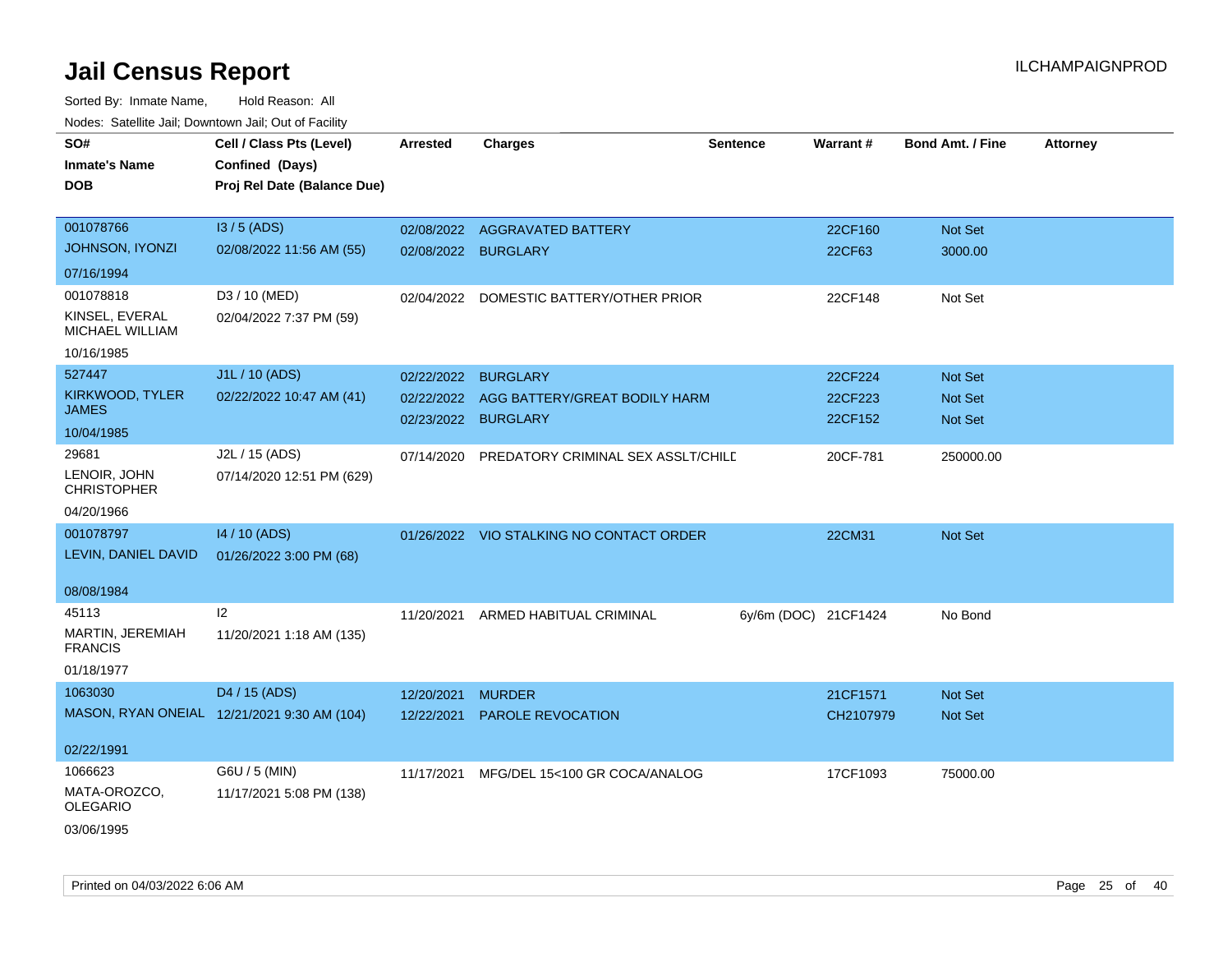Sorted By: Inmate Name, Hold Reason: All Nodes: Satellite Jail; Downtown Jail; Out of Facility

| SO#                                          | Cell / Class Pts (Level)    | <b>Arrested</b>          | <b>Charges</b>                                          | <b>Sentence</b> | Warrant#           | <b>Bond Amt. / Fine</b> | <b>Attorney</b> |
|----------------------------------------------|-----------------------------|--------------------------|---------------------------------------------------------|-----------------|--------------------|-------------------------|-----------------|
| <b>Inmate's Name</b>                         | Confined (Days)             |                          |                                                         |                 |                    |                         |                 |
| <b>DOB</b>                                   | Proj Rel Date (Balance Due) |                          |                                                         |                 |                    |                         |                 |
|                                              |                             |                          |                                                         |                 |                    |                         |                 |
| 1076591                                      | G8U / 5 (MIN)               | 02/22/2022               | DELIVERY OF OR POSSESSION OF W/INT                      |                 | 20CF961            | 500000.00               |                 |
| <b>MATTHEWS,</b><br><b>CHRISTIAN ANTHONY</b> | 02/22/2022 7:42 PM (41)     |                          | 02/23/2022 MAIL FRAUD                                   |                 | 2:21CR173          | No Bond                 |                 |
| 03/15/1989                                   |                             |                          |                                                         |                 |                    |                         |                 |
| 40235                                        | G9L / 5 (MIN)               | 10/04/2021               | AGG DUI/4                                               |                 | 2021CF1145         | 35000.00                |                 |
| MERRIWEATHER,<br><b>MARCUS TODD</b>          | 10/04/2021 4:41 PM (182)    |                          |                                                         |                 |                    |                         |                 |
| 11/28/1967                                   |                             |                          |                                                         |                 |                    |                         |                 |
| 1040273                                      | E5U / 15 (ADS)              | 09/30/2021               | PRED CRIM SEX ASLT/VICTIM <13                           |                 | 21CF329            | 500000.00               |                 |
| METCALFE, LANELL<br><b>JARON</b>             | 09/30/2021 11:32 PM (186)   |                          |                                                         |                 |                    |                         |                 |
| 09/22/1988                                   |                             |                          |                                                         |                 |                    |                         |                 |
| 1075635                                      | K2 / 10 (ADS)               | 05/11/2021               | MFG/DEL CANNABIS/30-500 GRAMS                           |                 | 20CF1402           | 100000.00               |                 |
| MILES, DEVLON VON,<br>Junior                 | 05/11/2021 10:39 PM (328)   | 05/11/2021<br>02/23/2022 | AGG DISCHARGE FIREARM/OCC VEH<br>MURDER                 |                 | 21CF538<br>22CF219 | Not Set<br>Not Set      |                 |
| 11/04/2000                                   |                             |                          |                                                         |                 |                    |                         |                 |
| 1042168                                      | G2L / 5 (MIN)               | 02/26/2022               | AGG DUI/4                                               |                 | 22CF238            | <b>Not Set</b>          |                 |
| MONTALVO, ANTONIO                            | 02/26/2022 6:14 AM (37)     |                          |                                                         |                 |                    |                         |                 |
| 05/03/1976                                   |                             |                          |                                                         |                 |                    |                         |                 |
| 1069209                                      | H1L / 10 (ADS)              | 04/07/2021               | AGG BATTERY/GREAT BODILY HARM                           |                 | 21CF376            | Not Set                 |                 |
| MOORE, DEVONTE<br>JAMAL                      | 04/07/2021 6:25 PM (362)    |                          |                                                         |                 |                    |                         |                 |
| 09/24/1995                                   |                             |                          |                                                         |                 |                    |                         |                 |
| 1067146                                      | G7L / 5 (MIN)               |                          | 03/23/2022 LEAVING SCENE-ACCIDENT/DEATH/INJUF 13y (DOC) |                 | 2020CF1197         | No Bond                 |                 |
| <b>OMALLEY, ROBERT</b><br><b>FRED</b>        | 03/23/2022 5:10 PM (12)     |                          |                                                         |                 |                    |                         |                 |
| 04/30/1979                                   |                             |                          |                                                         |                 |                    |                         |                 |
| 001078357                                    | A2L / 15 (SPH)              | 09/17/2021               | ARMED ROBBERY/ARMED W/FIREARM                           |                 | 21CF1128           | Not Set                 |                 |
| PETTIGREW, CAREY<br>CORNITRIAS DEOBLO        | 09/17/2021 9:56 AM (199)    | 09/17/2021               | ARMED ROBBERY/ARMED W/FIREARM                           |                 | 21CF1129           | Not Set                 |                 |
| 08/31/1986                                   |                             | 09/17/2021               | ARMED ROBBERY/ARMED W/FIREARM                           |                 | 21CF1230           | Not Set                 |                 |

Printed on 04/03/2022 6:06 AM Page 26 of 40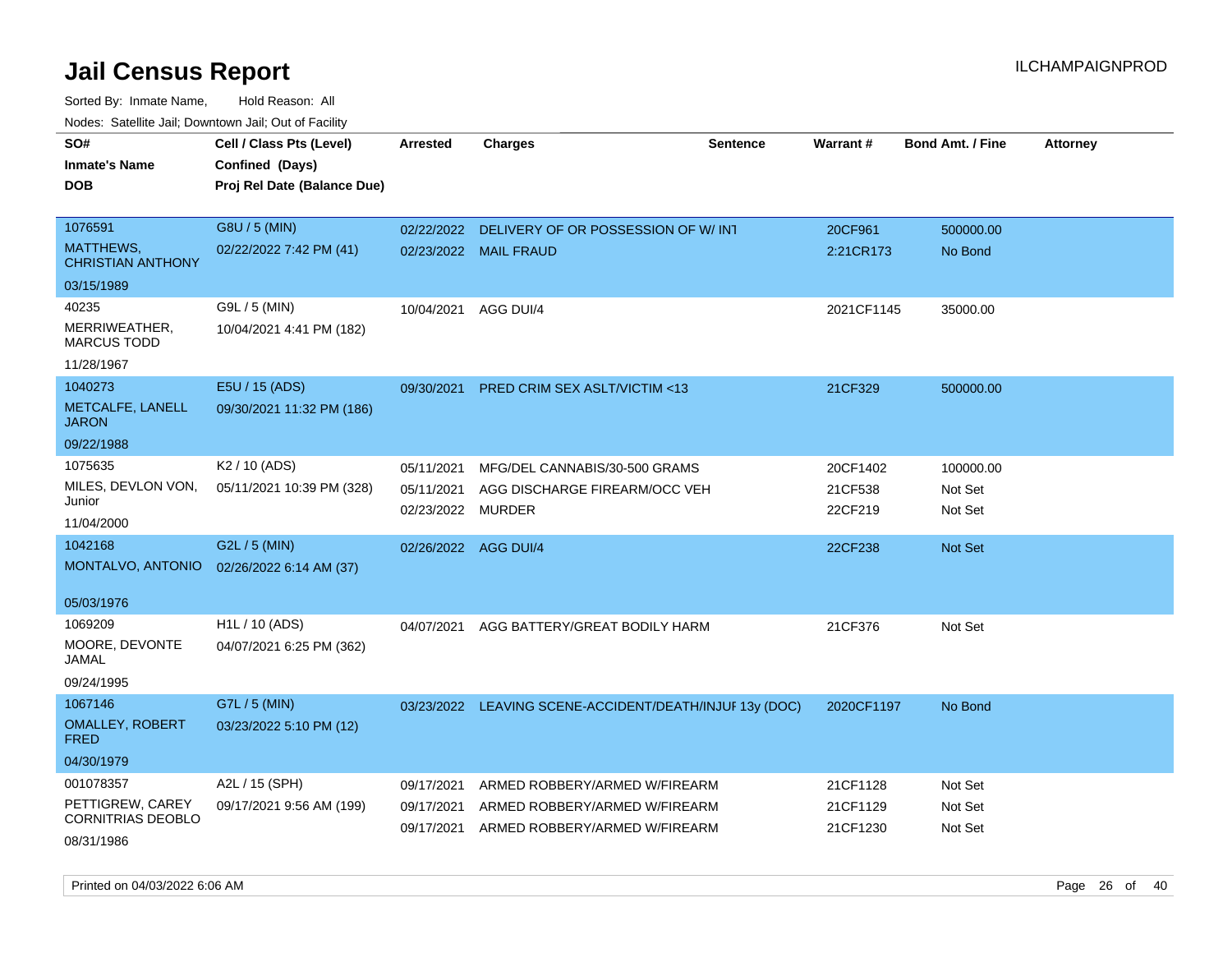Sorted By: Inmate Name, Hold Reason: All Nodes: Satellite Jail; Downtown Jail; Out of Facility

| SO#                                        | Cell / Class Pts (Level)    | <b>Arrested</b>    | <b>Charges</b>                           | <b>Sentence</b> | <b>Warrant#</b> | <b>Bond Amt. / Fine</b> | <b>Attorney</b> |
|--------------------------------------------|-----------------------------|--------------------|------------------------------------------|-----------------|-----------------|-------------------------|-----------------|
| <b>Inmate's Name</b>                       | Confined (Days)             |                    |                                          |                 |                 |                         |                 |
| <b>DOB</b>                                 | Proj Rel Date (Balance Due) |                    |                                          |                 |                 |                         |                 |
|                                            |                             |                    |                                          |                 |                 |                         |                 |
| 1008308                                    | C1L / 10 (MED)              |                    | 01/30/2022 AGG BTRY/GREAT BOD HARM/60+   |                 | 22CF131         | No Bond                 |                 |
| PETTIGREW, MARIO<br><b>TRAVINIO</b>        | 01/30/2022 6:15 AM (64)     | 01/30/2022 ASSAULT |                                          |                 | 19CM364         | 4000.00                 |                 |
| 08/11/1992                                 |                             |                    |                                          |                 |                 |                         |                 |
| 1070610                                    | J6L / 10 (ADS)              | 03/03/2022         | AGG BATTERY/PUBLIC PLACE                 |                 | 21CF930         | Not Set                 |                 |
| PHILLIS, AARON<br><b>MONTRELL</b>          | 03/03/2022 2:49 PM (32)     |                    | 03/03/2022 AGG BATTERY/GREAT BODILY HARM |                 | 21CF482         | 5000.00                 |                 |
| 03/26/1999                                 |                             |                    |                                          |                 |                 |                         |                 |
| 001078005                                  | E4L / 10 (MED)              | 03/08/2022         | <b>HOME INVASION/CAUSE INJURY</b>        |                 | 22CF280         | Not Set                 |                 |
| PINEX, MARCHELLO D                         | 03/08/2022 2:54 AM (27)     |                    | 03/08/2022 AGGRAVATED BATTERY/STRANGLE   |                 | 19CR605101      | No Bond                 |                 |
| 12/25/1991                                 |                             |                    |                                          |                 |                 |                         |                 |
| 001078942                                  | G2U / 5 (MIN)               | 03/13/2022         | MFG/DEL CANNABIS/500<2000 GR             |                 | 22CF307         | Not Set                 |                 |
| <b>QATTOUM, ADHAM M</b>                    | 03/13/2022 11:31 PM (22)    |                    |                                          |                 |                 |                         |                 |
| 07/22/1994                                 |                             |                    |                                          |                 |                 |                         |                 |
| 001077783                                  | H6L / 10 (ADS)              |                    | 01/05/2022 AGGRAVATED BATTERY            |                 | 21CF325         | Not Set                 |                 |
| RIVERA, DARYL<br><b>ANTONIO</b>            | 01/05/2022 4:20 PM (89)     |                    |                                          |                 |                 |                         |                 |
| 11/14/1981                                 |                             |                    |                                          |                 |                 |                         |                 |
| 1072114                                    | A1U / 15 (SPH)              | 01/17/2021         | ATTEMPT (FIRST DEGREE MURDER)            |                 | 2021CF65        | Not Set                 |                 |
| ROBINSON, DONNELL                          | 01/17/2021 2:40 PM (442)    | 01/17/2021         | ARMED ROBBERY/NO FIREARM                 |                 | 2020CF824       | 75000.00                |                 |
| <b>LEVON</b>                               |                             | 02/17/2021         | AGGRAVATED BATTERY                       | 4y (DOC)        |                 | 250000.00               |                 |
| 10/23/2000                                 |                             |                    |                                          |                 |                 |                         |                 |
| 1000820                                    | F2U / 15 (MAX)              | 01/24/2022         | FELON POSS/USE WEAPON/FIREARM            |                 | 22CF105         | Not Set                 |                 |
| <b>SCHNEIDER, SONGAN</b><br><b>MICHAEL</b> | 01/24/2022 8:20 AM (70)     |                    | 01/24/2022 AGGRAVATED DOMESTIC BATTERY   |                 | 21CF1433        | 25000.00                |                 |
| 08/18/1992                                 |                             |                    |                                          |                 |                 |                         |                 |
| 47195                                      | G8L / 5 (MIN)               | 12/27/2021         | <b>RESIDENTIAL BURGLARY</b>              |                 | 2020CF1222      | 10000.00                |                 |
| SIMMONS, JAMES<br><b>ROBERT</b>            | 12/27/2021 8:42 AM (98)     | 12/28/2021         | <b>RESIDENTIAL BURGLARY</b>              |                 | 2021CF1596      | Not Set                 |                 |

03/13/1975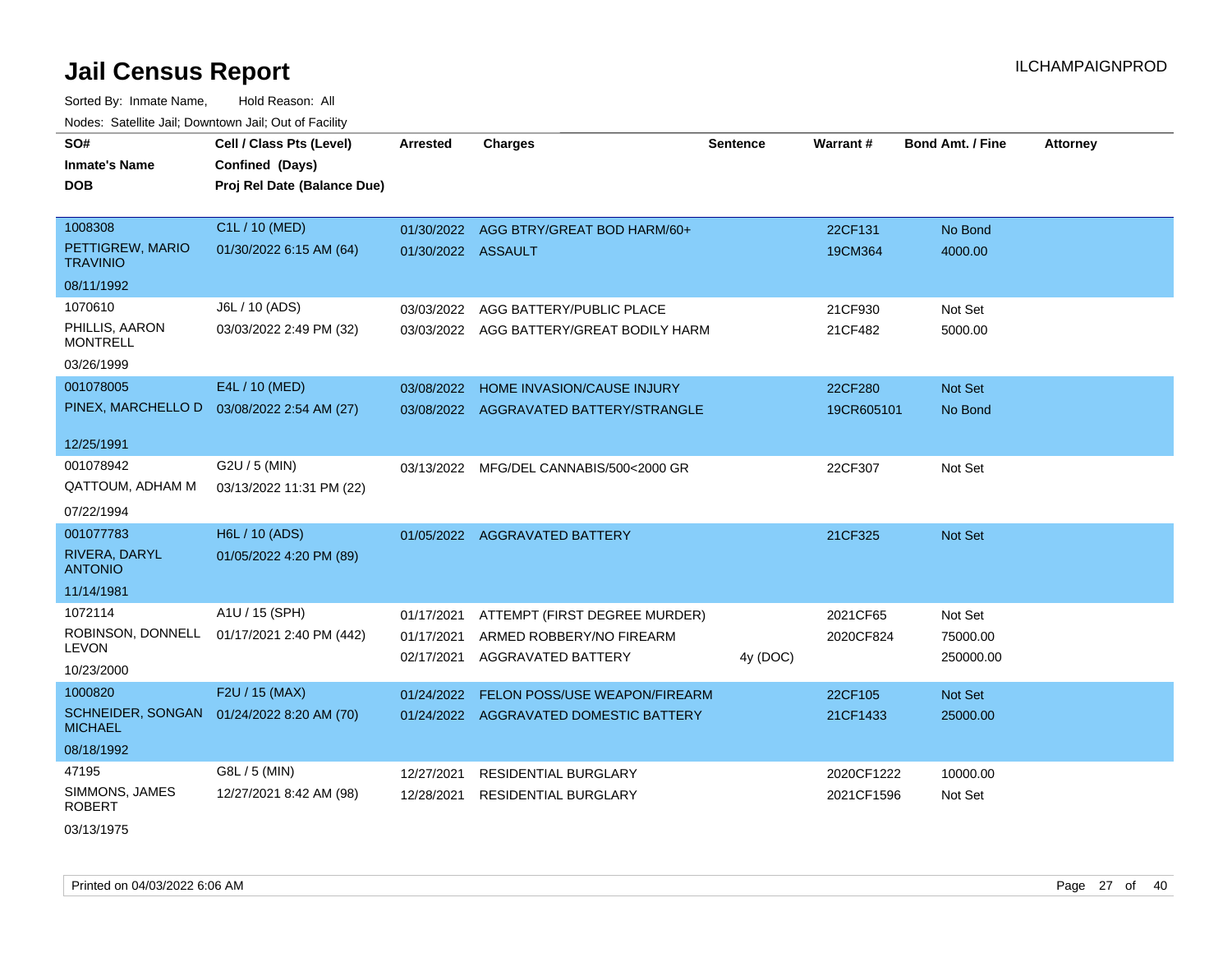| Nudes. Satellite Jali, Downtown Jali, Out of Facility |                             |                   |                                         |                 |           |                         |                 |
|-------------------------------------------------------|-----------------------------|-------------------|-----------------------------------------|-----------------|-----------|-------------------------|-----------------|
| SO#                                                   | Cell / Class Pts (Level)    | <b>Arrested</b>   | <b>Charges</b>                          | <b>Sentence</b> | Warrant#  | <b>Bond Amt. / Fine</b> | <b>Attorney</b> |
| <b>Inmate's Name</b>                                  | Confined (Days)             |                   |                                         |                 |           |                         |                 |
| <b>DOB</b>                                            | Proj Rel Date (Balance Due) |                   |                                         |                 |           |                         |                 |
|                                                       |                             |                   |                                         |                 |           |                         |                 |
| 1064798                                               | B3 / 15 (ADS)               | 01/17/2022 MURDER |                                         |                 | 2021CF695 | 1500000.00              |                 |
| <b>STENNIS, BRUCE</b><br><b>DEONTAY</b>               | 01/17/2022 1:29 PM (77)     |                   | 01/17/2022 MFG/DEL 1<15 GR COCAINE/ANLG |                 | 21CF520   | 50000.00                |                 |
| 08/12/1998                                            |                             |                   |                                         |                 |           |                         |                 |
| 1036650                                               | F4U / 10 (MED)              |                   | 02/16/2022 ARMED VIOLENCE/CATEGORY I    | 10y (DOC)       | 21CF845   | 250000.00               |                 |
| TAYLOR, KORRION<br>VELEZ                              | 02/16/2022 4:33 PM (47)     |                   |                                         |                 |           |                         |                 |
| 03/18/1997                                            |                             |                   |                                         |                 |           |                         |                 |
| 1056971                                               | B2 / 10 (SPH)               | 08/07/2021        | <b>FELON POSS/USE WEAPON/FIREARM</b>    |                 | 21CF948   | No Bond                 |                 |
| <b>TRAVIS, DENZEL</b><br><b>DANTRELL</b>              | 08/07/2021 7:36 AM (240)    | 08/08/2021        | AGG BATTERY/PUBLIC PLACE                |                 | 2020CF647 | 25000.00                |                 |
| 03/21/1993                                            |                             |                   |                                         |                 |           |                         |                 |
| 001078250                                             | C9L / 10 (ADS)              | 08/07/2021        | FELON POSS WEAPON/BODY ARMOR            |                 | 21CF950   | Not Set                 |                 |
| TRAVIS, JORDAN<br><b>TESHAUN</b>                      | 08/07/2021 10:27 AM (240)   |                   |                                         |                 |           |                         |                 |
| 03/03/1996                                            |                             |                   |                                         |                 |           |                         |                 |
| 512160                                                | F1L / 15 (MAX)              | 03/10/2022        | ARMED HABITUAL CRIMINAL                 |                 | 22CF296   | <b>Not Set</b>          |                 |
| <b>TURNER, CHARLES</b><br><b>EDWARD</b>               | 03/10/2022 12:00 PM (25)    |                   | 03/11/2022 PAROLE REVOCATION            |                 | CH2201422 | No Bond                 |                 |
| 09/05/1986                                            |                             |                   |                                         |                 |           |                         |                 |
| 30108                                                 | J4L / 15 (ADS)              | 07/30/2021        | MURDER                                  |                 | 21CF902   | 2000000.00              |                 |
| VANDYKE, DARYL<br><b>ANTHONY</b>                      | 07/30/2021 8:29 PM (248)    |                   |                                         |                 |           |                         |                 |
| 10/04/1965                                            |                             |                   |                                         |                 |           |                         |                 |
| 968681                                                | D5 / 15 (ADS)               | 08/27/2021        | AGG CRIM SX AB/VIC 13<18/TRUST          |                 | 2020CF499 | 250000.00               |                 |
| <b>WADE, DEMETRIUS</b><br><b>DARYL</b>                | 08/27/2021 2:25 AM (220)    | 08/27/2021        | <b>INDIRECT CRIMINAL CONTEMPT</b>       | 3y (DOC)        | 2021CC16  | No Bond                 |                 |
| 01/07/1987                                            |                             |                   |                                         |                 |           |                         |                 |
| 1035462                                               | C7U / 15 (ADS)              |                   | 03/25/2022 ARMED HABITUAL CRIMINAL      |                 | 22CF186   | 750000.00               |                 |
| <b>WASHINGTON, MARK</b><br><b>ANTHONY</b>             | 03/25/2022 8:47 AM (10)     |                   |                                         |                 |           |                         |                 |
| 01/06/1994                                            |                             |                   |                                         |                 |           |                         |                 |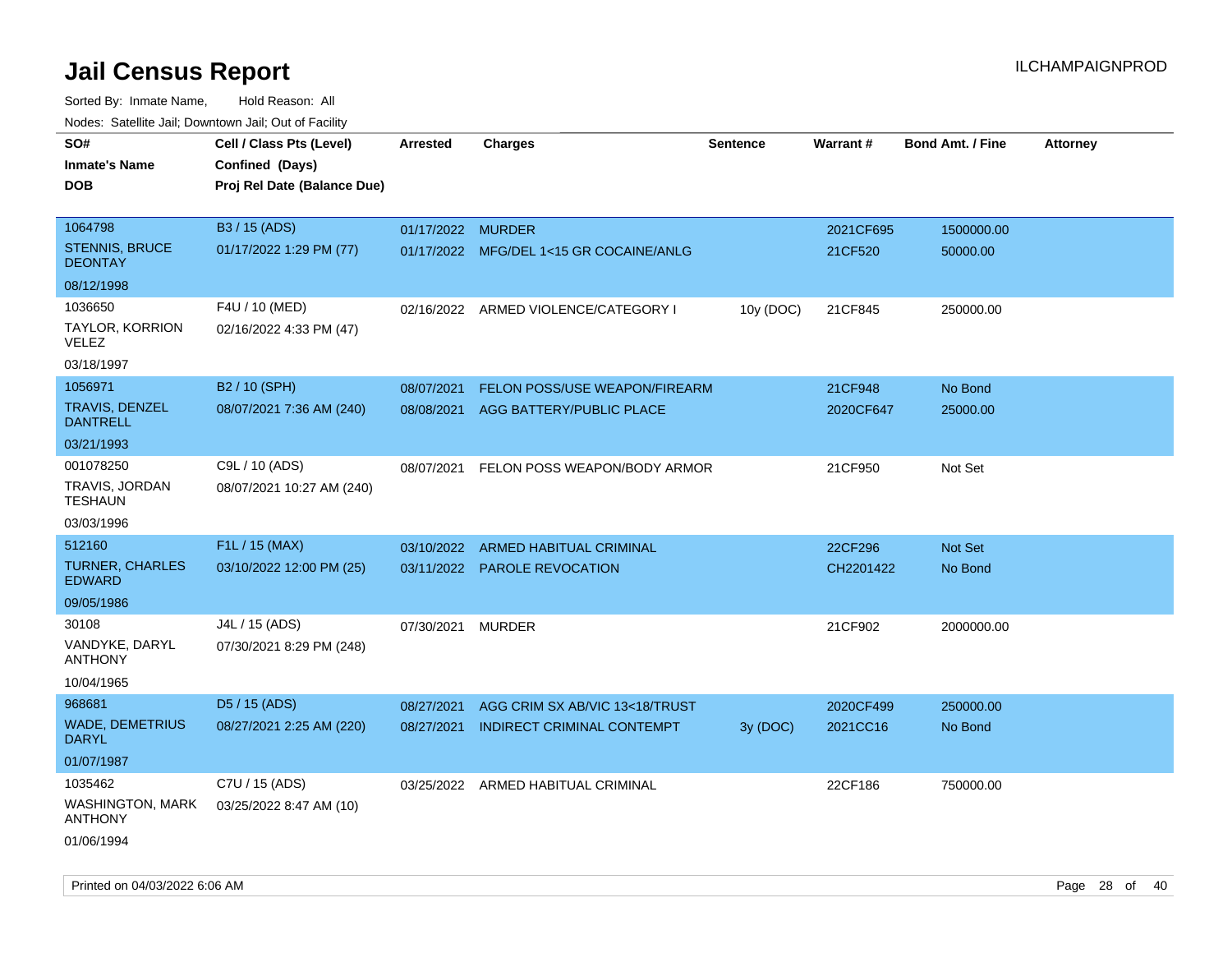| SO#<br><b>Inmate's Name</b>                | Cell / Class Pts (Level)<br>Confined (Days) | <b>Arrested</b> | <b>Charges</b>                       | <b>Sentence</b> | Warrant#  | <b>Bond Amt. / Fine</b> | <b>Attorney</b> |
|--------------------------------------------|---------------------------------------------|-----------------|--------------------------------------|-----------------|-----------|-------------------------|-----------------|
| <b>DOB</b>                                 | Proj Rel Date (Balance Due)                 |                 |                                      |                 |           |                         |                 |
|                                            |                                             |                 |                                      |                 |           |                         |                 |
| 1070971                                    | H3L / 5 (ADS)                               | 12/07/2021      | <b>IDENTITY THEFT/&lt;\$300</b>      |                 | 20CF922   | Not Set                 |                 |
| <b>WEIR, CLINTON</b><br><b>HOWARD</b>      | 12/08/2021 3:45 AM (117)                    | 12/07/2021      | <b>RECKLESS DRIVING</b>              |                 | 19TR2348  | <b>Not Set</b>          |                 |
| 03/15/1983                                 |                                             |                 |                                      |                 |           |                         |                 |
| 54212                                      | E3U / 10 (ADS)                              | 12/21/2021      | RECEIVE/POSS/SELL STOLEN VEH         |                 | 2021CF669 | 10000.00                |                 |
| <b>WHITLOCK, GEORGE</b>                    | 12/21/2021 1:20 PM (104)                    | 12/21/2021      | <b>VIOLATE ORDER PROTECTION</b>      |                 | 2021CM391 | 1000.00                 |                 |
| ABRAM<br>11/10/1978                        |                                             | 12/21/2021      | ARMED VIOLENCE/CATEGORY I            |                 | 21CF1576  | Not Set                 |                 |
| 001077917                                  | G4U / 5 (MIN)                               |                 | 03/15/2022 RESIDENTIAL BURGLARY      |                 | 2022CF311 | Not Set                 |                 |
| <b>WILLIAMS, EDDIE SIM</b>                 | 03/15/2022 3:17 AM (20)                     |                 |                                      |                 |           |                         |                 |
| 02/04/1972                                 |                                             |                 |                                      |                 |           |                         |                 |
| 1058072                                    | A2U / 15 (SPH)                              | 02/25/2021      | ARMED HABITUAL CRIMINAL              |                 |           | Not Set                 |                 |
| <b>WILLIAMS, KENNETH</b><br><b>BERNARD</b> | 02/25/2021 3:24 PM (403)                    |                 |                                      |                 |           |                         |                 |
| 10/04/1985                                 |                                             |                 |                                      |                 |           |                         |                 |
| 1020914                                    | F3L / 10 (MED)                              | 03/06/2022      | <b>FELON POSS/USE WEAPON/FIREARM</b> |                 | 21CF1337  | 250000.00               |                 |
| <b>WILSON, BRANDON</b><br><b>LARON</b>     | 03/06/2022 11:46 AM (29)                    |                 |                                      |                 |           |                         |                 |
| 07/05/1994                                 |                                             |                 |                                      |                 |           |                         |                 |
| <b>Total Downtown Jail: 68</b>             |                                             | Males: 68       | Females: 0<br>Unknown: 0             |                 |           |                         |                 |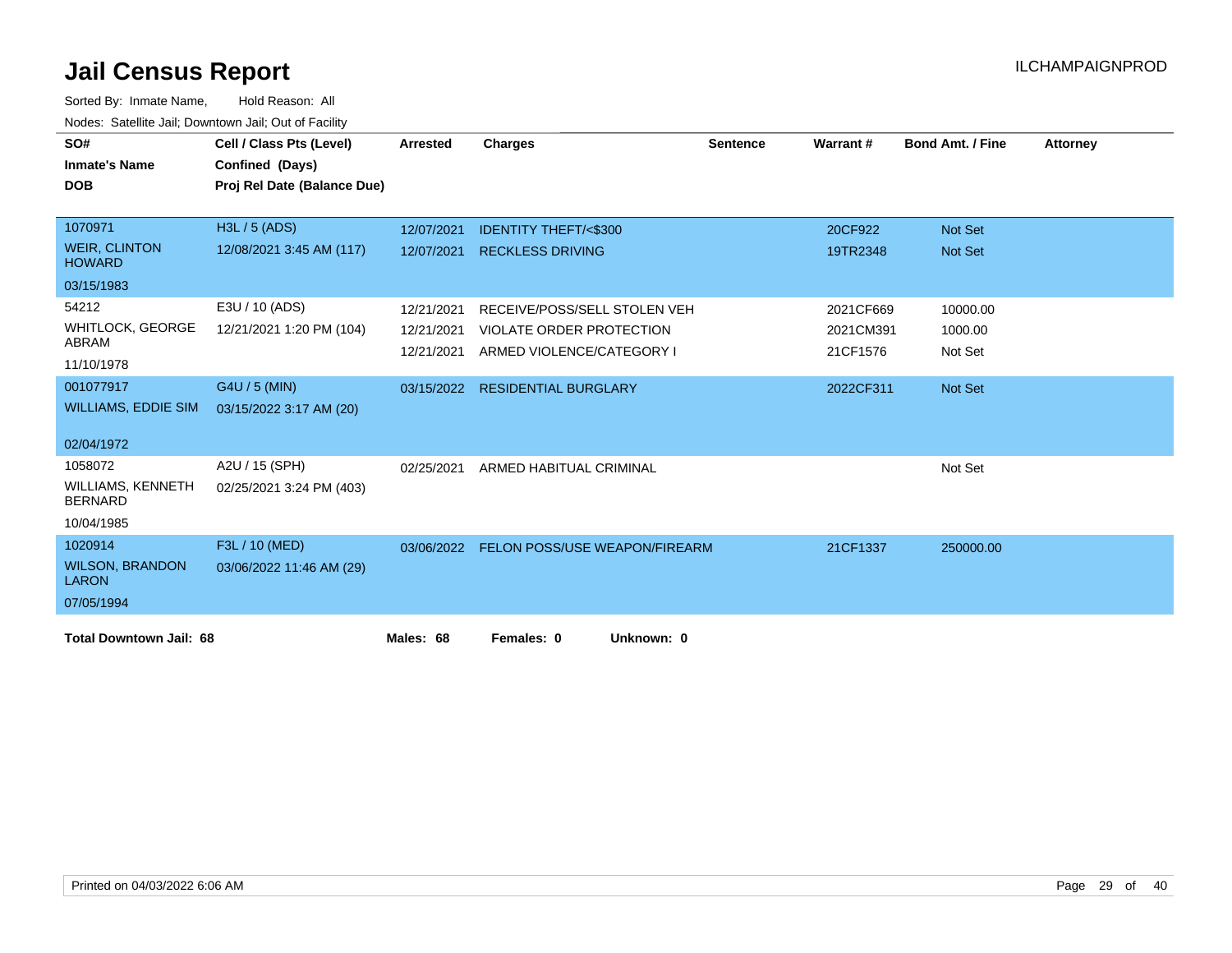| <b>Out of Facility</b><br>SO#<br><b>Inmate's Name</b><br><b>DOB</b> | Cell / Class Pts (Level)<br>Confined (Days)<br>Proj Rel Date (Balance Due) | Arrested                 | <b>Charges</b>                                   | <b>Sentence</b> | Warrant #            | <b>Bond Amt. / Fine</b> | <b>Attorney</b> |
|---------------------------------------------------------------------|----------------------------------------------------------------------------|--------------------------|--------------------------------------------------|-----------------|----------------------|-------------------------|-----------------|
| 001078273                                                           | <b>EHD</b>                                                                 | 03/29/2022               | DRIVING ON SUSPENDED LICENSE                     |                 | 2022TR30             | <b>Not Set</b>          |                 |
| AHMED, ALVI YUSUF                                                   | 03/29/2022 9:53 AM (6)                                                     |                          |                                                  |                 |                      |                         |                 |
| 08/10/2001                                                          | 4/7/2022 (0.00)                                                            |                          |                                                  |                 |                      |                         |                 |
| 001078621                                                           | KAN / 10 (MED)                                                             | 12/23/2021               | <b>RESIDENTIAL BURGLARY</b>                      |                 | 21CF1582             | Not Set                 |                 |
|                                                                     | BAILEY, DANIEL SCOTT 12/23/2021 9:44 AM (102)                              | 01/14/2022               | PROBATION VIOLATION                              |                 | 21CF1445             | Not Set                 |                 |
| 05/09/1999                                                          |                                                                            |                          |                                                  |                 |                      |                         |                 |
| 548350                                                              | <b>EHD</b>                                                                 | 03/29/2022               | AGG DUI/NO VALID DL                              |                 | 2020CF268            | Not Set                 |                 |
| <b>BAILEY, NORBERT</b><br><b>WILLIAM</b>                            | 03/29/2022 9:11 AM (6)                                                     |                          |                                                  |                 |                      |                         |                 |
| 02/14/1992                                                          | 5/23/2022 (0.00)                                                           |                          |                                                  |                 |                      |                         |                 |
| 19971                                                               | <b>EHD</b>                                                                 | 11/09/2021               | DRIVING RVK/SUSP DUI/SSS 4-9                     |                 | 2021CF968            | Not Set                 |                 |
| LYNN                                                                | BARNESKE, RAYMOND 11/09/2021 9:32 AM (146)                                 |                          |                                                  |                 |                      |                         |                 |
| 08/17/1961                                                          | 5/6/2022 (0.00)                                                            |                          |                                                  |                 |                      |                         |                 |
| 516062                                                              | <b>KAN / 15 (MAX)</b>                                                      | 02/22/2021               | PHONE HARASSMENT/2+                              |                 | 20CF194              | 5000.00                 |                 |
| <b>BENNETT, JOHN</b><br><b>MICHAEL</b>                              | 02/22/2021 10:47 AM (406)                                                  | 02/22/2021               | AGG DISCH FIR/VEH/PC OFF/FRMAN                   |                 | 21CF210              | No Bond                 |                 |
| 04/30/1986                                                          |                                                                            |                          |                                                  |                 |                      |                         |                 |
| 33993                                                               | KAN / 10 (MED)                                                             | 06/14/2021               | POSSESSING A CONTROLLED SUBSTAND                 |                 | 21CF657              | Not Set                 |                 |
| <b>BOOKER, STEPHON</b><br><b>MONTELL</b>                            | 06/14/2021 7:42 PM (294)                                                   | 06/14/2021<br>06/14/2021 | AGGRAVATED DOMESTIC BATTERY<br>PAROLE REVOCATION |                 | 21CF688<br>CH2103612 | Not Set<br>No Bond      |                 |
| 06/11/1971                                                          |                                                                            |                          |                                                  |                 |                      |                         |                 |
| 38273                                                               | <b>EHD</b>                                                                 | 02/23/2022               | AGG DUI/NO VALID DL                              |                 | 2020CF1371           | <b>Not Set</b>          |                 |
| BRADLEY,<br><b>CHRISTOPHER</b>                                      | 02/23/2022 9:14 AM (40)                                                    |                          |                                                  |                 |                      |                         |                 |
| 02/24/1974                                                          | 4/7/2022 (0.00)                                                            |                          |                                                  |                 |                      |                         |                 |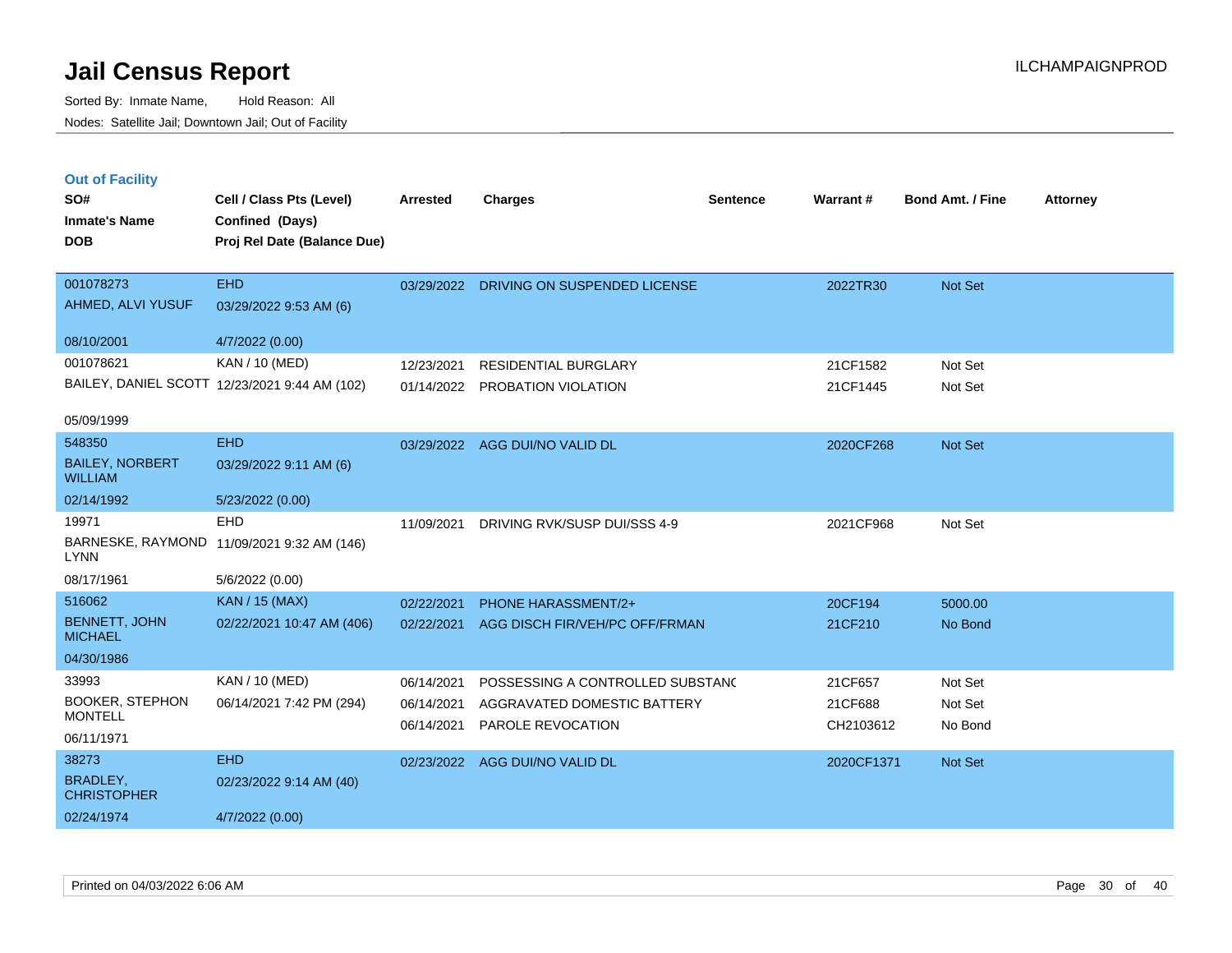| SO#<br><b>Inmate's Name</b><br>DOB                 | Cell / Class Pts (Level)<br>Confined (Days)<br>Proj Rel Date (Balance Due) | <b>Arrested</b> | <b>Charges</b>                     | <b>Sentence</b> | Warrant#    | Bond Amt. / Fine | <b>Attorney</b> |
|----------------------------------------------------|----------------------------------------------------------------------------|-----------------|------------------------------------|-----------------|-------------|------------------|-----------------|
| 1074315<br><b>BRIGGS, PATRICK</b><br><b>MONTAY</b> | KAN / 15 (MAX)<br>08/03/2021 4:56 PM (244)                                 | 07/27/2021      | AGG DISCHARGE FIREARM/VEH/SCH      |                 | 21CF927     | Not Set          |                 |
| 08/05/2001                                         |                                                                            |                 |                                    |                 |             |                  |                 |
| 001078880                                          | KAN / 15 (MAX)                                                             | 02/25/2022      | PAROLE REVOCATION                  |                 | HN-2200660  | No Bond          |                 |
| <b>BROACH, CAREU</b>                               | 02/25/2022 3:58 PM (38)                                                    | 02/25/2022      | ARMED VIOLENCE/CATEGORY I          |                 | 22CF237     | Not Set          |                 |
| 02/27/2003                                         |                                                                            | 02/25/2022      | AGG DISCHARGE FIREARM/BLDG/SCH     |                 | 22600096201 | No Bond          |                 |
| 001078065                                          | <b>KAN / 10 (ADS)</b>                                                      | 06/17/2021      | AGG BATTERY/DISCHARGE FIREARM      |                 | 21CF704     | 1000000.00       |                 |
| <b>BROWN, CHARMAN</b><br>LAKEEF                    | 06/17/2021 12:32 PM (291)                                                  |                 |                                    |                 |             |                  |                 |
| 11/30/2002                                         |                                                                            |                 |                                    |                 |             |                  |                 |
| 001078008                                          | KAN / 15 (MAX)                                                             | 02/15/2022      | AGG BATTERY/DISCHARGE FIREARM      |                 | 21CF1090    | 500000.00        |                 |
| <b>BROWN, CODY</b><br><b>RUSSELL</b>               | 02/15/2022 9:17 AM (48)                                                    |                 |                                    |                 |             |                  |                 |
| 02/15/2004                                         |                                                                            |                 |                                    |                 |             |                  |                 |
| 1038554                                            | <b>KAN / 15 (MAX)</b>                                                      | 08/18/2021      | DELIVERY OF OR POSSESSION OF W/INT |                 | 21CF1009    | No Bond          |                 |
| <b>BROWN, CORRION</b><br><b>DEVONTAE</b>           | 08/18/2021 5:40 PM (229)                                                   | 08/18/2021      | <b>ARMED HABITUAL CRIMINAL</b>     |                 | 21CF1162    | <b>Not Set</b>   |                 |
| 04/19/1995                                         |                                                                            |                 |                                    |                 |             |                  |                 |
| 1038579                                            | KAN / 15 (MAX)                                                             | 08/18/2021      | FELON POSS/USE WEAPON/FIREARM      |                 | 21CF1010    | Not Set          |                 |
| <b>BROWN, MARKEL</b><br>rikki                      | 08/18/2021 2:05 PM (229)                                                   |                 |                                    |                 |             |                  |                 |
| 01/06/1995                                         |                                                                            |                 |                                    |                 |             |                  |                 |
| 1003006                                            | KAN / 15 (MAX)                                                             | 08/19/2021      | <b>FELON POSS/USE MACHINE GUN</b>  |                 | 21CF1011    | No Bond          |                 |
| <b>BROWN, ROCKEITH</b><br><b>JAVONTE</b>           | 08/19/2021 12:55 AM (228)                                                  |                 |                                    |                 |             |                  |                 |
| 07/23/1991                                         |                                                                            |                 |                                    |                 |             |                  |                 |
| 1068812                                            | KAN / 15 (MAX)                                                             | 12/21/2021      | AGG DISCHARGE FIREARM/OCC VEH      |                 | 21CF741     | Not Set          |                 |
| BRYANT, DANNY<br><b>EUGENE</b>                     | 12/21/2021 1:50 PM (104)                                                   | 12/21/2021      | FELON POSS/USE FIREARM PRIOR       |                 | 21CF1568    | Not Set          |                 |
| 11/22/1989                                         |                                                                            |                 |                                    |                 |             |                  |                 |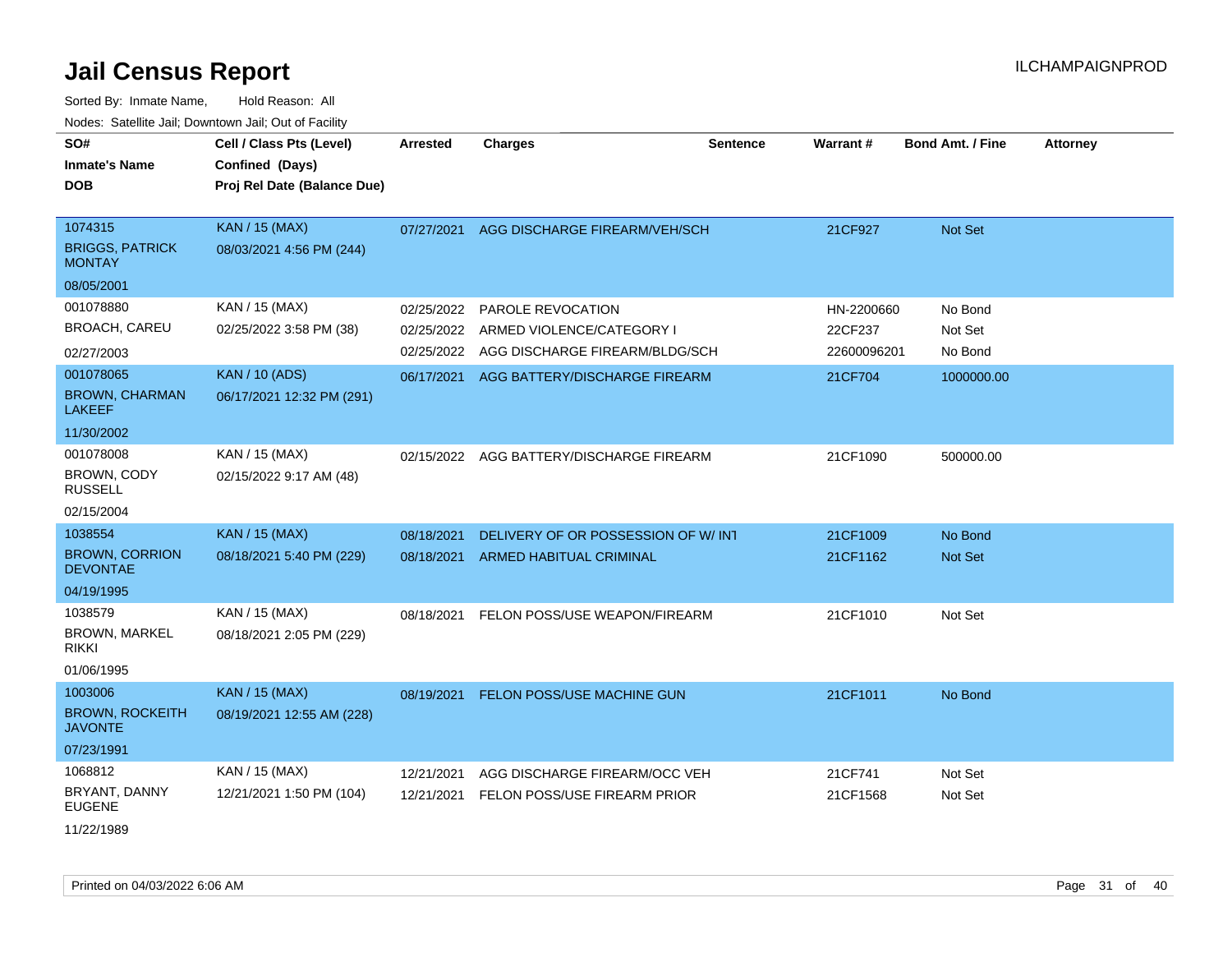Sorted By: Inmate Name, Hold Reason: All Nodes: Satellite Jail; Downtown Jail; Out of Facility

| SO#                                          | Cell / Class Pts (Level)    | <b>Arrested</b> | <b>Charges</b>                           | <b>Sentence</b> | <b>Warrant#</b> | <b>Bond Amt. / Fine</b> | <b>Attorney</b> |
|----------------------------------------------|-----------------------------|-----------------|------------------------------------------|-----------------|-----------------|-------------------------|-----------------|
| <b>Inmate's Name</b>                         | Confined (Days)             |                 |                                          |                 |                 |                         |                 |
| <b>DOB</b>                                   | Proj Rel Date (Balance Due) |                 |                                          |                 |                 |                         |                 |
|                                              |                             |                 |                                          |                 |                 |                         |                 |
| 987334                                       | <b>KAN / 15 (MAX)</b>       |                 | 03/10/2021 ATTEMPT (FIRST DEGREE MURDER) |                 | 19CF689         | Not Set                 |                 |
| <b>CAIN, ISAIAH</b><br><b>DEPRIEST</b>       | 03/10/2021 2:22 PM (390)    |                 |                                          |                 |                 |                         |                 |
| 12/23/1990                                   |                             |                 |                                          |                 |                 |                         |                 |
| 992962                                       | KAN / 15 (ADS)              | 05/25/2021      | MURDER/INTENT TO KILL/INJURE             |                 | 2018CF1045      | 1000000.00              |                 |
| CAMPBELL, KEITH<br><b>KNAQEEB</b>            | 05/25/2021 1:19 PM (314)    |                 |                                          |                 |                 |                         |                 |
| 07/22/1991                                   |                             |                 |                                          |                 |                 |                         |                 |
| 001078576                                    | <b>KAN / 15 (MAX)</b>       | 11/09/2021      | UNLAWFUL USE OF A WEAPON                 |                 | 21CF1383        | <b>Not Set</b>          |                 |
| CARTER, DEMONDRE<br><b>DAVON</b>             | 11/09/2021 6:01 PM (146)    |                 |                                          |                 |                 |                         |                 |
| 05/27/2001                                   |                             |                 |                                          |                 |                 |                         |                 |
| 1064992                                      | KAN / 15 (MAX)              | 09/20/2021      | ARMED VIOLENCE/CATEGORY I                |                 | 21CF1137        | Not Set                 |                 |
| CARTER, KEJUAN<br><b>JAVONTE</b>             | 09/20/2021 11:42 PM (196)   |                 |                                          |                 |                 |                         |                 |
| 06/27/1998                                   |                             |                 |                                          |                 |                 |                         |                 |
| 001078729                                    | <b>KAN / 15 (ADS)</b>       |                 | 01/02/2022 MURDER/INTENT TO KILL/INJURE  |                 | 20CF396         | 1000000.00              |                 |
| <b>CARTER, TROY</b><br><b>DEMON</b>          | 01/02/2022 10:29 AM (92)    |                 |                                          |                 |                 |                         |                 |
| 01/02/2004                                   |                             |                 |                                          |                 |                 |                         |                 |
| 001078461                                    | KAN / 10 (MED)              | 10/07/2021      | AGG UNLAWFUL USE WEAPON/PERSON           |                 | 2021CF1209      | No Bond                 |                 |
| COLE, ERIC JOSE                              | 10/08/2021 12:25 AM (178)   | 10/07/2021      | AGG DOMESTIC BATTERY/STRANGLE            |                 | 2021CF1208      | Not Set                 |                 |
| 01/24/2002                                   |                             |                 |                                          |                 |                 |                         |                 |
| 1048488                                      | <b>KAN / 10 (ADS)</b>       | 12/30/2021      | ARMED VIOLENCE/CATEGORY I                |                 | 2022CF4         | <b>Not Set</b>          |                 |
| <b>COLSON, WAYNE</b><br><b>ARTHUR, Third</b> | 12/30/2021 8:27 AM (95)     |                 |                                          |                 |                 |                         |                 |
| 10/14/1995                                   |                             |                 |                                          |                 |                 |                         |                 |
| 57733                                        | KAN / 15 (SPH)              | 02/25/2020      | <b>HOMICIDE</b>                          |                 | 2020-CF250      | 2000000.00              |                 |
| <b>CRAIG, ANTOINE</b><br>DARRELL             | 02/25/2020 4:08 PM (769)    | 02/25/2020      | FELON POSS/USE WEAPON/FIREARM            |                 | 19CF-1827       | 80000.00                |                 |
|                                              |                             |                 |                                          |                 |                 |                         |                 |

10/09/1982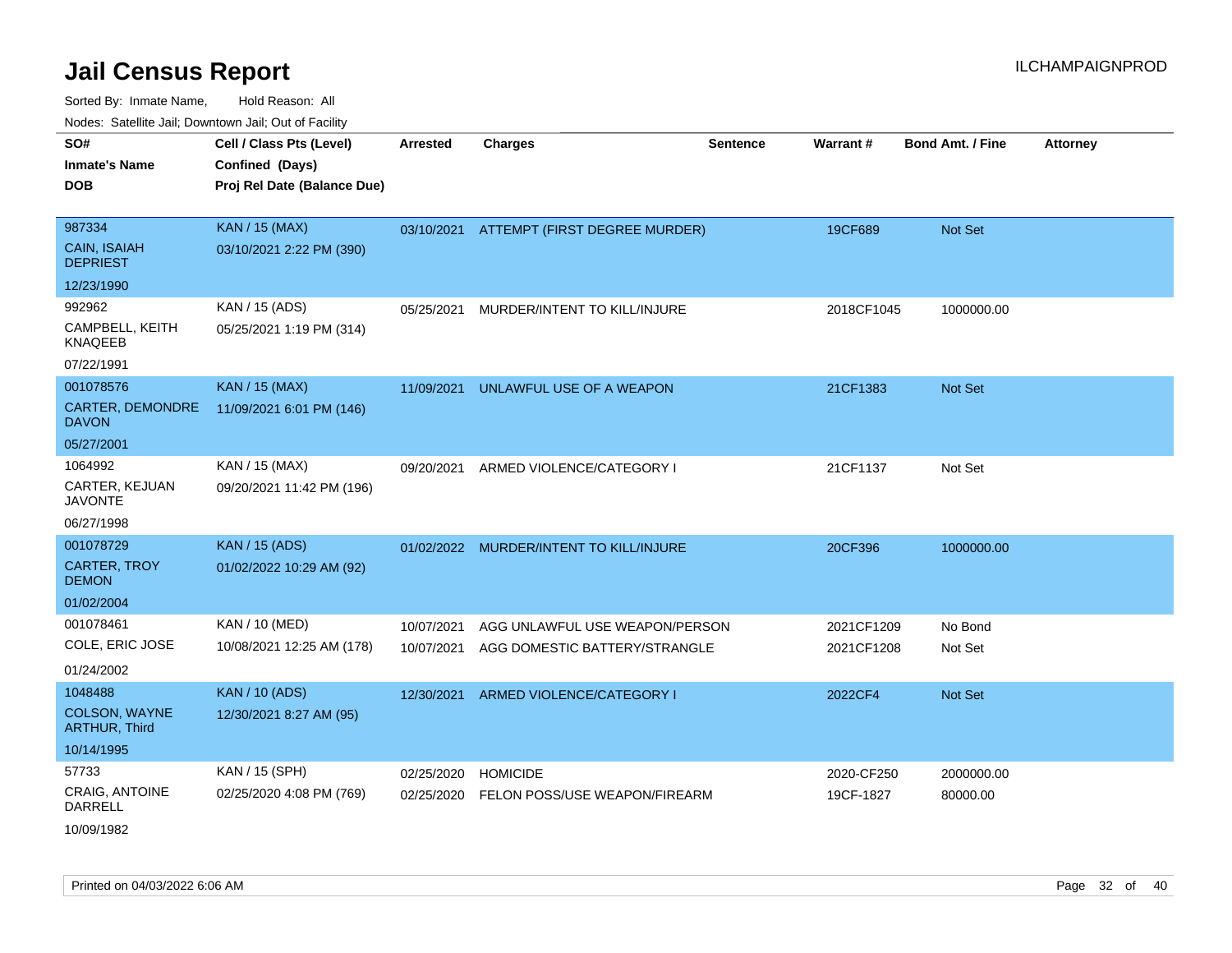Sorted By: Inmate Name, Hold Reason: All Nodes: Satellite Jail; Downtown Jail; Out of Facility

| SO#<br><b>Inmate's Name</b><br><b>DOB</b> | Cell / Class Pts (Level)<br>Confined (Days)<br>Proj Rel Date (Balance Due) | Arrested   | <b>Charges</b>                      | Sentence | <b>Warrant#</b> | <b>Bond Amt. / Fine</b> | <b>Attorney</b> |
|-------------------------------------------|----------------------------------------------------------------------------|------------|-------------------------------------|----------|-----------------|-------------------------|-----------------|
| 001077939                                 | <b>KAN / 10 (MED)</b>                                                      | 05/10/2021 | FIREARM/FOID INVALID/NOT ELIG       |          | 21CF526         | No Bond                 |                 |
| <b>CROSS, PATRICK</b><br><b>DONTRELLE</b> | 05/10/2021 7:31 PM (329)                                                   | 06/02/2021 | POSS STOLEN VEHICLE > \$25,000      |          | 21CF612         | <b>Not Set</b>          |                 |
| 11/07/2001                                |                                                                            |            |                                     |          |                 |                         |                 |
| 25022                                     | EHD / 10 (MED)                                                             | 02/17/2022 | AGG DUI/2/PASS <16                  |          | 2021CF560       | No Bond                 |                 |
| <b>CRUMP, ROBERT</b><br><b>ANTHONY</b>    | 02/17/2022 11:48 AM (46)                                                   |            |                                     |          |                 |                         |                 |
| 02/06/1966                                | 5/14/2022 (0.00)                                                           |            |                                     |          |                 |                         |                 |
| 001078538                                 | <b>KAN / 10 (ADS)</b>                                                      | 10/26/2021 | <b>CRIM SEX ASSAULT/FORCE</b>       |          | 21CF1301        | <b>Not Set</b>          |                 |
| DAWKINS, LEN                              | 10/26/2021 8:18 PM (160)                                                   |            |                                     |          |                 |                         |                 |
| 03/23/1987                                |                                                                            |            |                                     |          |                 |                         |                 |
| 1061304                                   | KAN / 15 (MAX)                                                             | 10/11/2021 | ARMED HABITUAL CRIMINAL             |          | 21CF1226        | No Bond                 |                 |
| DORRIS, KEMION                            | 10/11/2021 7:30 PM (175)                                                   | 10/11/2021 | ARMED HABITUAL CRIMINAL             |          | 21CF1227        | No Bond                 |                 |
| <b>DAETOCE</b><br>11/19/1997              |                                                                            | 10/11/2021 | HOME INVASION/FIREARM               |          | 21CF1228        | No Bond                 |                 |
| 1013012                                   | <b>KAN / 15 (MAX)</b>                                                      | 07/08/2021 | ATTEMPT (FIRST DEGREE MURDER)       |          | 2021CF790       | 1000000.00              |                 |
|                                           | GARY, XAVIER LAMAR  07/08/2021 9:24 AM (270)                               | 07/08/2021 | <b>FELON POSS/USE FIREARM PRIOR</b> |          | 2020CF650       | 25000.00                |                 |
| 12/14/1991                                |                                                                            | 07/08/2021 | FELON POSS/USE FIREARM PRIOR        |          | 21CF798         | <b>Not Set</b>          |                 |
| 1065946                                   | KAN / 10 (MED)                                                             | 09/04/2021 | AGG BATTERY/DISCHARGE FIREARM       |          | 21CF1057        | 750000.00               |                 |
| GODBOLT, DESMOND                          | 09/04/2021 1:17 AM (212)                                                   | 09/04/2021 | RESIST/OBSTRUCTING A PEACE OFFICEF  |          | 21CM407         | Not Set                 |                 |
| <b>DEVONTAE</b>                           |                                                                            |            |                                     |          |                 |                         |                 |
| 11/15/1997                                |                                                                            |            |                                     |          |                 |                         |                 |
| 1070118                                   | <b>KAN / 15 (MAX)</b>                                                      | 08/31/2021 | <b>AGGRAVATED DOMESTIC BATTERY</b>  |          | 21CF1049        | No Bond                 |                 |
| <b>GRAHAM, CORTEZ</b><br><b>LAMON</b>     | 08/31/2021 9:32 PM (216)                                                   | 09/02/2021 | PROBATION VIOLATION                 |          | 21CF55          | Not Set                 |                 |
| 03/31/1976                                |                                                                            |            |                                     |          |                 |                         |                 |
| 1076506                                   | KAN / 15 (MAX)                                                             | 09/17/2021 | AGG UUW/PERSON/CM THREAT VIOL       |          | 21CF1131        | Not Set                 |                 |
|                                           | GRAY, JAMARH EMERE 09/17/2021 10:41 AM (199)                               | 09/20/2021 | <b>DOMESTIC BATTERY</b>             |          | 21CM430         | Not Set                 |                 |

06/21/2003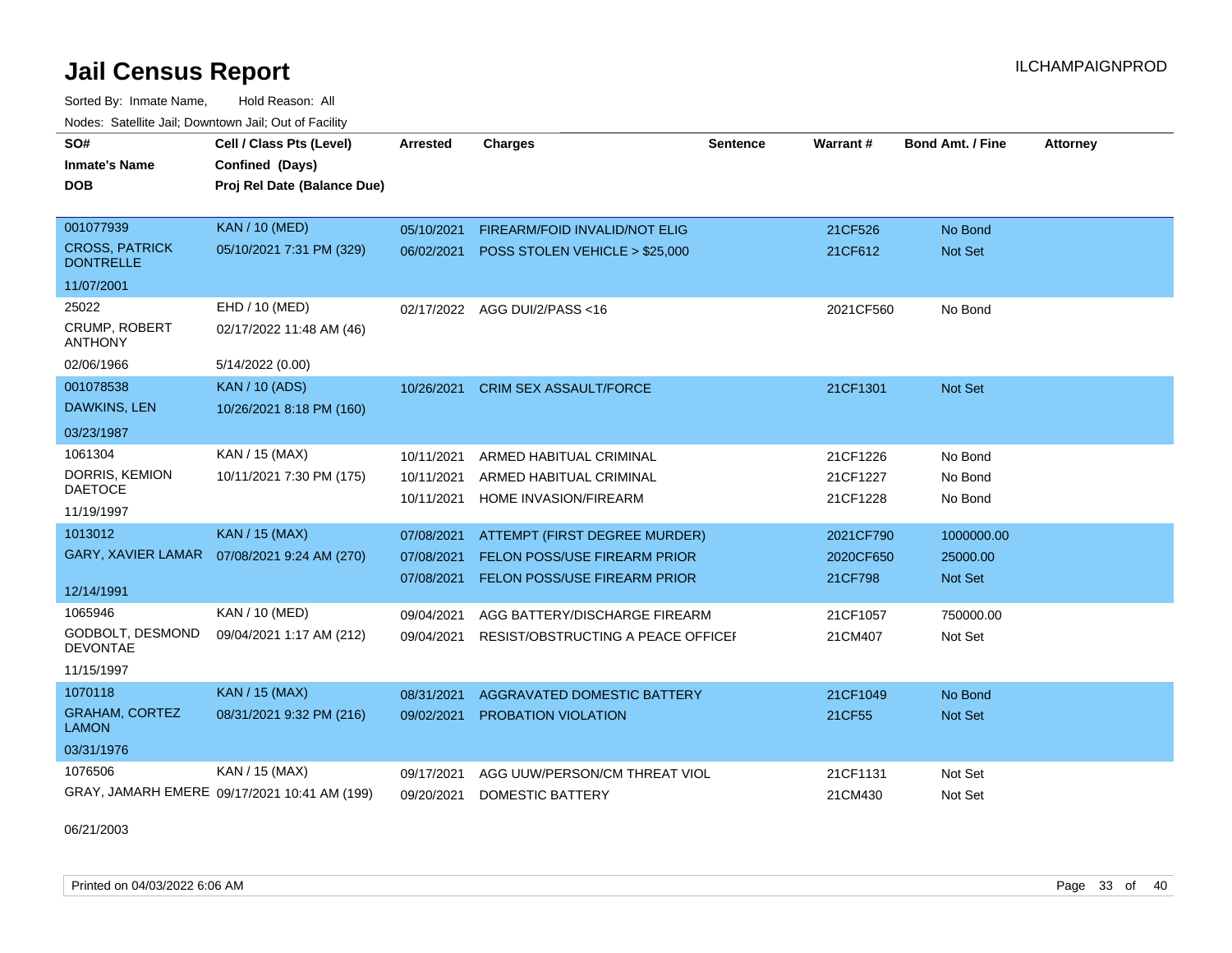| SO#<br><b>Inmate's Name</b><br><b>DOB</b>                             | Cell / Class Pts (Level)<br>Confined (Days)<br>Proj Rel Date (Balance Due)     | <b>Arrested</b>                                                           | <b>Charges</b>                                                                                                                       | Sentence | Warrant#                                 | <b>Bond Amt. / Fine</b>                                                 | <b>Attorney</b> |
|-----------------------------------------------------------------------|--------------------------------------------------------------------------------|---------------------------------------------------------------------------|--------------------------------------------------------------------------------------------------------------------------------------|----------|------------------------------------------|-------------------------------------------------------------------------|-----------------|
| 1055117<br><b>GREAM, JOHN</b><br><b>ROBERT LEE</b>                    | <b>EHD</b><br>02/15/2022 10:44 AM (48)                                         |                                                                           | 02/15/2022 AGG BATTERY/PUBLIC PLACE                                                                                                  |          | 2021CM47                                 | Not Set                                                                 |                 |
| 08/23/1996<br>1037683<br>HARRISON, HAROLD<br><b>RAY</b><br>11/30/1963 | 6/13/2022 (0.00)<br><b>EHD</b><br>02/23/2022 10:01 AM (40)<br>5/22/2022 (0.00) | 02/23/2022                                                                | AGG DUI/LIC SUSP OR REVOKED<br>02/23/2022 AGG DUI/3                                                                                  |          | 2020CF350<br>2020CF1351                  | Not Set<br>Not Set                                                      |                 |
| 1045186<br>HOLBROOK, JOHNNIE<br><b>MATHIS</b><br>07/19/1996           | KAN / 15 (MAX)<br>08/16/2021 11:07 AM (231)                                    | 08/16/2021<br>08/16/2021<br>08/16/2021<br>08/16/2021<br>03/30/2022 MURDER | ARMED VIOLENCE/CATEGORY I<br>FELON POSS/USE WEAPON/FIREARM<br>AGG FLEEING POLICE/21 MPH OVER<br><b>FELON POSS/USE WEAPON/FIREARM</b> |          | 21CF934<br>19CF968<br>21CF988<br>21CF989 | 1000000.00<br>Not Set<br><b>Not Set</b><br><b>Not Set</b><br>2000000.00 |                 |
| 972300<br>HOLT, MICHAEL<br><b>TERRELL</b><br>12/25/1989               | <b>KAN / 10 (MED)</b><br>12/22/2021 8:36 AM (103)                              | 12/22/2021<br>12/22/2021                                                  | <b>RESIDENTIAL BURGLARY</b><br>AGG CRIM SEX ABUSE/VICTIM <9                                                                          |          | 18CF1691<br>19CF1277                     | 25000.00<br>250000.00                                                   |                 |
| 001078146<br>HUNT, TEIGAN<br><b>JAZAIREO</b><br>05/14/2003            | <b>KAN / 15 (MAX)</b><br>07/09/2021 12:41 PM (269)                             | 07/09/2021<br>07/09/2021                                                  | AGG BATTERY/DISCHARGE FIREARM<br>ARMED ROBBERY/ARMED W/FIREARM                                                                       |          | 21CF795<br>21CF806                       | 1000000.00<br><b>Not Set</b>                                            |                 |
| 989743<br>JACKSON, STEVE<br><b>ALLEN</b><br>06/04/1991                | KAN / 15 (ADS)<br>04/13/2021 2:45 AM (356)                                     | 04/13/2021                                                                | AGGRAVATED DOMESTIC BATTERY                                                                                                          |          | 21CF399                                  | Not Set                                                                 |                 |
| 001078788<br>JOHNSON, BRENTON<br>ZAE.<br>08/07/1987                   | <b>KAN / 5 (ADS)</b><br>01/21/2022 8:33 PM (73)                                |                                                                           | 01/21/2022 AGGRAVATED BATTERY                                                                                                        |          | 22CF93                                   | <b>Not Set</b>                                                          |                 |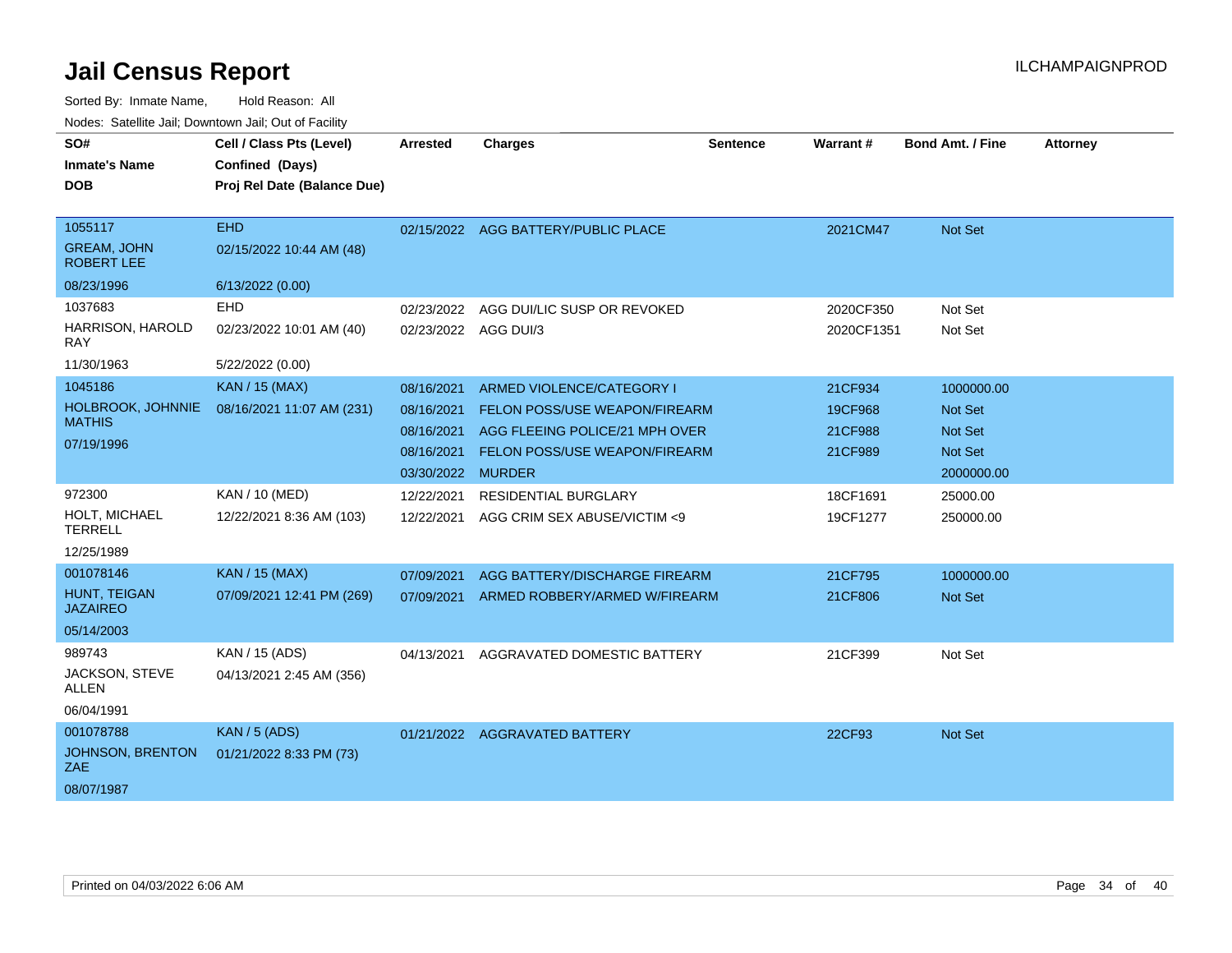Sorted By: Inmate Name, Hold Reason: All Nodes: Satellite Jail; Downtown Jail; Out of Facility

| SO#<br><b>Inmate's Name</b>               | Cell / Class Pts (Level)<br>Confined (Days) | <b>Arrested</b>      | <b>Charges</b>                     | <b>Sentence</b> | <b>Warrant#</b> | <b>Bond Amt. / Fine</b> | <b>Attorney</b> |
|-------------------------------------------|---------------------------------------------|----------------------|------------------------------------|-----------------|-----------------|-------------------------|-----------------|
| <b>DOB</b>                                | Proj Rel Date (Balance Due)                 |                      |                                    |                 |                 |                         |                 |
| 57271                                     | <b>EHD</b>                                  | 03/08/2022           | DRIVING RVK/SUSP DUI/SSS 4-9       |                 | 2021CF34        | Not Set                 |                 |
| <b>KEYS, CAPREE</b><br><b>REMONE</b>      | 03/08/2022 9:17 AM (27)                     | 03/08/2022           | DRIVING RVK/SUSP DUI/SSS 4-9       |                 | 2020CF1116      | <b>Not Set</b>          |                 |
| 11/23/1982                                | 9/3/2022 (0.00)                             |                      |                                    |                 |                 |                         |                 |
| 1064445                                   | KAN / 15 (MAX)                              | 04/23/2021           | FELON POSS/USE FIREARM/PAROLE      |                 | 21CF899         | Not Set                 |                 |
| LARUE, TERENCE                            | 04/23/2021 11:18 AM (346)                   | 04/23/2021           | AGG DISCHARGE FIREARM/OCC VEH      |                 | 2021CF295       | 500000.00               |                 |
| <b>TRAMEL</b>                             |                                             | 04/23/2021           | POSSESS 15<100 GRAMS COCAINE       |                 | 19CF1052        | 10000.00                |                 |
| 12/23/1998                                |                                             |                      |                                    |                 |                 |                         |                 |
| 001078237<br>LAWS, TERON                  | KAN / 15 (ADS)                              | 08/03/2021           | AGG DISCHARGE FIREARM/OCC VEH      |                 | 21CF928         | No Bond                 |                 |
| <b>RAMONTE</b>                            | 08/03/2021 6:29 PM (244)                    |                      |                                    |                 |                 |                         |                 |
| 04/03/2001                                |                                             |                      |                                    |                 |                 |                         |                 |
| 001078470                                 | KAN / 15 (MAX)                              | 10/10/2021           | MURDER/INTENT TO KILL/INJURE       |                 | 21CF1221        | Not Set                 |                 |
| LEE, AMAHRION<br><b>JA'MERE</b>           | 10/10/2021 1:23 PM (176)                    |                      |                                    |                 |                 |                         |                 |
| 11/05/2002                                |                                             |                      |                                    |                 |                 |                         |                 |
| 56792                                     | <b>KAN / 10 (MED)</b>                       | 02/02/2021           | <b>ARMED HABITUAL CRIMINAL</b>     |                 | 2021CF141       | 500000.00               |                 |
| LILLARD, LAWRENCE<br><b>TYRONE</b>        | 02/02/2021 2:11 PM (426)                    | 02/22/2021           | DRIVING ON REVOKED LICENSE         |                 | 21TR426         | 5000.00                 |                 |
| 10/20/1982                                |                                             |                      |                                    |                 |                 |                         |                 |
| 40877                                     | EHD                                         | 02/01/2022 AGG DUI/3 |                                    |                 | 2020CF986       | Not Set                 |                 |
| MABRY-HALL,<br>REBECCA SUE                | 02/01/2022 9:32 AM (62)                     |                      |                                    |                 |                 |                         |                 |
| 03/21/1971                                | 5/1/2022 (0.00)                             |                      |                                    |                 |                 |                         |                 |
| 001078896                                 | <b>KAN / 15 (MAX)</b>                       |                      | 03/01/2022 ARMED HABITUAL CRIMINAL |                 | 22CF239         | Not Set                 |                 |
| MANN, DAVID<br><b>WILBERT, Junior</b>     | 03/01/2022 4:35 AM (34)                     |                      |                                    |                 |                 |                         |                 |
| 04/02/1976                                |                                             |                      |                                    |                 |                 |                         |                 |
| 1004137                                   | KAN / 15 (MAX)                              | 02/14/2022           | AGG CRIM SEX ABUSE/VIC 13-17       |                 | 22CF165         | 250000.00               |                 |
| MCDONALD, DAVON D 02/14/2022 4:21 PM (49) |                                             |                      |                                    |                 |                 |                         |                 |

11/08/1992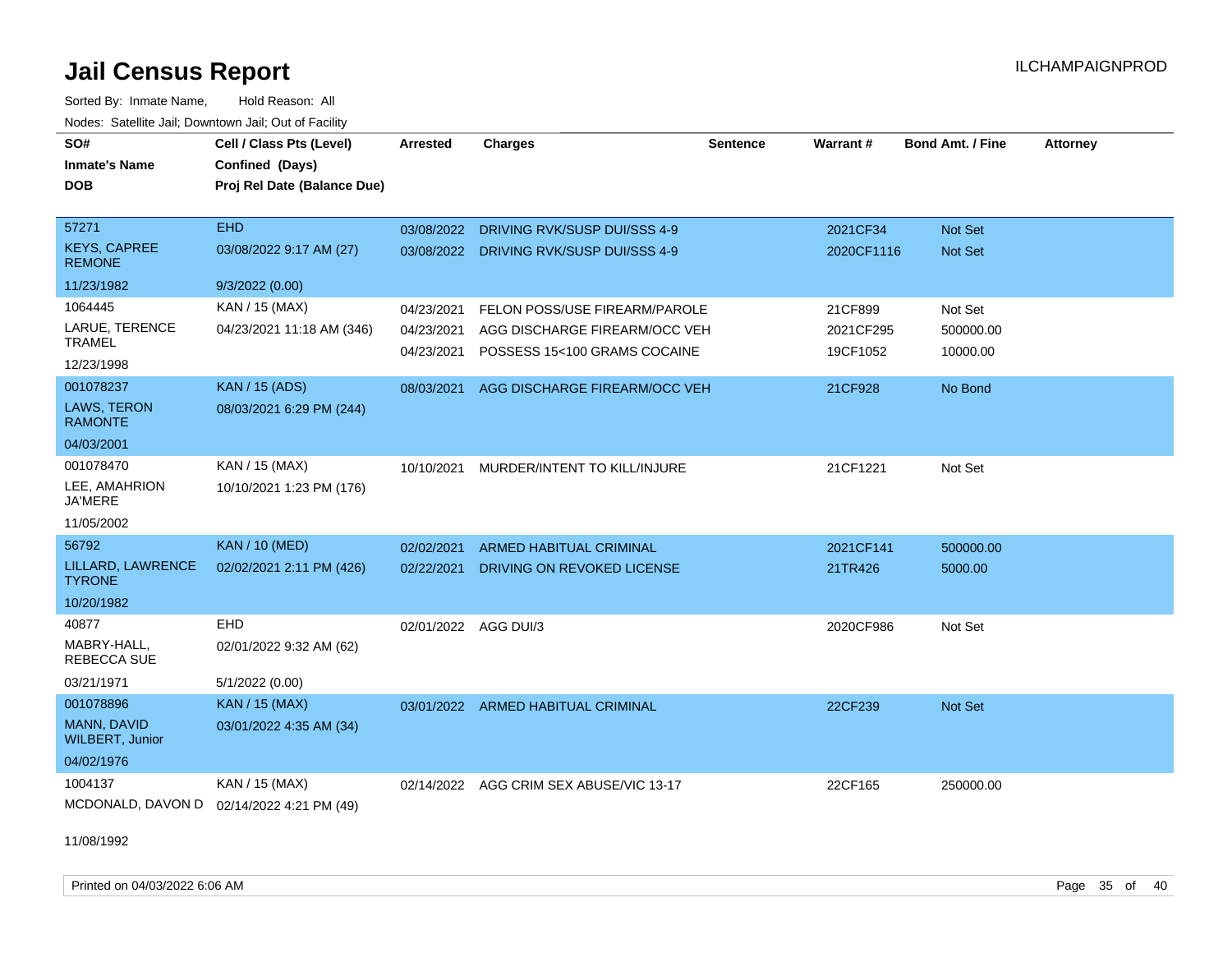Sorted By: Inmate Name, Hold Reason: All Nodes: Satellite Jail; Downtown Jail; Out of Facility

| nouco. Calcinio can, Downlown can, Out of Fabilit |                                               |                 |                                |                 |                 |                         |                 |
|---------------------------------------------------|-----------------------------------------------|-----------------|--------------------------------|-----------------|-----------------|-------------------------|-----------------|
| SO#                                               | Cell / Class Pts (Level)                      | <b>Arrested</b> | <b>Charges</b>                 | <b>Sentence</b> | <b>Warrant#</b> | <b>Bond Amt. / Fine</b> | <b>Attorney</b> |
| <b>Inmate's Name</b>                              | Confined (Days)                               |                 |                                |                 |                 |                         |                 |
| DOB                                               | Proj Rel Date (Balance Due)                   |                 |                                |                 |                 |                         |                 |
|                                                   |                                               |                 |                                |                 |                 |                         |                 |
| 001078575                                         | <b>KAN / 10 (MED)</b>                         | 11/09/2021      | <b>GUNRUNNING</b>              |                 | 21CF1330        | 750000.00               |                 |
| <b>MCLAURIN, KEYON A</b>                          | 11/09/2021 12:41 PM (146)                     |                 |                                |                 |                 |                         |                 |
| 11/19/2002                                        |                                               |                 |                                |                 |                 |                         |                 |
| 1011046                                           | KAN / 15 (ADS)                                | 04/10/2021      | ATTEMPT (FIRST DEGREE MURDER)  |                 | 21CF392         | Not Set                 |                 |
| MILES, DARRION<br><b>ANTONIO KEVONTA</b>          | 04/11/2021 12:46 AM (358)                     | 03/24/2022      | <b>MURDER</b>                  |                 | 22CF346         | Not Set                 |                 |
| 03/18/1990                                        |                                               |                 |                                |                 |                 |                         |                 |
| 001077278                                         | <b>KAN / 15 (MAX)</b>                         | 10/06/2020      | MURDER/INTENT TO KILL/INJURE   |                 | 2020CF146       | 2000000.00              |                 |
| MILLER, D'ANDRE                                   | 10/06/2020 12:49 PM (545)                     | 10/06/2020      | AGG FLEEING POLICE/21 MPH OVER |                 | 2019CF1171      | 50000.00                |                 |
| 09/08/1986                                        |                                               |                 |                                |                 |                 |                         |                 |
| 001078712                                         | KAN / 10 (MED)                                | 12/23/2021      | AGG DISCH FIREARM/1ST AID PERS |                 | 21CF1581        | Not Set                 |                 |
| MONTGOMERY,<br><b>RASHARD MYKI</b>                | 12/23/2021 4:27 PM (102)                      |                 |                                |                 |                 |                         |                 |
| 11/05/2001                                        |                                               |                 |                                |                 |                 |                         |                 |
| 1026477                                           | <b>KAN / 15 (ADS)</b>                         | 09/21/2021      | AGG DISCHARGE FIREARM/OCC VEH  |                 | 21CF1138        | Not Set                 |                 |
| NEWBILL, DEVONTRE<br><b>LAMONT</b>                | 09/21/2021 2:27 AM (195)                      | 09/22/2021      | <b>PROBATION VIOLATION</b>     |                 | 20CF577         | <b>Not Set</b>          |                 |
| 11/22/1993                                        |                                               |                 |                                |                 |                 |                         |                 |
| 1072907                                           | <b>KAN</b>                                    | 07/14/2021      | ATTEMPT (FIRST DEGREE MURDER)  |                 | 2021-CF-832     | 2000000.00              |                 |
| NIKOLAEV, YEVGENIY                                | 07/14/2021 10:10 PM (264)                     | 07/14/2021      | CRIMINAL DAMAGE <\$500/SCHOOL  |                 | 2021CF840       | 5000.00                 |                 |
| 10/06/1983                                        |                                               |                 |                                |                 |                 |                         |                 |
| 001078558                                         | <b>KAN / 10 (MED)</b>                         | 11/03/2021      | UNLAWFUL USE OF A WEAPON       | 3y (DOC)        | 21CF1352        | Not Set                 |                 |
| PARRISH, DOMINIC<br><b>WALTER</b>                 | 11/03/2021 1:25 PM (152)                      |                 |                                |                 |                 |                         |                 |
| 08/23/2001                                        |                                               |                 |                                |                 |                 |                         |                 |
| 001078063                                         | KAN / 15 (MAX)                                | 06/15/2021      | AGG CRIM SEX ASSAULT/WEAPON    |                 | 2021CF678       | 1000000.00              |                 |
|                                                   | PERRY, ROBERT Junior 06/15/2021 4:37 PM (293) | 06/15/2021      | <b>ROBBERY</b>                 |                 | 2021CF159       | 25000.00                |                 |

12/21/1990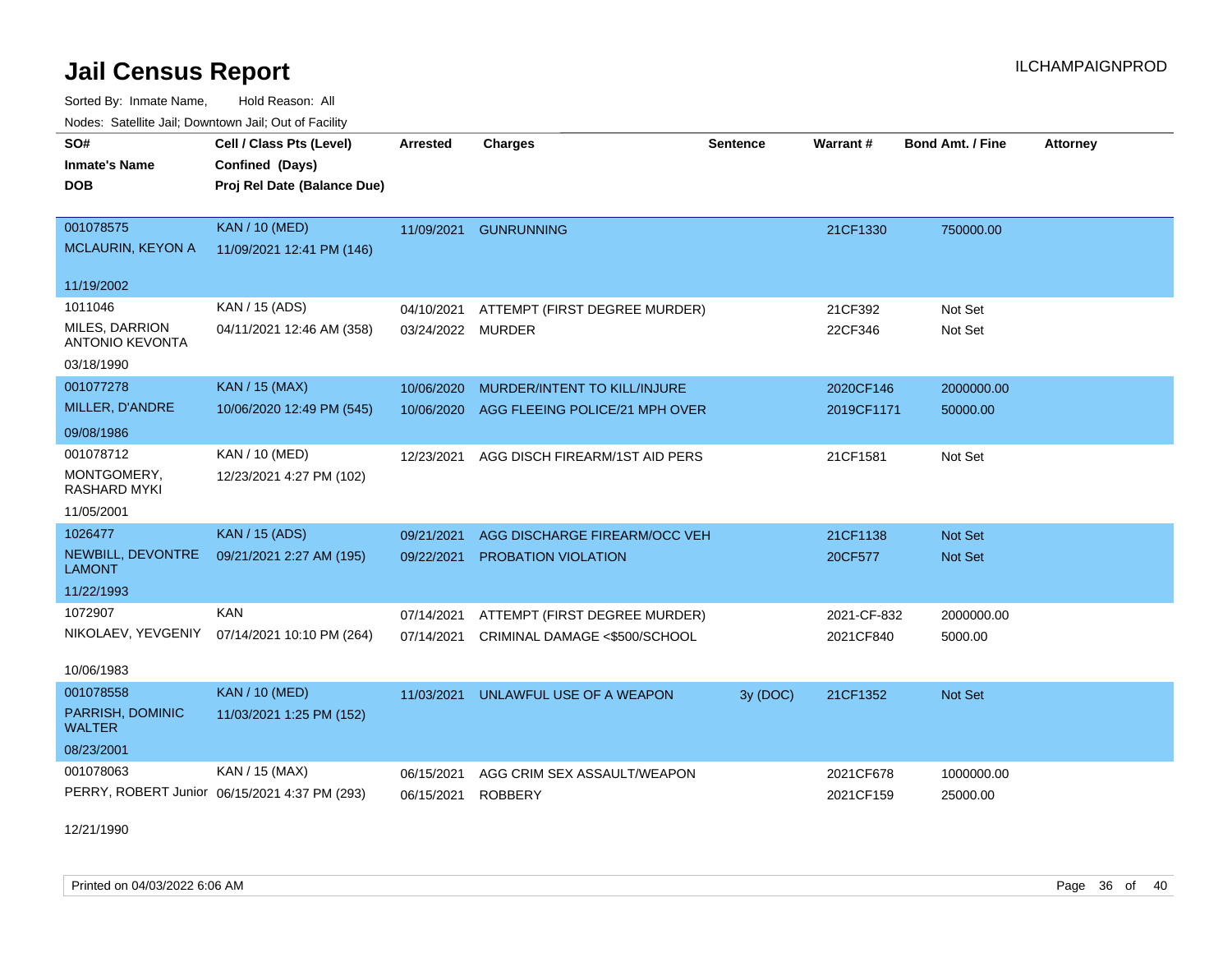Sorted By: Inmate Name, Hold Reason: All

Nodes: Satellite Jail; Downtown Jail; Out of Facility

| SO#                                   | Cell / Class Pts (Level)                    |                 |                                          | Sentence | Warrant#    | <b>Bond Amt. / Fine</b> | <b>Attorney</b> |
|---------------------------------------|---------------------------------------------|-----------------|------------------------------------------|----------|-------------|-------------------------|-----------------|
|                                       |                                             | <b>Arrested</b> | <b>Charges</b>                           |          |             |                         |                 |
| <b>Inmate's Name</b>                  | Confined (Days)                             |                 |                                          |          |             |                         |                 |
| <b>DOB</b>                            | Proj Rel Date (Balance Due)                 |                 |                                          |          |             |                         |                 |
|                                       |                                             |                 |                                          |          |             |                         |                 |
| 001078799                             | <b>KAN / 10 (MED)</b>                       |                 | 01/27/2022 FIREARM/FOID INVALID/NOT ELIG |          | 22CF116     | Not Set                 |                 |
| PURNELL, MARKISE<br><b>MONROE</b>     | 01/27/2022 9:50 AM (67)                     |                 |                                          |          |             |                         |                 |
| 07/13/2002                            |                                             |                 |                                          |          |             |                         |                 |
| 001077614                             | KAN / 15 (MAX)                              | 01/17/2021      | ATTEMPT (FIRST DEGREE MURDER)            |          | 21CF66      | Not Set                 |                 |
| <b>DEVON</b>                          | ROBINSON, DONTRELL 01/17/2021 3:08 PM (442) |                 |                                          |          |             |                         |                 |
| 09/22/2002                            |                                             |                 |                                          |          |             |                         |                 |
| 1061216                               | <b>KAN / 10 (MED)</b>                       | 06/22/2021      | HOME INVASION/FIREARM                    |          | 21CF727     | Not Set                 |                 |
| <b>RUNGE, ANDRE</b><br><b>MARSEAN</b> | 06/22/2021 4:42 PM (286)                    |                 |                                          |          |             |                         |                 |
| 12/05/1997                            |                                             |                 |                                          |          |             |                         |                 |
| 650295                                | <b>PIA / 50 (MAX)</b>                       | 04/22/2020      | <b>CRIMINAL SEXUAL ASSAULT</b>           |          | 2020-CF407  | 750000.00               |                 |
| SANDAGE, JERALD                       | 04/22/2020 6:30 AM (712)                    | 04/22/2020      | <b>CRIMINAL SEXUAL ASSAULT</b>           |          | 2020-CF408  | 750000.00               |                 |
| <b>EUGENE</b>                         |                                             | 04/22/2020      | CRIMINAL SEXUAL ABUSE                    |          | 2020-CF409  | 750000.00               |                 |
| 06/07/1971                            |                                             | 04/22/2020      | <b>CRIMINAL SEXUAL ASSAULT</b>           |          | 2020-CF410  | 750000.00               |                 |
|                                       |                                             | 04/22/2020      | OFFICIAL MISCONDUCT                      |          | 2019-CF1811 | 25000.00                |                 |
| 59178                                 | <b>KAN / 15 (MAX)</b>                       | 12/13/2021      | AGG DISCHARGE FIREARM/OCC VEH            |          | 21CF1274    | 1500000.00              |                 |
| <b>SANDERS, MICHAEL</b>               | 12/13/2021 4:17 PM (112)                    |                 |                                          |          |             |                         |                 |
| <b>JEAN</b>                           |                                             |                 |                                          |          |             |                         |                 |
| 12/22/1967                            |                                             |                 |                                          |          |             |                         |                 |
| 001078704                             | KAN / 15 (MAX)                              | 12/21/2021      | MURDER/INTENT TO KILL/INJURE             |          | 21CF1575    | Not Set                 |                 |
| SHORTER, JAQUAN<br><b>MAURICE</b>     | 12/23/2021 1:23 AM (102)                    |                 |                                          |          |             |                         |                 |
| 10/08/1998                            |                                             |                 |                                          |          |             |                         |                 |
| 1062194                               | <b>KAN / 15 (MAX)</b>                       | 02/27/2020      | MURDER/OTHER FORCIBLE FELONY             |          | 20CF-247    | 1000000.00              |                 |
| SIMMONS, MICHAEL<br><b>JAMAL</b>      | 02/27/2020 1:11 PM (767)                    | 09/23/2020      | AGG BATTERY/DISCHARGE FIREARM            |          | 20CF1061    | <b>Not Set</b>          |                 |
| 11/03/1997                            |                                             |                 |                                          |          |             |                         |                 |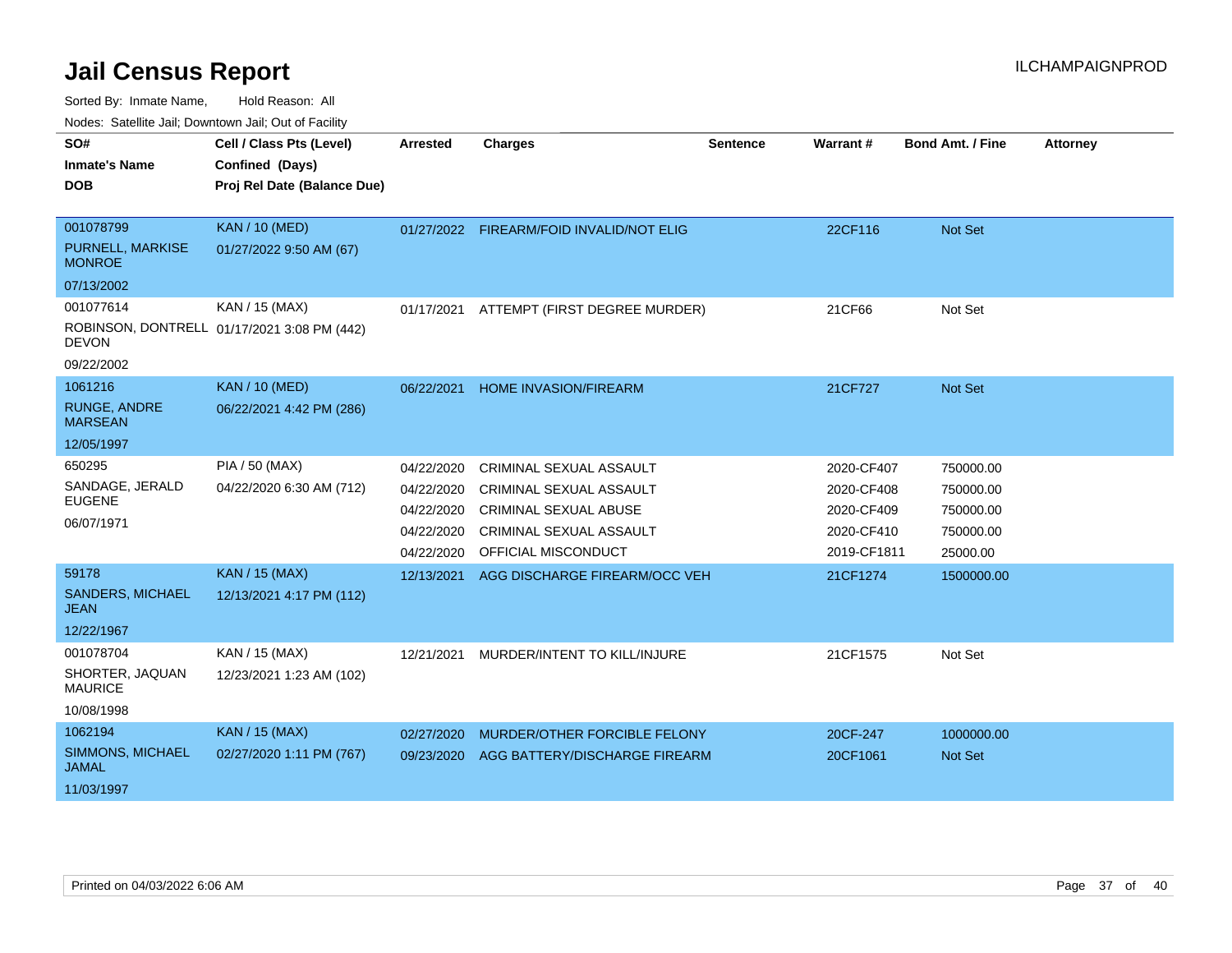Sorted By: Inmate Name, Hold Reason: All Nodes: Satellite Jail; Downtown Jail; Out of Facility

| <b>Houce.</b> Catellite ball, Downtown ball, Out of Fability<br>SO# | Cell / Class Pts (Level)                      | <b>Arrested</b> | <b>Charges</b>                            | <b>Sentence</b> | Warrant#   | <b>Bond Amt. / Fine</b> | <b>Attorney</b> |
|---------------------------------------------------------------------|-----------------------------------------------|-----------------|-------------------------------------------|-----------------|------------|-------------------------|-----------------|
| <b>Inmate's Name</b>                                                | Confined (Days)                               |                 |                                           |                 |            |                         |                 |
| <b>DOB</b>                                                          | Proj Rel Date (Balance Due)                   |                 |                                           |                 |            |                         |                 |
| 1038158                                                             | <b>KAN / 10 (MED)</b>                         |                 | 02/04/2022 CRIMINAL SEX ASSAULT/CONSENT   |                 | 22CF146    | <b>Not Set</b>          |                 |
| <b>SMITH, RASHAD</b><br><b>JARECE</b>                               | 02/04/2022 11:42 PM (59)                      |                 |                                           |                 |            |                         |                 |
| 09/16/1995                                                          |                                               |                 |                                           |                 |            |                         |                 |
| 001077868                                                           | KAN / 15 (MAX)                                | 04/21/2021      | ARMED ROBBERY/ARMED W/FIREARM             |                 | 21CF445    | Not Set                 |                 |
| SPEARMENT,<br><b>KENTRELL</b>                                       | 04/21/2021 9:48 PM (348)                      | 08/19/2021      | FLEEING/ATTEMPT ELUDE OFFICER             |                 | 2021TR1053 | 1000.00                 |                 |
| 01/21/2002                                                          |                                               |                 |                                           |                 |            |                         |                 |
| 11979                                                               | <b>EHD</b>                                    |                 | 01/11/2022 AGG FLEEING POLICE/21 MPH OVER |                 | 2021CF629  | Not Set                 |                 |
| <b>STARK, JACK LYNN</b>                                             | 01/11/2022 10:13 AM (83)                      |                 |                                           |                 |            |                         |                 |
| 12/31/1955                                                          | 4/9/2022 (0.00)                               |                 |                                           |                 |            |                         |                 |
| 001078182                                                           | $EHD / 5$ (MIN)                               | 12/20/2021      | DRIVING ON REVOKED LICENSE                |                 | 2021CF800  | No Bond                 |                 |
| STRONG, KEVIN<br><b>GARDNER</b>                                     | 12/20/2021 4:34 PM (105)                      |                 |                                           |                 |            |                         |                 |
| 02/12/1963                                                          | 6/18/2022 (0.00)                              |                 |                                           |                 |            |                         |                 |
| 65920                                                               | <b>KAN / 15 (MAX)</b>                         | 12/21/2021      | ARMED ROBBERY/ARMED W/FIREARM             |                 | 21CF1543   | 100000.00               |                 |
| TAPSCOTT,<br><b>CORNELIUS</b>                                       | 12/21/2021 10:57 PM (104)                     |                 |                                           |                 |            |                         |                 |
| 07/14/1985                                                          |                                               |                 |                                           |                 |            |                         |                 |
| 1046632                                                             | KAN / 15 (MAX)                                | 09/14/2021      | ARMED VIOLENCE/CATEGORY II                |                 | 21CF912    | 750000.00               |                 |
|                                                                     | TATE, JAVON MARQUIS 09/14/2021 12:10 PM (202) |                 |                                           |                 |            |                         |                 |
| 08/10/1996                                                          |                                               |                 |                                           |                 |            |                         |                 |
| 1033031                                                             | <b>KAN / 15 (MAX)</b>                         | 08/19/2020      | *AGG BATTERY W/FIREARM/PERSON             |                 | 2020-CF923 | 500000.00               |                 |
| <b>TOMS, ANDREW</b><br><b>CHUCKY</b>                                | 08/19/2020 5:59 PM (593)                      |                 |                                           |                 |            |                         |                 |
| 09/28/1978                                                          |                                               |                 |                                           |                 |            |                         |                 |
| 1004142                                                             | KAN / 15 (MAX)                                | 10/27/2021      | POSSESSION OF METH/15<100GRAMS            |                 | 2021CF1298 | 1500000.00              |                 |
| TOY, KAYON LARENZ                                                   | 10/22/2021 1:01 PM (164)                      |                 |                                           |                 |            |                         |                 |

09/12/1991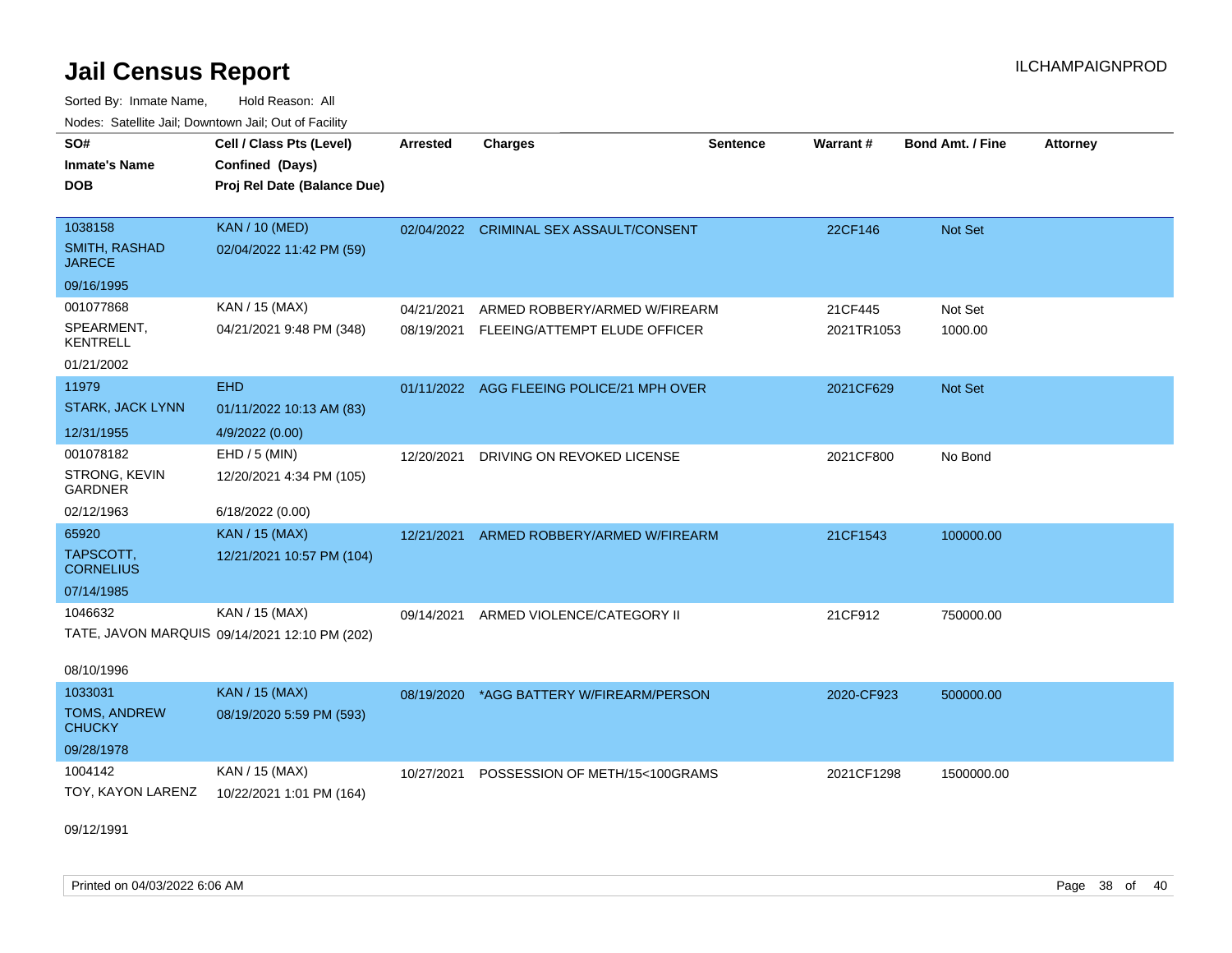| SO#<br><b>Inmate's Name</b><br><b>DOB</b> | Cell / Class Pts (Level)<br>Confined (Days)<br>Proj Rel Date (Balance Due) | <b>Arrested</b> | <b>Charges</b>                          | <b>Sentence</b> | Warrant #     | <b>Bond Amt. / Fine</b> | <b>Attorney</b> |
|-------------------------------------------|----------------------------------------------------------------------------|-----------------|-----------------------------------------|-----------------|---------------|-------------------------|-----------------|
| 001078386                                 | <b>KAN / 10 (MED)</b>                                                      | 09/14/2021      | POSSESSION OF STOLEN FIREARM            | 3y (DOC)        | 2021CF1099    | No Bond                 |                 |
| <b>TURNER, AMARIO</b>                     | 09/14/2021 11:42 PM (202)                                                  |                 |                                         |                 |               |                         |                 |
| 09/23/2002                                |                                                                            |                 |                                         |                 |               |                         |                 |
| 961786                                    | KAN / 15 (ADS)                                                             | 01/24/2022      | ARMED HABITUAL CRIMINAL                 |                 | 22CF104       | Not Set                 |                 |
| WARREN, DESIE<br><b>ARNEZ</b>             | 01/24/2022 7:23 AM (70)                                                    |                 |                                         |                 |               |                         |                 |
| 04/28/1988                                |                                                                            |                 |                                         |                 |               |                         |                 |
| 1062558                                   | <b>KAN / 10 (MED)</b>                                                      | 10/02/2021      | FELON POSS/USE WEAPON/FIREARM           |                 | 21CF1185      | Not Set                 |                 |
| <b>WELLS, JIAMANTE</b><br><b>AMORE</b>    | 10/02/2021 8:29 PM (184)                                                   |                 |                                         |                 |               |                         |                 |
| 09/02/1995                                |                                                                            |                 |                                         |                 |               |                         |                 |
| 1002033                                   | KAN / 15 (MAX)                                                             | 09/08/2021      | DRIVING ON SUSPENDED LICENSE            |                 | 2019-TR-11944 | 5000.00                 |                 |
| <b>WEST, ANTONIO</b>                      | 09/08/2021 11:01 PM (208)                                                  | 09/08/2021      | ARMED ROBBERY/ARMED W/FIREARM           |                 | 2020-CF-1406  | 500000.00               |                 |
| <b>DEONTA</b>                             |                                                                            | 09/08/2021      | AGG UNLAWFUL USE OF WEAPON/VEH          |                 | 2021-CF-AWOW  | Not Set                 |                 |
| 04/15/1992                                |                                                                            | 09/08/2021      | OBSTRCT JUSTICE/LEAVE STATE             |                 | 2021-CF-AWOW  | Not Set                 |                 |
|                                           |                                                                            | 09/08/2021      | ARMED VIOLENCE/CATEGORY I               |                 | 2021-CF-AWOW  | Not Set                 |                 |
| 1022068                                   | <b>KAN / 15 (ADS)</b>                                                      | 10/10/2021      | FELON POSS/USE WEAPON/FIREARM           |                 | 21CF1212      | Not Set                 |                 |
| <b>WILKINS, MICHAEL</b><br><b>CARL</b>    | 10/10/2021 5:07 AM (176)                                                   |                 |                                         |                 |               |                         |                 |
| 07/10/1992                                |                                                                            |                 |                                         |                 |               |                         |                 |
| 001078709                                 | KAN / 15 (MAX)                                                             | 12/22/2021      | ARMED VIOLENCE/CATEGORY I               |                 | 21CF1586      | Not Set                 |                 |
| WILLIAMS, DAVID LEE                       | 12/22/2021 11:00 AM (103)                                                  |                 |                                         |                 |               |                         |                 |
| 12/18/1989                                |                                                                            |                 |                                         |                 |               |                         |                 |
| 1075313                                   | <b>KAN / 15 (ADS)</b>                                                      | 01/29/2022      | POSSESSION OF STOLEN FIREARM            |                 | 22CF132       | Not Set                 |                 |
| <b>WILLIAMS, EARDIS</b>                   | 01/29/2022 1:23 AM (65)                                                    | 01/29/2022      | MFG/DEL CANNABIS/30-500 GRAMS           |                 | 20CF51        | 5000.00                 |                 |
| ANTONIO, Junior<br>01/21/1999             |                                                                            |                 | 01/29/2022 POSSESSION OF STOLEN FIREARM |                 | 20CF1048      | 500000.00               |                 |